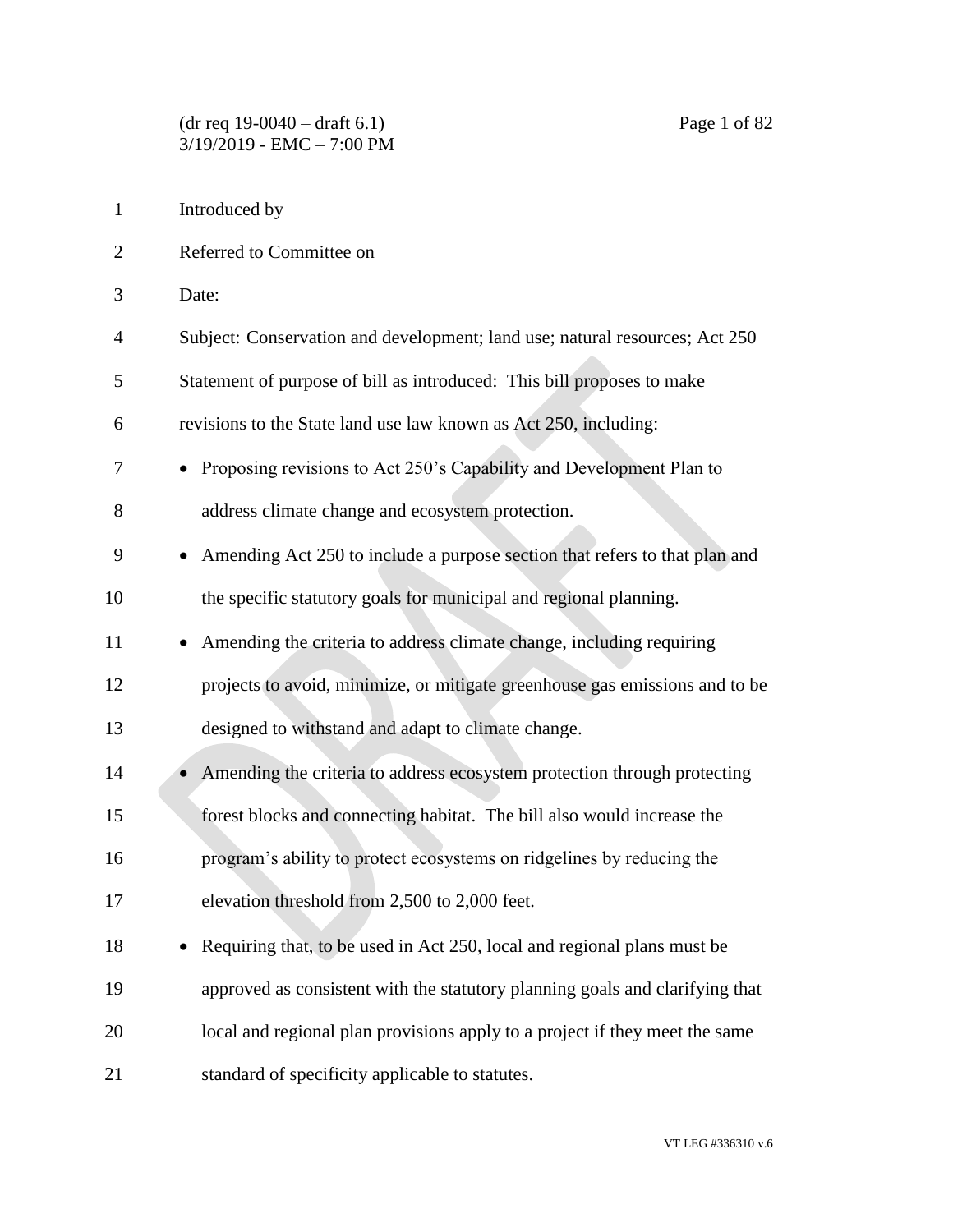| $\mathbf{1}$   | As part of a balancing of interests to support economic development in             |
|----------------|------------------------------------------------------------------------------------|
| $\overline{2}$ | compact centers while promoting a rural countryside and protecting                 |
| 3              | important natural resources, amending Act 250 jurisdiction to allow                |
| $\overline{4}$ | municipalities to ensure compliance with the Act 250 criteria in centers           |
| 5              | receiving an enhanced designation under 24 V.S.A. chapter 76A and                  |
| 6              | increasing Act 250 jurisdiction in critical resource areas and at interstate       |
| 7              | interchanges. Because the designation under 24 V.S.A. chapter 76A would            |
| 8              | affect jurisdiction, the bill provides for appeal of designation decisions.        |
| 9              | Clarifying the definition of "commercial purpose" so that it is not necessary      |
| 10             | to determine whether monies received are essential to sustain a project.           |
| 11             | Requiring the Development Cabinet to meet regularly.                               |
| 12             | Increasing the per diem rate for District Commissioners and the Board to           |
| 13             | \$100.                                                                             |
| 14             | Repealing the exemption for farming, logging, and forestry when those<br>$\bullet$ |
| 15             | activities take place in critical resource areas.                                  |
| 16             | Replacing the Natural Resources Board (NRB) with a Vermont                         |
| 17             | Environmental Review Board (the Board), which would hear appeals from              |
| 18             | the District Commissions and the Agency of Natural Resources in addition           |
| 19             | to the NRB's current duties. The Environmental Division of the Superior            |
| 20             | Court would continue to hear enforcement and local zoning appeals.                 |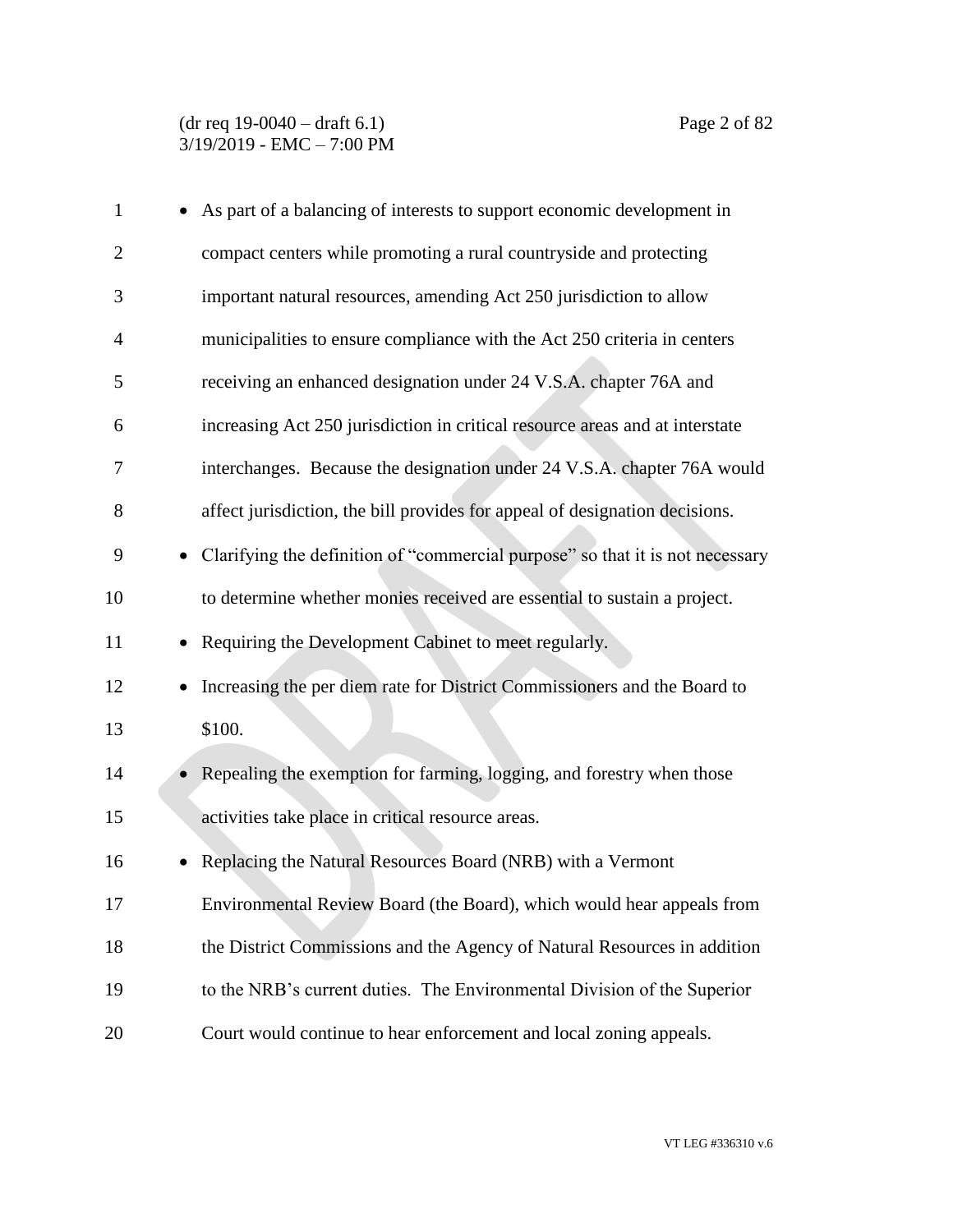## (dr req 19-0040 – draft 6.1) Page 3 of 82 3/19/2019 - EMC – 7:00 PM

| $\mathbf{1}$   | • Reaffirming the supervisory authority in environmental matters of the                     |
|----------------|---------------------------------------------------------------------------------------------|
| $\overline{2}$ | Board and District Commissions, in accordance with the original intent of                   |
| 3              | Act 250 as determined by the Vermont Supreme Court.                                         |
| 4              | Revising and clarifying the statutory authority on the use of other permits to<br>$\bullet$ |
| 5              | demonstrate compliance with the criteria, including ensuring the reliability                |
| 6              | of those other permits.                                                                     |
|                |                                                                                             |
|                |                                                                                             |
| 7              | An act relating to changes to Act 250                                                       |
| 8              | It is hereby enacted by the General Assembly of the State of Vermont:                       |
| 9              | *** Revisions to Capability and Development Plan ***                                        |
| 10             | Sec. 1. In 1973 Acts and Resolves No. 85, Sec. 7(a)(20) is added to read:                   |
| 11             | (20) GREENHOUSE GAS EMISSIONS AND CLIMATE CHANGE                                            |
| 12             | Climate change poses serious risks to human health, functioning ecosystems                  |
| 13             | that support a diversity of species and economic growth, and Vermont's                      |
| 14             | tourist, forestry, and agricultural industries. The primary driver of climate               |
| 15             | change in Vermont and elsewhere is the increase of atmospheric carbon                       |
| 16             | dioxide from the burning of fossil fuels, which has a warming effect that is                |
| 17             | amplified because atmospheric water vapor, another greenhouse gas, increases                |
| 18             | as temperature rises. Vermont should minimize its emission of greenhouse                    |
| 19             | gases and, because the climate is changing, ensure that the design and                      |
| 20             | materials used in development enable projects to withstand an increase in                   |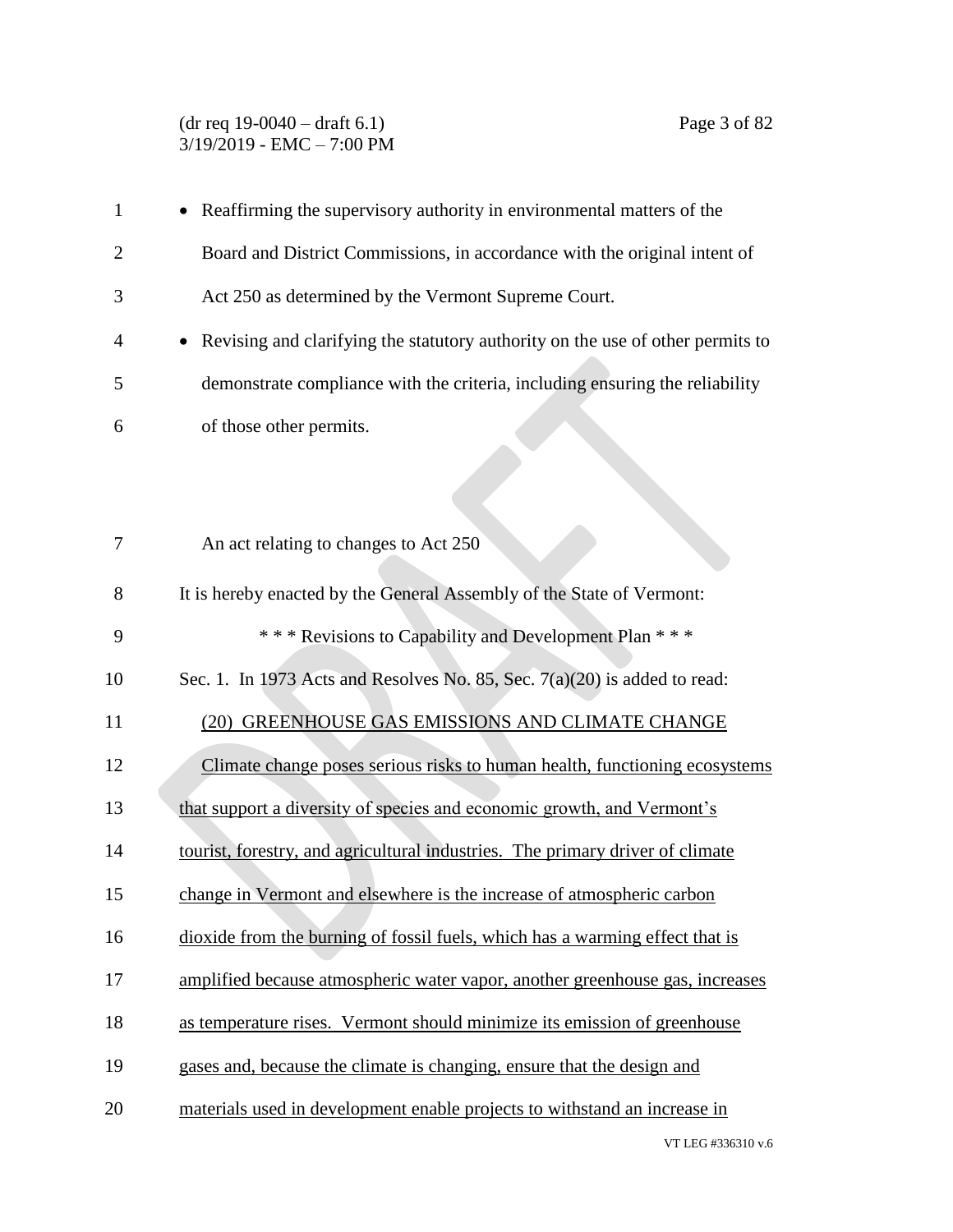(dr req 19-0040 – draft 6.1) Page 4 of 82  $3/19/2019$  - EMC - 7:00 PM

| $\mathbf{1}$   | extreme weather events and adapt to other changes in the weather and               |
|----------------|------------------------------------------------------------------------------------|
| $\overline{2}$ | environment.                                                                       |
| 3              | Sec. 2. 1973 Acts and Resolves No. 85, Sec. $7(a)(2)$ is amended to read:          |
| 4              | (2) ECOSYSTEM PROTECTION AND UTILIZATION OF                                        |
| 5              | <b>NATURAL RESOURCES</b>                                                           |
| 6              | (A) Healthy ecosystems clean water, purify air, maintain soil,                     |
| 7              | regulate the climate, recycle nutrients, and provide food. They provide raw        |
| 8              | materials and resources for medicines and other purposes. They are at the          |
| 9              | foundation of civilization and sustain the economy. These ecosystem services       |
| 10             | are the State's natural capital.                                                   |
| 11             | (B) Biodiversity is the key indicator of an ecosystem's health. A                  |
| 12             | wide variety of species copes better with threats than a limited number of         |
| 13             | species in large populations.                                                      |
| 14             | (C) Products of the land and the stone and minerals under the land, as             |
| 15             | well as the beauty of our landscape are principal natural resources of the state.  |
| 16             | (D) Preservation Protection of healthy ecosystems in Vermont,                      |
| 17             | preservation of the agricultural and forest productivity of the land, and the      |
| 18             | economic viability of agricultural units, conservation of the recreational         |
| 19             | opportunity afforded by the state's hills, forests, streams and lakes, wise use of |
| 20             | the state's non-renewable earth and mineral reserves, and protection of the        |
| 21             | beauty of the landscape are matters of public good. Uses which threaten or         |

VT LEG #336310 v.6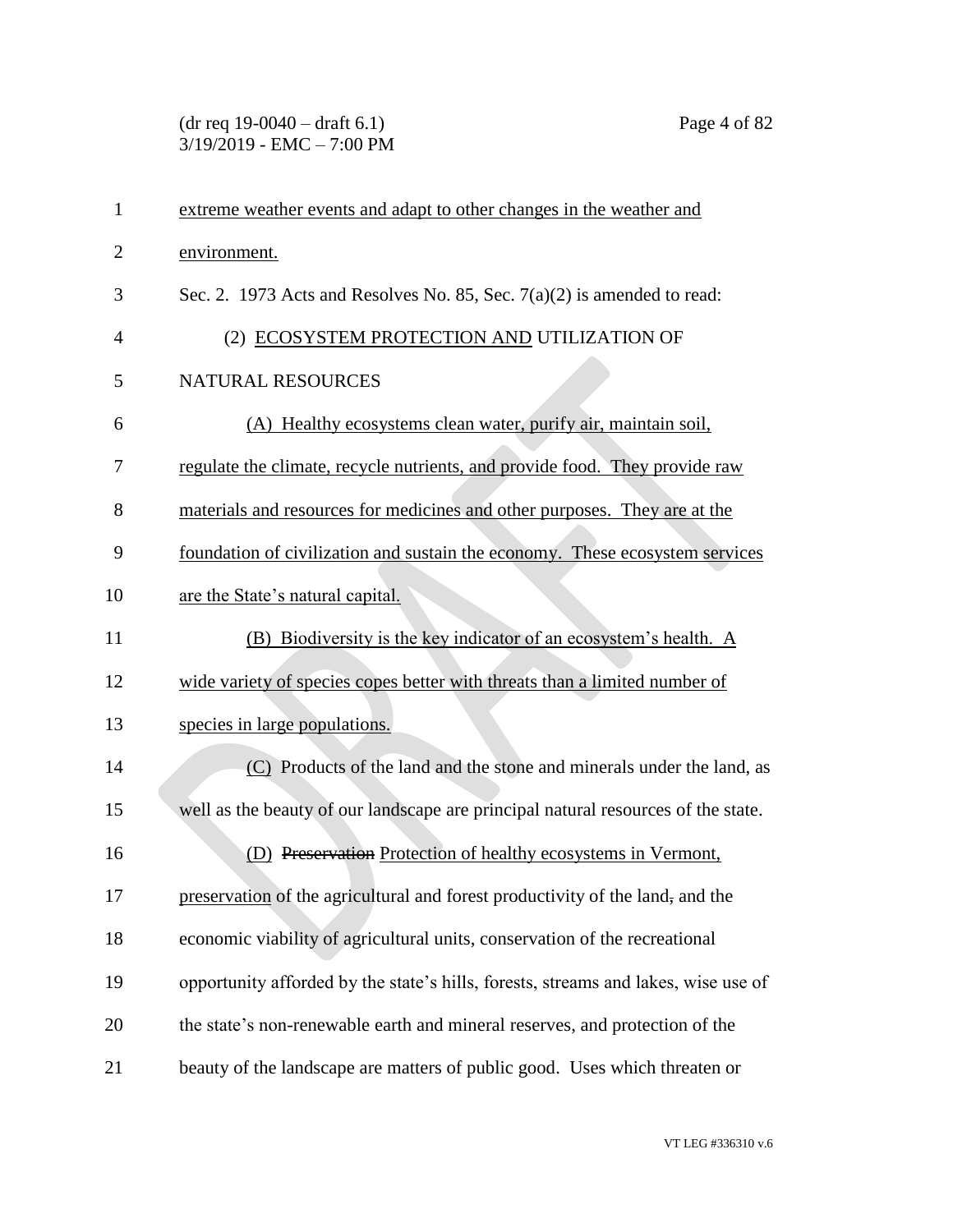## (dr req 19-0040 – draft 6.1) Page 5 of 82 3/19/2019 - EMC – 7:00 PM

| 1              | significantly inhibit these healthy ecosystems and the state's natural and scenic         |
|----------------|-------------------------------------------------------------------------------------------|
| $\overline{2}$ | resources should be permitted only when the public interest is clearly benefited          |
| 3              | thereby.                                                                                  |
| $\overline{4}$ | *** Revisions to State Land Use Law ***                                                   |
| 5              | Sec. 3. 10 V.S.A. chapter 151 is amended to read:                                         |
| 6              | Subchapter 1. General Provisions                                                          |
| 7              | § 6000. PURPOSE; CONSTRUCTION                                                             |
| 8              | The purposes of this chapter are to protect and conserve the environment of               |
| 9              | the State and to support the achievement of the goals of the Capability and               |
| 10             | Development Plan and of $24 \text{ V.S.A. }$ § $4302(c)$ . The chapter shall be construed |
| 11             | broadly to effect these purposes.                                                         |
| 12             | § 6001. DEFINITIONS                                                                       |
| 13             | In this chapter:                                                                          |
| 14             | (1) "Board" means the Natural Resources Vermont Environmental                             |
| 15             | Review Board.                                                                             |
| 16             | (2) "Capability and Development Plan" means the Plan prepared                             |
| 17             | pursuant to section 6042 of this title and adopted pursuant to 1973 Acts and              |
| 18             | Resolves No. 85, Secs. 6 and 7, as amended by this act.                                   |
| 19             | $(3)(A)$ "Development" means each of the following:                                       |
| 20             | (i) The construction of improvements on a tract or tracts of land,                        |
| 21             | owned or controlled by a person, involving more than 10 acres of land within a            |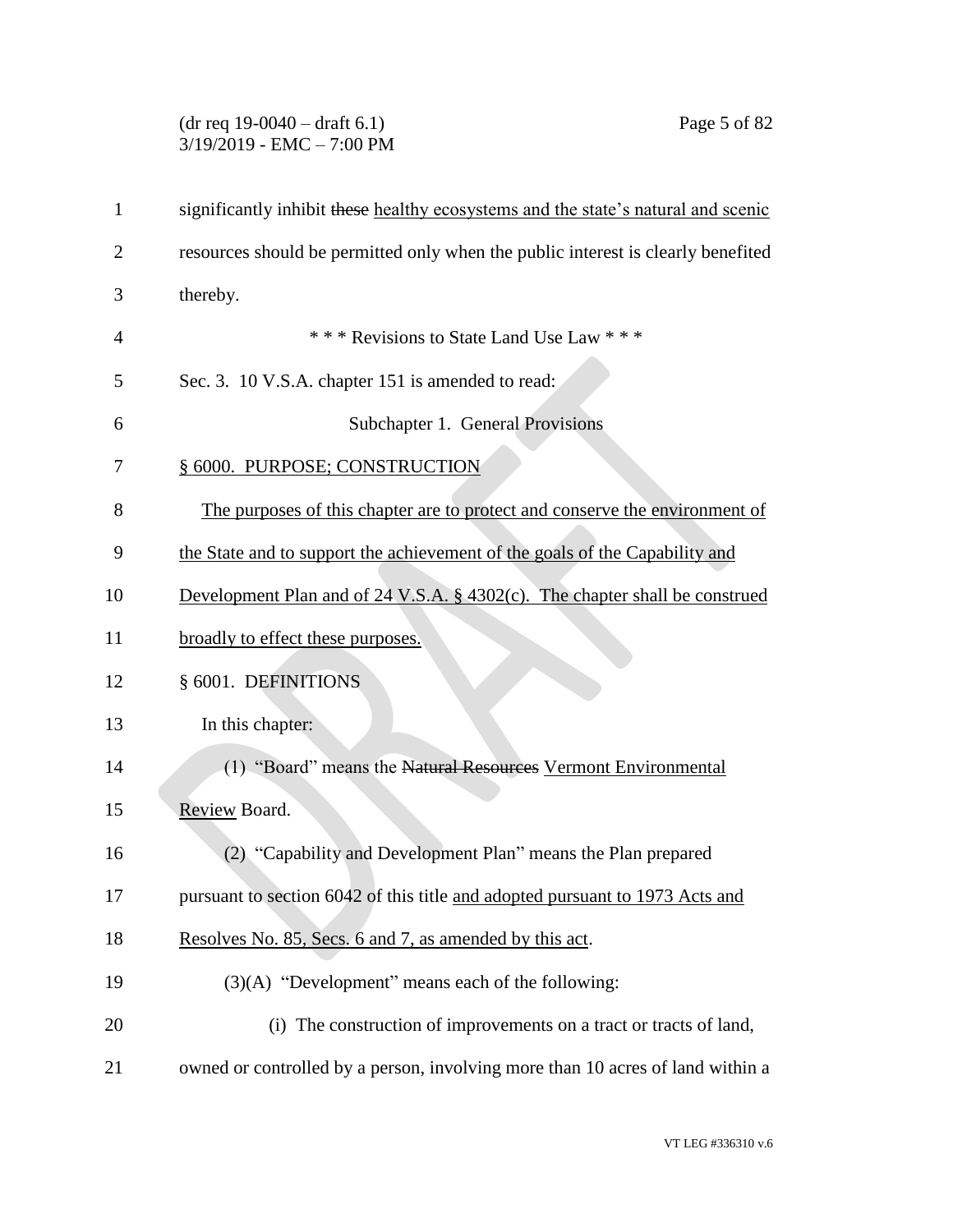#### (dr req 19-0040 – draft 6.1) Page 6 of 82 3/19/2019 - EMC – 7:00 PM

| $\mathbf{1}$   | radius of five miles of any point on any involved land, for commercial or           |
|----------------|-------------------------------------------------------------------------------------|
| $\overline{2}$ | industrial purposes in a municipality that has adopted permanent zoning and         |
| 3              | subdivision bylaws.                                                                 |
| $\overline{4}$ | (ii) The construction of improvements for commercial or                             |
| 5              | industrial purposes on more than one acre of land within a municipality that:       |
| 6              | (I) has not adopted permanent zoning and subdivision bylaws;                        |
| 7              | $or$                                                                                |
| 8              | (II) has adopted permanent zoning and subdivision bylaws, if                        |
| 9              | the municipality in which the proposed project is located has elected by            |
| 10             | ordinance, adopted under 24 V.S.A. chapter 59, to have this jurisdiction apply.     |
| 11             | (iii) The construction of improvements for commercial or                            |
| 12             | industrial purposes on a tract or tracts of land, owned or controlled by a person,  |
| 13             | involving more than one acre of land within a municipality that has adopted         |
| 14             | permanent zoning and subdivision bylaws, if the municipality in which the           |
| 15             | proposed project is located has elected by ordinance, adopted under 24 V.S.A.       |
| 16             | chapter 59, to have this jurisdiction apply rural and working lands area.           |
| 17             | * * *                                                                               |
| 18             | (vi) The construction of improvements for commercial, industrial,                   |
| 19             | or residential use at or above the elevation of $2,500$ 2,000 feet or in a critical |
| 20             | resource area below that elevation.                                                 |
| 21             | * * *                                                                               |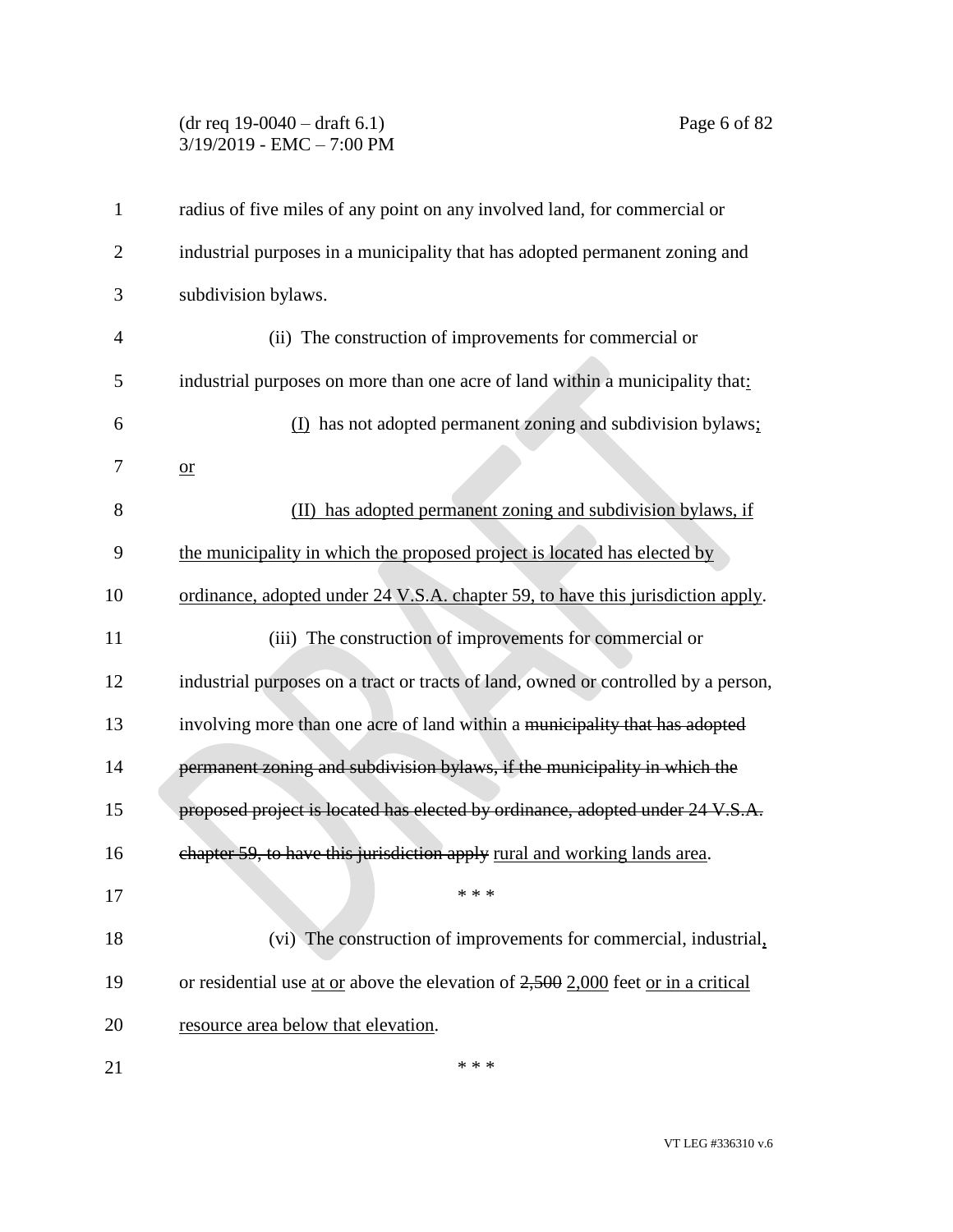## (dr req 19-0040 – draft 6.1) Page 7 of 82 3/19/2019 - EMC – 7:00 PM

| $\mathbf{1}$ | (xi) The construction of improvements for commercial or                            |
|--------------|------------------------------------------------------------------------------------|
| 2            | industrial purposes in an interchange area, unless it is within an existing        |
| 3            | settlement.                                                                        |
| 4            | (xii) The construction of improvements for a road or roads,                        |
| 5            | incidental to the sale or lease of land, to provide access to or within a tract of |
| 6            | land of more than one acre owned or controlled by a person. For the purposes       |
| 7            | of determining jurisdiction, any parcel of land which will be provided access      |
| 8            | by the road is land involved in the construction of the road. This jurisdiction    |
| 9            | shall not apply unless the road is to provide access to more than five parcels or  |
| 10           | is to be more than 800 feet in length. For the purpose of determining the          |
| 11           | length of a road, the length of all other roads within the tract of land           |
| 12           | constructed within any continuous period of ten years commencing after July        |
| 13           | 1, 2020 shall be included.                                                         |
| 14           | * * *                                                                              |
| 15           | (D) The word "development" does not include:                                       |
| 16           | (i) The construction of improvements for farming, logging, or                      |
| 17           | forestry purposes below the elevation of 2,500 2,000 feet, except when located     |
| 18           | in a critical resource area.                                                       |
| 19           | * * *                                                                              |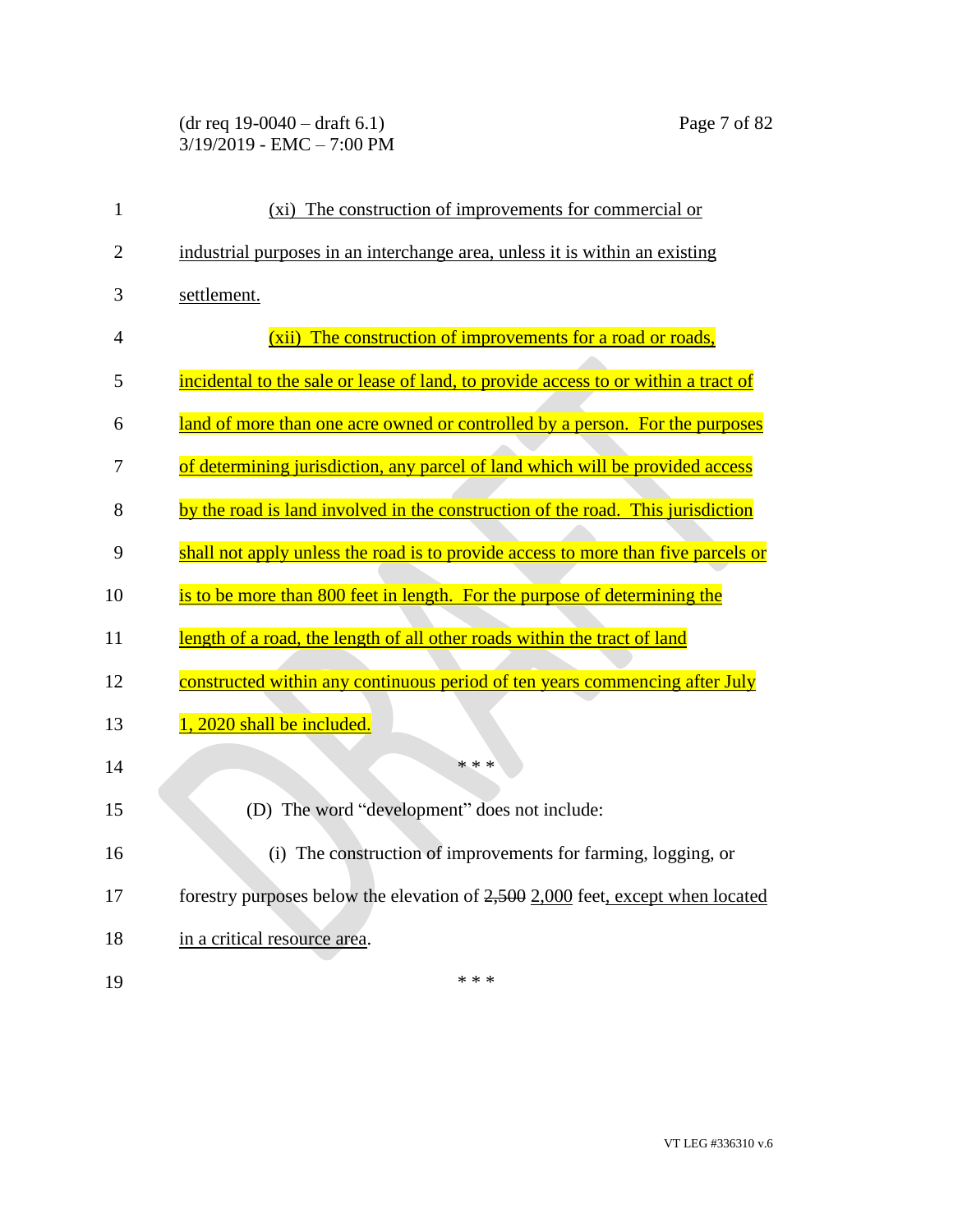## (dr req 19-0040 – draft 6.1) Page 8 of 82 3/19/2019 - EMC – 7:00 PM

| $\mathbf{1}$   | (iii) The construction of improvements for commercial or                         |
|----------------|----------------------------------------------------------------------------------|
| $\overline{2}$ | industrial purposes within an area that has obtained an enhanced designation     |
| 3              | pursuant to 24 V.S.A. chapter 76A.                                               |
| $\overline{4}$ | * * *                                                                            |
| 5              | (vii) The construction of improvements below the elevation of                    |
| 6              | 2,500 2,000 feet for the onsite on-site storage, preparation, and sale of        |
| 7              | compost, provided that one of the following applies:                             |
| 8              | * * *                                                                            |
| 9              | (6) "Floodway" means the channel of a watercourse which is expected to           |
| 10             | flood on an average of at least once every 100 years and the adjacent land areas |
| 11             | which are required to carry and discharge the flood of the watercourse, as       |
| 12             | determined by the Secretary of Natural Resources with full consideration given   |
| 13             | to upstream impoundments and flood control projects. "Flood hazard area" has     |
| 14             | the same meaning as under section 752 of this title.                             |
| 15             | (7) "Floodway fringe" means an area which is outside a floodway and is           |
| 16             | flooded with an average frequency of once or more in each 100 years as           |
| 17             | determined by the Secretary of Natural Resources with full consideration given   |
| 18             | to upstream impoundments and flood control projects. "River corridor" has the    |
| 19             | same meaning as under section 752 of this title.                                 |
| 20             | * * *                                                                            |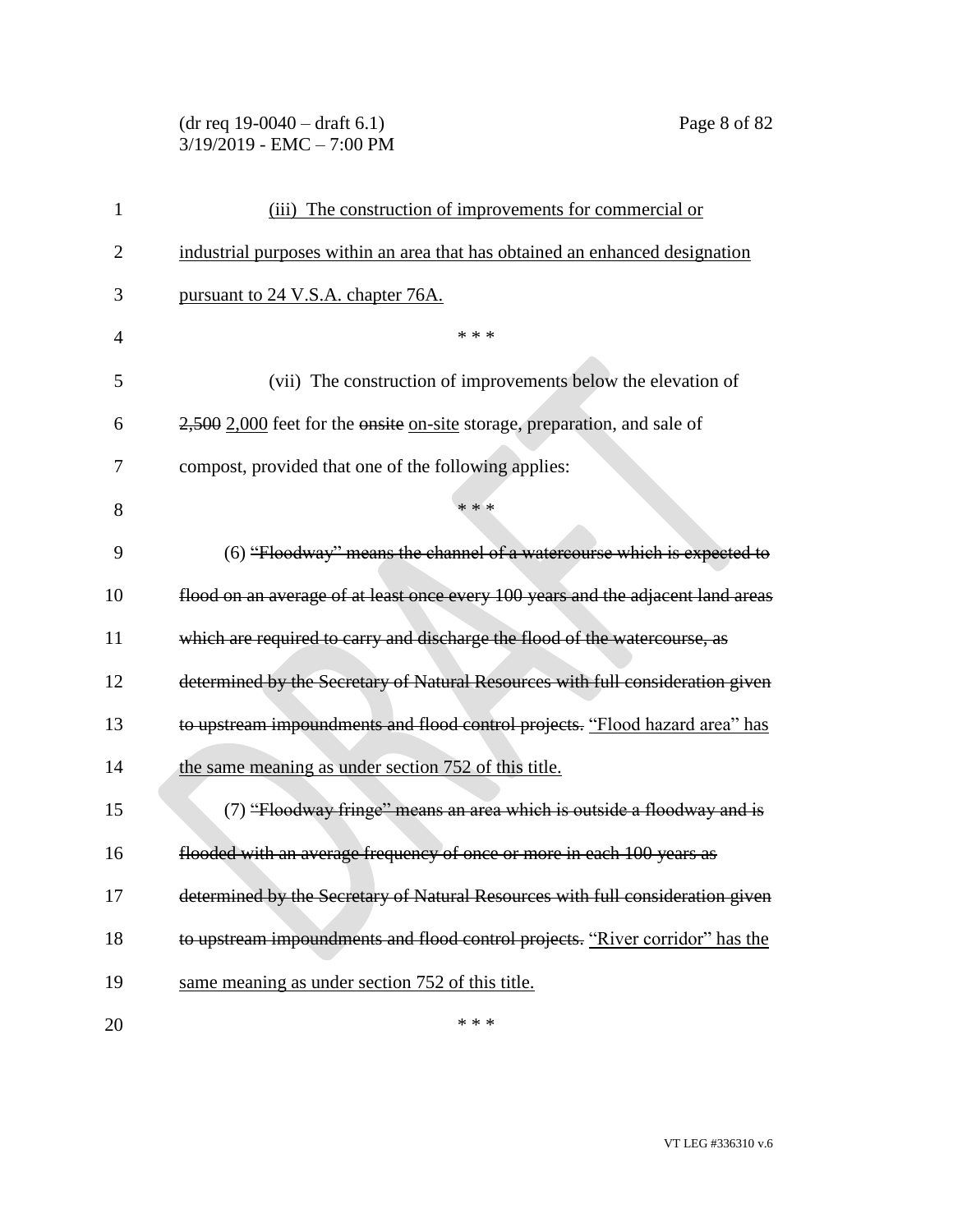## (dr req 19-0040 – draft 6.1) Page 9 of 82 3/19/2019 - EMC – 7:00 PM

| $\mathbf{1}$   | (12) "Necessary wildlife habitat" means concentrated habitat which that                  |
|----------------|------------------------------------------------------------------------------------------|
| $\overline{2}$ | is identifiable and is demonstrated as being decisive to the survival of a species       |
| 3              | of wildlife at any period in its life, including breeding and migratory periods.         |
| $\overline{4}$ | * * *                                                                                    |
| 5              | $(19)(A)$ "Subdivision" means each of the following:                                     |
| 6              | (i) A tract or tracts of land, owned or controlled by a person,                          |
| 7              | which located outside an area that has received an enhanced designation under            |
| 8              | 24 V.S.A. chapter 76A, that the person has partitioned or divided for the                |
| 9              | purpose of resale into 10 or more lots within a radius of five miles of any point        |
| 10             | on any lot, or within the jurisdictional area of the same District Commission,           |
| 11             | within any continuous period of five years. In determining the number of lots,           |
| 12             | a lot shall be counted if any portion is outside such an area and within five            |
| 13             | miles or within the jurisdictional area of the same District Commission.                 |
| 14             | (ii) A tract or tracts of land, owned or controlled by a person,                         |
| 15             | which that the person has partitioned or divided for the purpose of resale into          |
| 16             | six or more lots, within a continuous period of five years, in a municipality            |
| 17             | which that does not have duly adopted permanent zoning and subdivision                   |
| 18             | bylaws.                                                                                  |
| 19             | (iii) A tract or tracts of land, owned or controlled by a person, that                   |
| 20             | the person has partitioned or divided for the purpose of resale into <i>[number of</i> ] |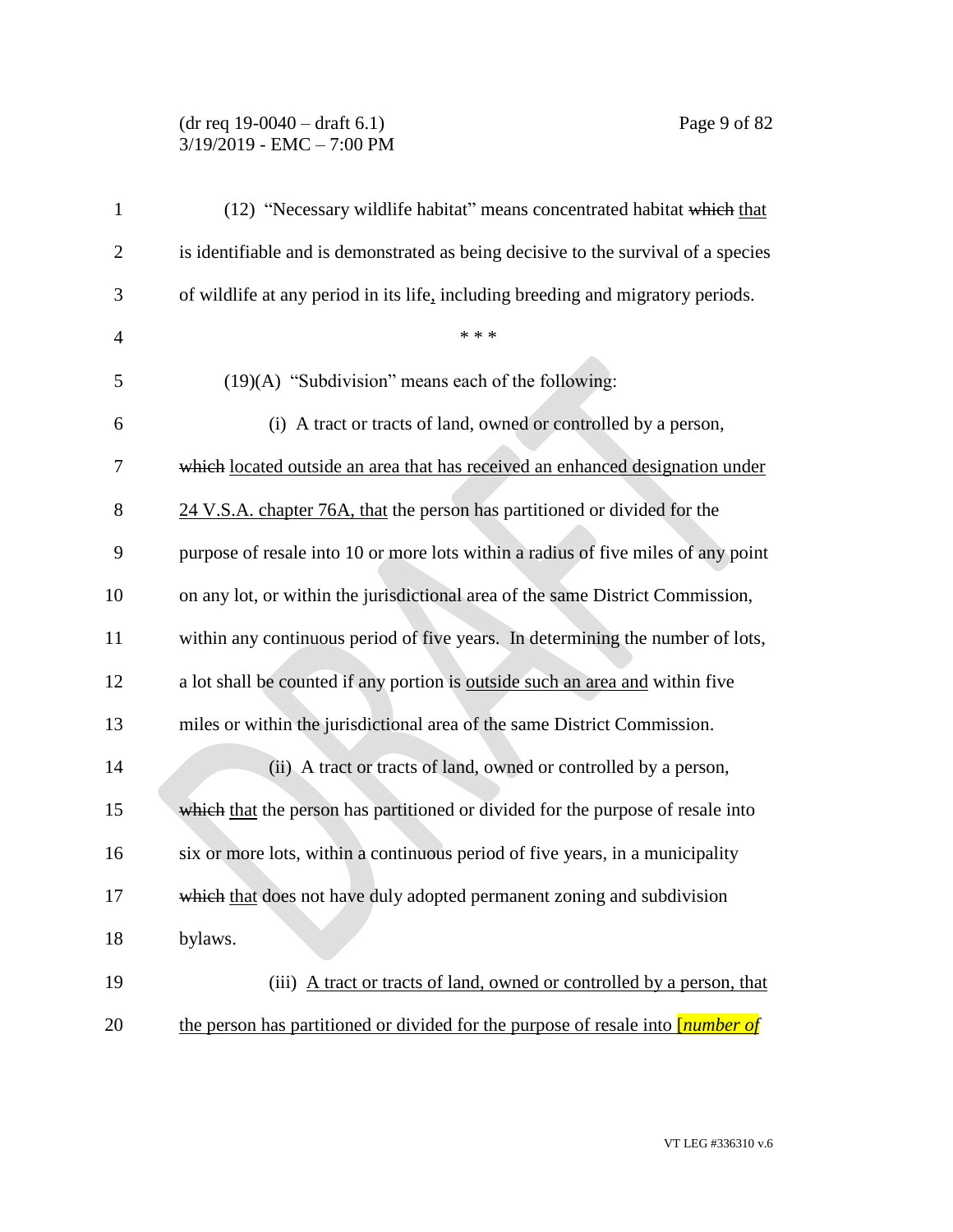| $\mathbf{1}$   | lots to be determined or more lots, within a continuous period of five years, in      |
|----------------|---------------------------------------------------------------------------------------|
| $\overline{2}$ | a rural and working lands area.                                                       |
| 3              | (iv) A tract or tracts of land, owned or controlled by a person,                      |
| 4              | which that have been partitioned or divided for the purpose of resale into five       |
| 5              | or more separate parcels of any size within a radius of five miles of any point       |
| 6              | on any such parcel, and within any period of ten years, by public auction.            |
| 7              | (I) In this subdivision $(iii)$ (iv), "public auction" means any                      |
| 8              | auction advertised or publicized in any manner, or to which more than ten             |
| 9              | persons have been invited.                                                            |
| 10             | (II) If sales described under this subdivision $(iii)$ (iv) are of                    |
| 11             | interests that, when sold by means other than public auction, are exempt from         |
| 12             | the provisions of this chapter under the provisions of subsection 6081(b) of this     |
| 13             | title, the fact that these interests are sold by means of a public auction shall not, |
| 14             | in itself, create a requirement for a permit under this chapter.                      |
| 15             | (v) A tract or tracts of land, owned or controlled by a person,                       |
| 16             | located in a critical resource area, that have been partitioned or divided for the    |
| 17             | purpose of resale.                                                                    |
| 18             | (B) The word "subdivision" shall not include each of the following:                   |
| 19             | (i) a lot or lots created for the purpose of conveyance to the State                  |
| 20             | or to a qualified organization, as defined under section 6301a of this title, if the  |
| 21             | land to be transferred includes and will preserve a segment of the Long Trail;        |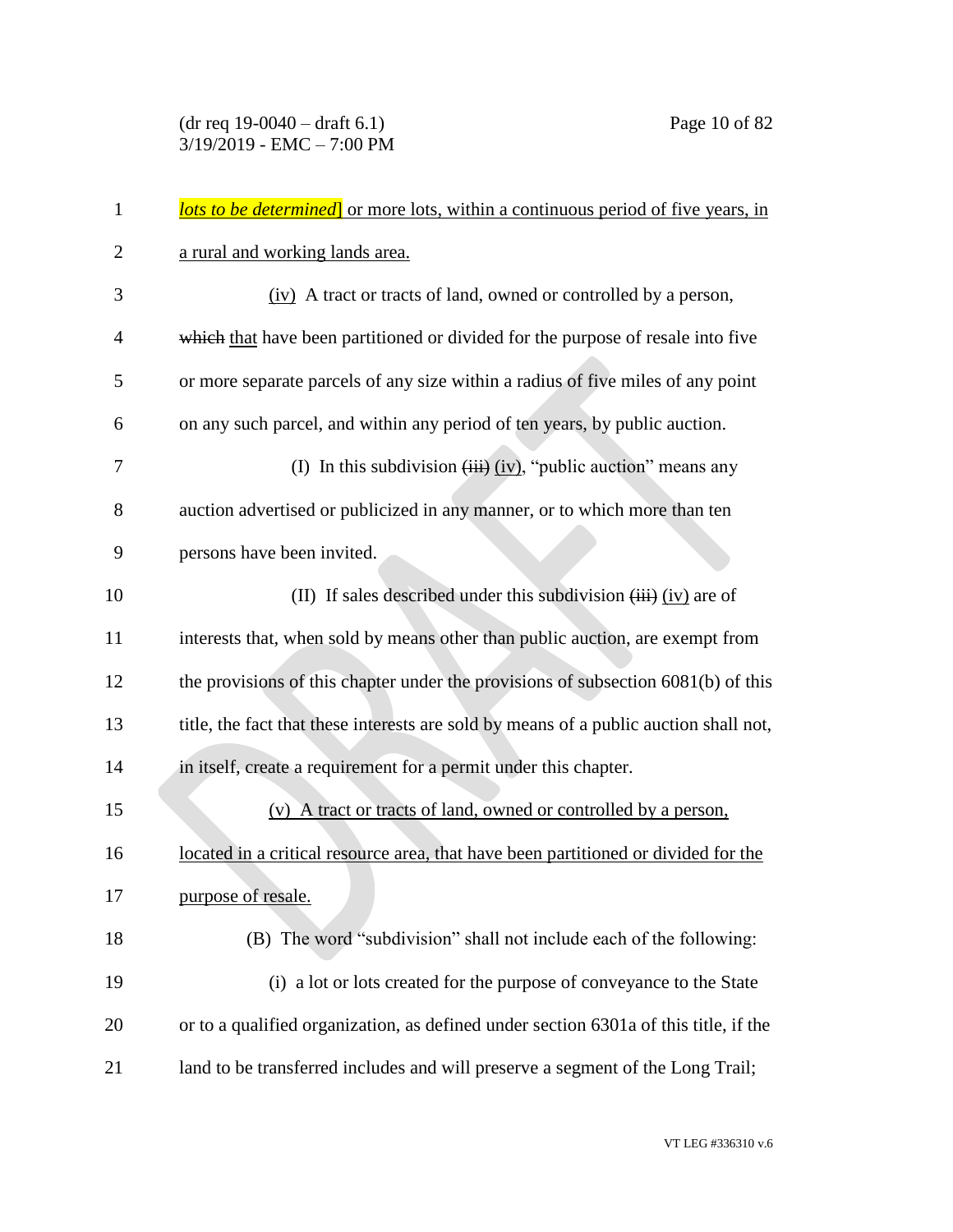### (dr req 19-0040 – draft 6.1) Page 11 of 82 3/19/2019 - EMC – 7:00 PM

| $\mathbf{1}$   | (ii) a lot or lots created for the purpose of conveyance to the State             |
|----------------|-----------------------------------------------------------------------------------|
| $\overline{2}$ | or to a "qualified holder" of "conservation rights and interest," as defined in   |
| 3              | section 821 of this title.                                                        |
| $\overline{4}$ | * * *                                                                             |
| 5              | (38) "Connecting habitat" refers to land or water, or both, that links            |
| 6              | patches of habitat within a landscape, allowing the movement, migration, and      |
| 7              | dispersal of wildlife and plants and the functioning of ecological processes. A   |
| 8              | connecting habitat may include recreational trails and improvements               |
| 9              | constructed for farming, logging, or forestry purposes.                           |
| 10             | (39) "Forest block" means a contiguous area of forest in any stage of             |
| 11             | succession and not currently developed for nonforest use. A forest block may      |
| 12             | include recreational trails, wetlands, or other natural features that do not      |
| 13             | themselves possess tree cover and improvements constructed for farming,           |
| 14             | logging, or forestry purposes.                                                    |
| 15             | (40) "Fragmentation" means the division or conversion of a forest block           |
| 16             | or connecting habitat by the separation of a parcel into two or more parcels; the |
| 17             | construction, conversion, relocation, or enlargement of any building or other     |
| 18             | structure, or of any mining, excavation, or landfill; and any change in the use   |
| 19             | of any building or other structure, or land, or extension of use of land.         |
| 20             | However, fragmentation does not include the division or conversion of a forest    |
| 21             | block or connecting habitat by a recreational trail or by improvements            |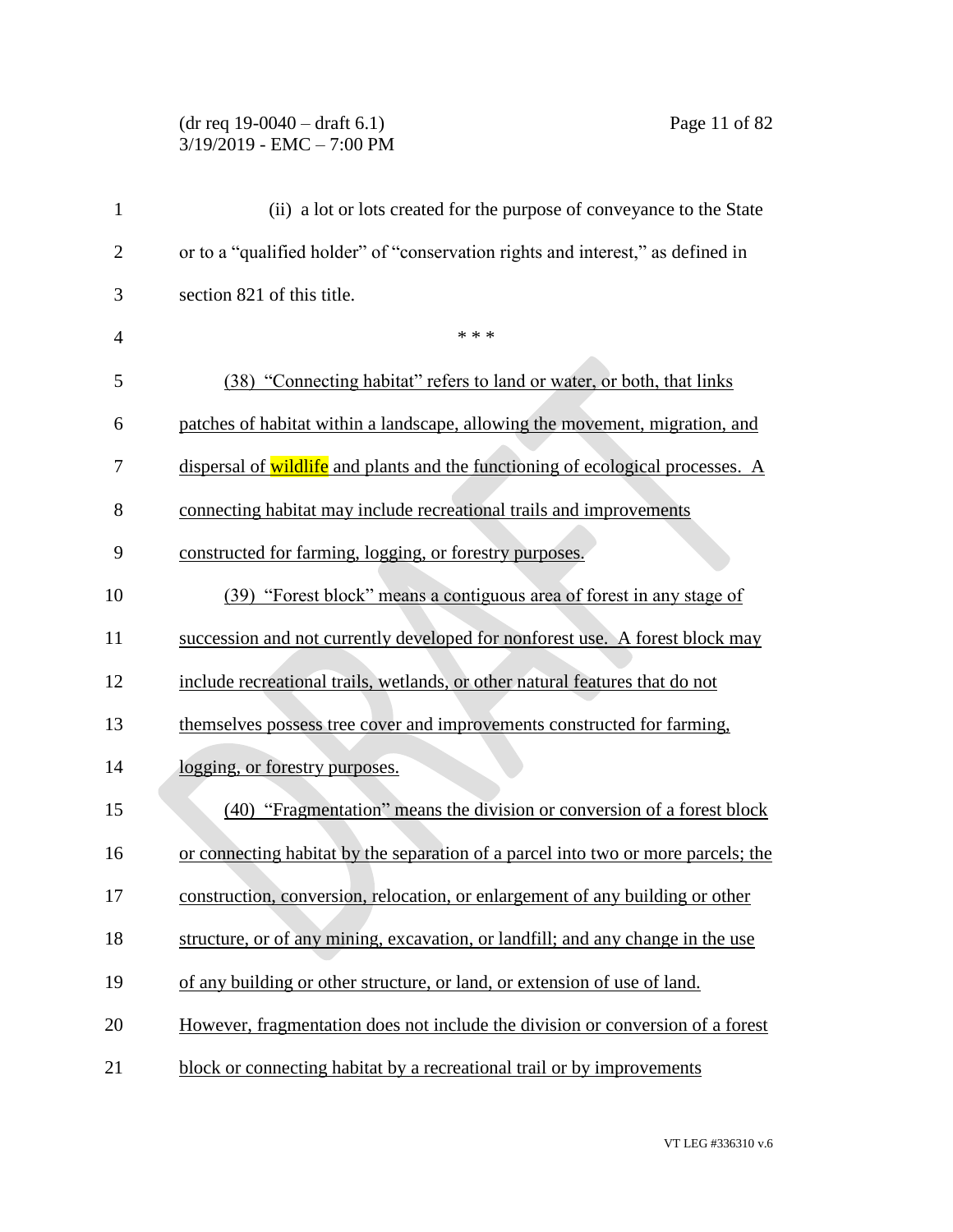| $\mathbf{1}$   | constructed for farming, logging, or forestry purposes below the elevation of      |
|----------------|------------------------------------------------------------------------------------|
| $\overline{2}$ | $2,500$ feet.                                                                      |
| 3              | (41) "Habitat" means the physical and biological environment in which              |
| 4              | a particular species of plant or wildlife lives.                                   |
| 5              | $(42)$ As used in subdivisions $(38)$ , $(39)$ , and $(41)$ of this section,       |
| 6              | "recreational trail" means a corridor that is not paved and that is used for       |
| 7              | recreational purposes, including hiking, walking, bicycling, cross-country         |
| 8              | skiing, snowmobiling, all-terrain vehicle riding, and horseback riding.            |
| 9              | (43) "Air contaminant" has the same meaning as under section 552 of                |
| 10             | this title.                                                                        |
| 11             | (44) "Commercial purpose" means the provision of facilities, goods, or             |
| 12             | services by a person other than for a municipal or State purpose to others in      |
| 13             | exchange for payment of a purchase price, fee, contribution, donation, or other    |
| 14             | object or service having value, regardless of whether the payment is essential     |
| 15             | to sustain the provision of the facilities, goods, or services.                    |
| 16             | (45) "Critical resource area" means a river corridor, a significant                |
| 17             | wetland as defined under section 902 of this title, land at or above 2,000 feet, a |
| 18             | ridgeline, and land characterized by slopes greater than 15 percent and shallow    |
| 19             | depth to bedrock.                                                                  |
| 20             | (46) "Greenhouse gas" means carbon dioxide, methane, nitrous oxide,                |
| 21             | hydrofluorocarbons, perfluorocarbons, sulfur hexafluoride, and any other           |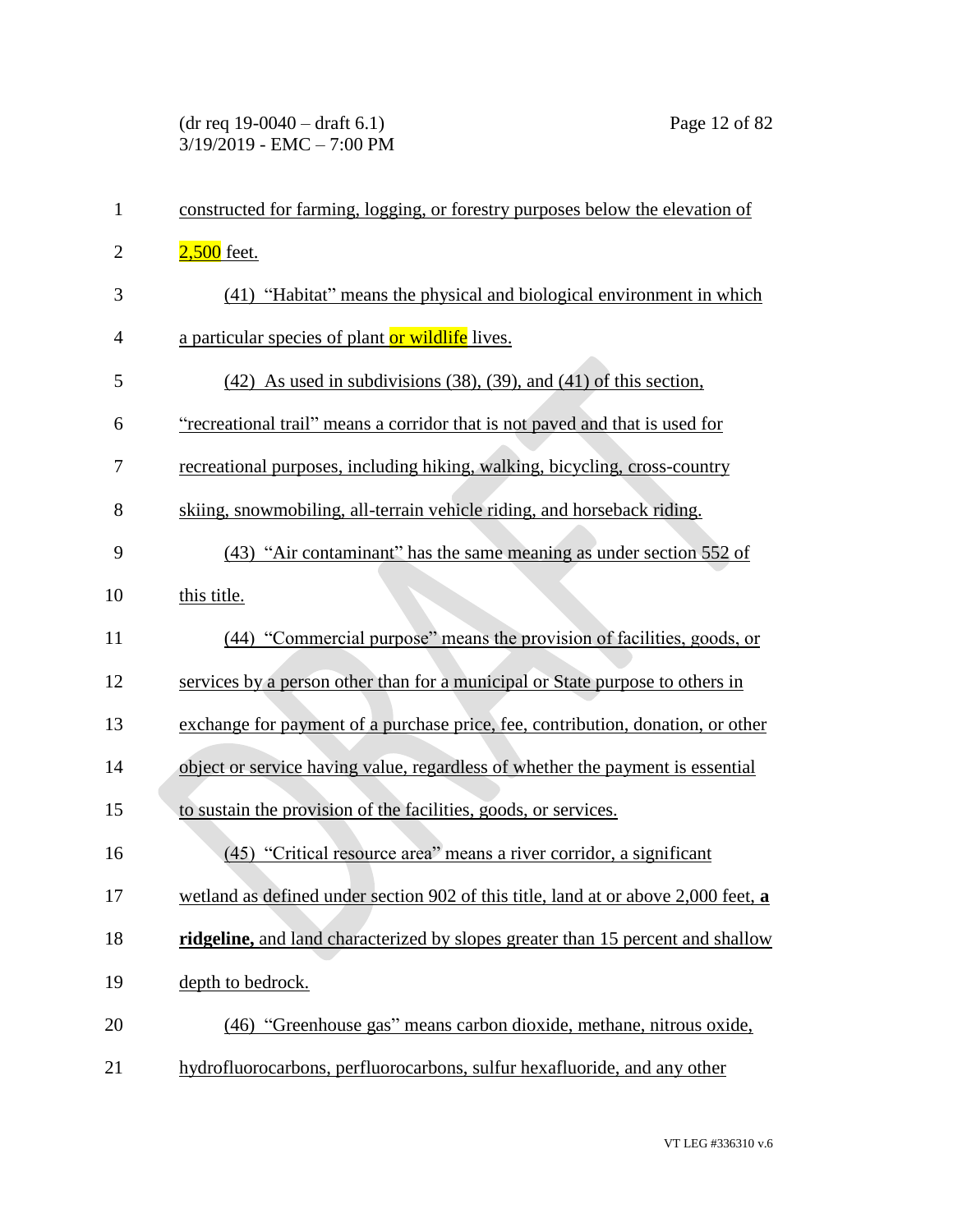(dr req 19-0040 – draft 6.1) Page 13 of 82 3/19/2019 - EMC – 7:00 PM

| $\mathbf{1}$   | chemical or physical substance that is emitted into the air and that the           |
|----------------|------------------------------------------------------------------------------------|
| $\overline{2}$ | Secretary of Natural Resources or District Commission reasonably anticipates       |
| 3              | to cause or contribute to climate change.                                          |
| $\overline{4}$ | (47) "Interchange area" means the land within a 3,000-foot radius of an            |
| 5              | interstate interchange, except for land within an existing settlement. The         |
| 6              | radius shall be measured from the midpoint of the interconnecting roadways         |
| 7              | within the interchange.                                                            |
| 8              | (48) "Rural and working lands area" means an area that is not an                   |
| 9              | existing settlement or a critical resource area.                                   |
| 10             | (49) "Technical determination" means a decision that results from the              |
| 11             | application of scientific, engineering, or other similar expertise to the facts to |
| 12             | determine whether activity for which a permit is requested meets the standards     |
| 13             | for issuing the permit under statute and rule. The term does not include an        |
| 14             | interpretation of a statute or rule.                                               |
| 15             | (50) "Ridgeline" means a line marking or following a ridge, top of a hill,         |
| 16             | or ledged area, behind which is open space or horizon.                             |
| 17             | § 6001e COMMERCIAL COMPOSTING FACILITY; CIRCUMVENTION                              |
| 18             | Notwithstanding subdivisions $6001(3)(D)(\n$ i)(I)-(VI) of this title, a           |
| 19             | permit under this chapter may be required for the construction of                  |
| 20             | improvements below the elevation of $2,500$ 2,000 feet for the onsite on-site      |
| 21             | storage, preparation, and sale of compost if the Chair of the District             |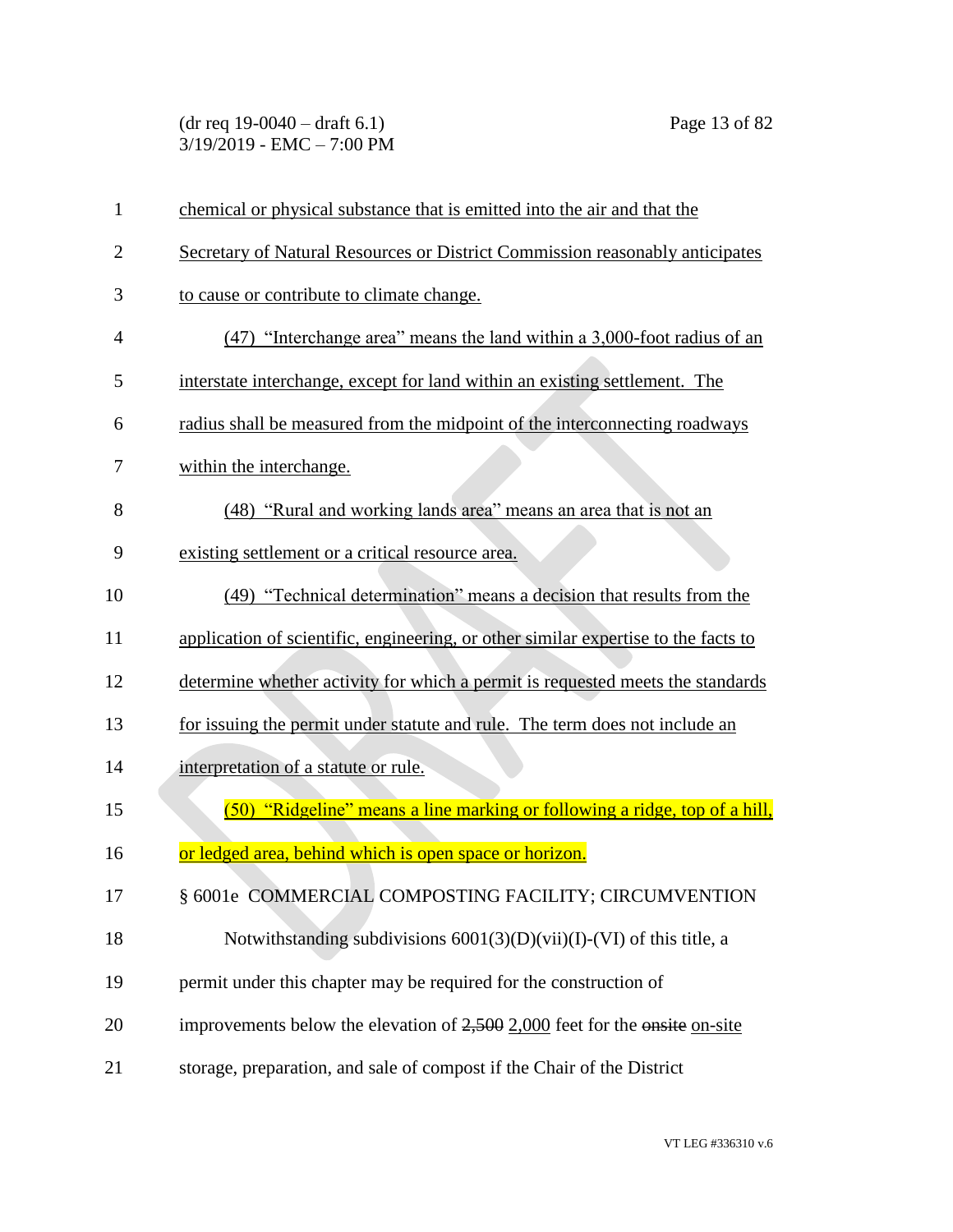### (dr req 19-0040 – draft 6.1) Page 14 of 82 3/19/2019 - EMC – 7:00 PM

| $\mathbf{1}$   | Commission, based on the information available to the Chair, determines that  |
|----------------|-------------------------------------------------------------------------------|
| $\overline{2}$ | action has been taken to circumvent the requirements of this chapter.         |
| 3              | * * *                                                                         |
| 4              | Subchapter 2. Administration                                                  |
| 5              | § 6021. BOARD; VACANCY, REMOVAL                                               |
| 6              | (a) A Natural Resources Establishment. The Vermont Environmental              |
| 7              | Review Board is created. The Board shall consist of a chair, four members,    |
| 8              | and two alternates.                                                           |
| 9              | (1) The Board shall consist of five members appointed by the Governor,        |
| 10             | with the advice and consent of the Senate, so that one appointment expires in |
| 11             | each year. The Chair, members, and alternate members shall be nominated,      |
| 12             | appointed, and confirmed in the manner of a superior judge. The Chair shall   |
| 13             | be a full-time position. In making these appointments, the Governor and the   |
| 14             | Senate shall give consideration to candidates shall be sought who have        |
| 15             | experience, expertise, or skills relating to the environment or land use.     |
| 16             | (A) The Governor shall appoint a chair of the Board, a position that          |
| 17             | shall be a full-time position.                                                |
| 18             | (B) Following initial appointments, the members, except for the               |
| 19             | Chair, shall be appointed for terms of four years.                            |
| 20             | (2) The Governor shall appoint up to five persons, with preference given      |
| 21             | to former Environmental Board, Natural Resources Board, or District           |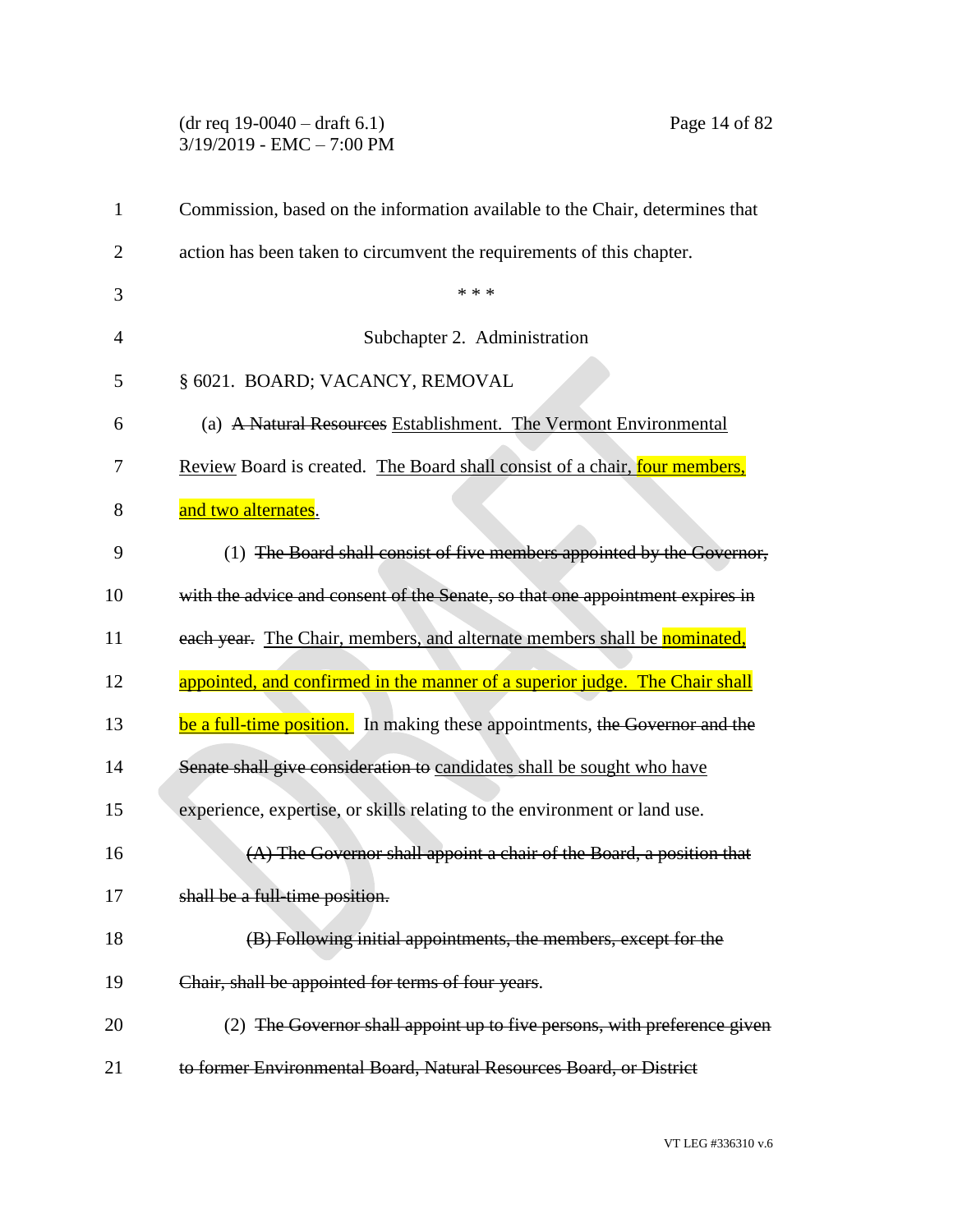(dr req 19-0040 – draft 6.1) Page 15 of 82 3/19/2019 - EMC – 7:00 PM

| $\mathbf{1}$   | Commission members, with the advice and consent of the Senate, to serve as        |
|----------------|-----------------------------------------------------------------------------------|
| $\overline{2}$ | alternates for Board members.                                                     |
| 3              | (A) Alternates shall be appointed for terms of four years, with initial           |
| $\overline{4}$ | appointments being staggered.                                                     |
| 5              | (B) The Chair of the Board may assign alternates to sit on specific               |
| 6              | matters before the Board, in situations where fewer than five members are         |
| 7              | available to serve. Initial appointments to the Board shall be made so that the   |
| 8              | terms of the Chair and the members expire in a staggered manner. The initial      |
| 9              | appointment of the Chair shall be for a term of four years. The initial           |
| 10             | appointment of one of the members shall be for one year; another shall be for     |
| 11             | two years; another shall be for three years; and the final member shall be for    |
| 12             | four years.                                                                       |
|                |                                                                                   |
| 13             | (b) Any vacancy occurring in the membership of the Board shall be filled          |
| 14             | by the Governor for the unexpired portion of the term. Terms; vacancy;            |
| 15             | succession. The term of each appointment subsequent to the initial                |
| 16             | appointments described in subdivision (a)(2) of this section shall be four years. |
| 17             | Any appointment to fill a vacancy shall be for the unexpired portion of the       |
| 18             | term vacated. A member wishing to succeed himself or herself in office may        |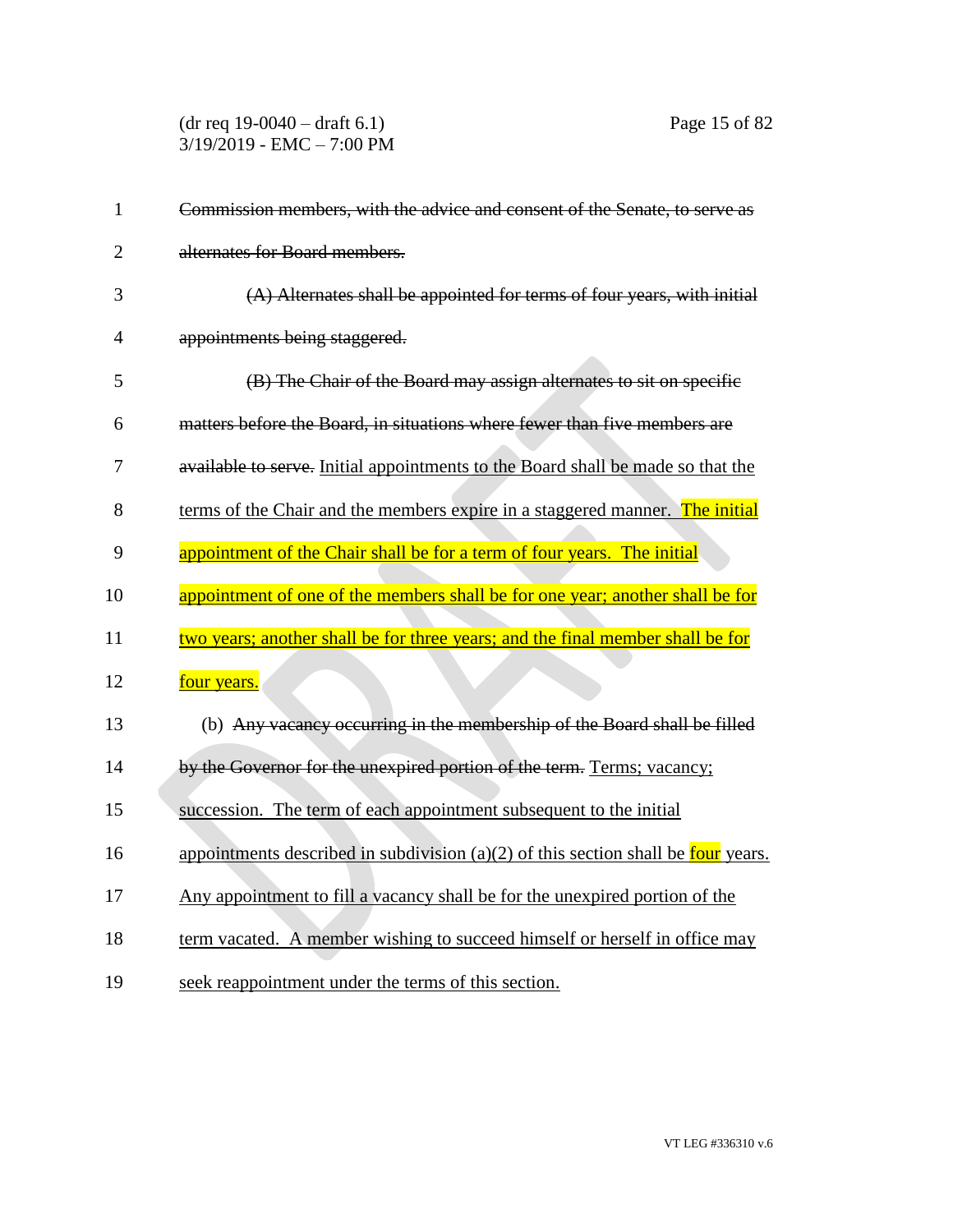#### (dr req 19-0040 – draft 6.1) Page 16 of 82 3/19/2019 - EMC – 7:00 PM

| $\mathbf{1}$   | (c) Removal. Notwithstanding the provisions of $3$ V.S.A. $\S$ 2004, members     |
|----------------|----------------------------------------------------------------------------------|
| $\overline{2}$ | shall be removable for cause only, except the Chair, who shall serve at the      |
| 3              | pleasure of the Governor.                                                        |
| $\overline{4}$ | (d) The Chair of the Board, upon request of the Chair of a District              |
| 5              | Commission, may appoint and assign former Commission members to sit on           |
| 6              | specific Commission cases when some or all of the regular members and            |
| 7              | alternates of the District Commission are disqualified or otherwise unable to    |
| 8              | serve. Use of alternates. When a member of the Board is unavailable to hear a    |
| 9              | case, the Chair may appoint an alternate member to hear the case.                |
| 10             | (e) Retirement from office. When a Board member or alternate who hears           |
| 11             | all or a substantial part of a case retires from office before the case is       |
| 12             | completed, he or she shall remain a member of the Board for the purpose of       |
| 13             | concluding and deciding that case and signing the findings and judgments         |
| 14             | involved. A retiring Chair shall also remain a member for the purpose of         |
| 15             | certifying questions of law if a party appeals to the Supreme Court.             |
| 16             | Completion of case. A case shall be deemed completed when the Board<br>(f)       |
| 17             | enters a final decision even though that decision is appealed to the Supreme     |
| 18             | Court and remanded by that Court.                                                |
| 19             | (g) Court of record; jurisdiction. The Board shall have the powers of a          |
| 20             | court of record in the determination and adjudication of all matters within its  |
| 21             | jurisdiction. It may initiate proceedings on any matter within its jurisdiction. |
|                |                                                                                  |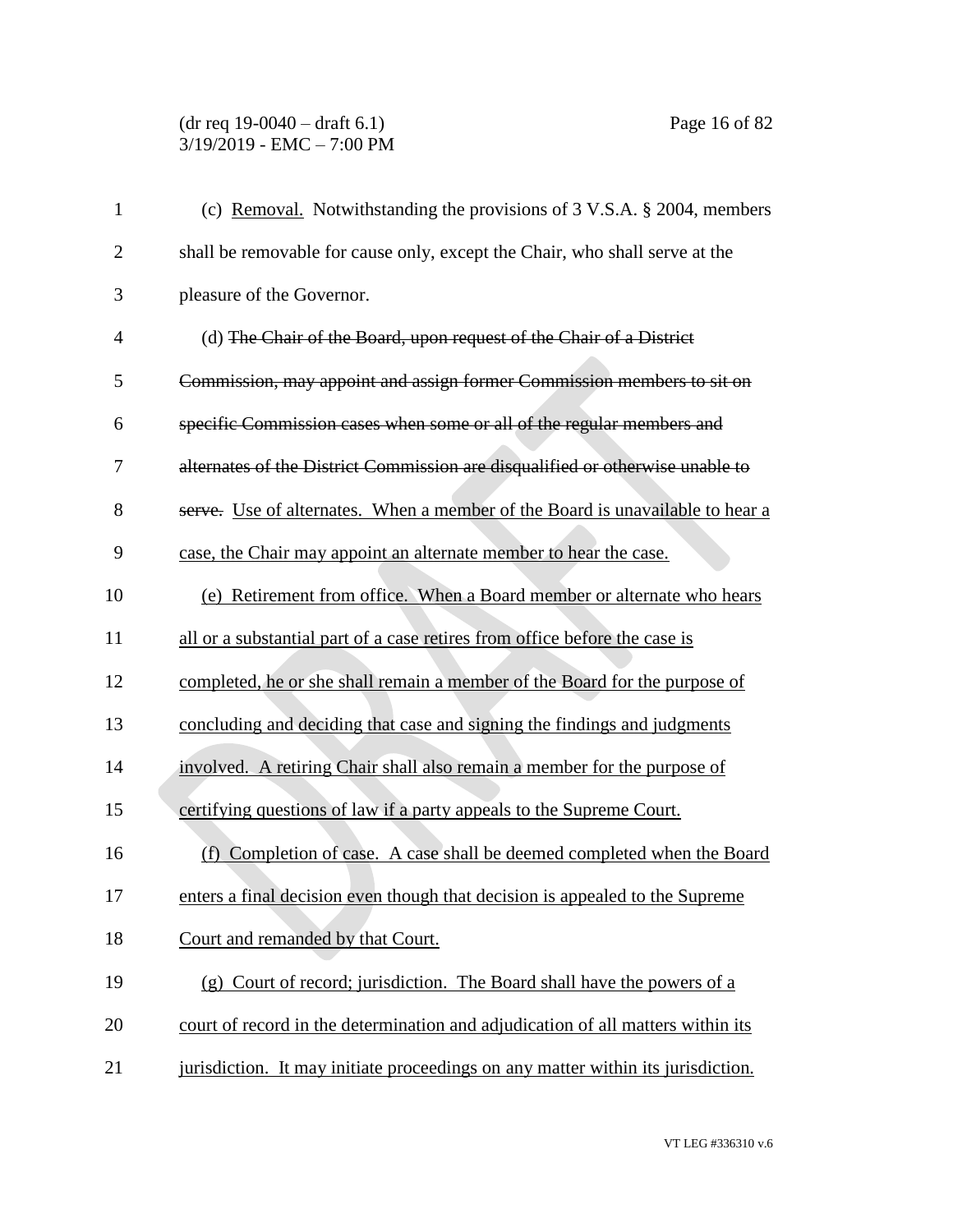## (dr req 19-0040 – draft 6.1) Page 17 of 82 3/19/2019 - EMC – 7:00 PM

| $\mathbf{1}$   | It may render judgments and enforce the same by any suitable process issuable          |
|----------------|----------------------------------------------------------------------------------------|
| $\overline{2}$ | by courts in this State. An order issued by the Board on any matter within its         |
| 3              | jurisdiction shall have the effect of a judicial order. The Board's jurisdiction       |
| 4              | shall include:                                                                         |
| 5              | (1) the issuance of declaratory rulings on the applicability of this chapter           |
| 6              | and rules or orders issued under this chapter, pursuant to 3 V.S.A. § 808; and         |
| 7              | (2) the issuance of decisions on appeals pursuant to section 6089 and                  |
| 8              | chapter 219 of this title.                                                             |
| 9              | (h) Hearing officers. One Board member or any officer or employee of the               |
| 10             | Board duly appointed by the Chair of the Board may inquire into and examine            |
| 11             | any matter within the jurisdiction of the Board.                                       |
| 12             | (1) A hearing officer may hold any hearing on any matter within the                    |
| 13             | jurisdiction of the Board.                                                             |
| 14             | (2) Hearings conducted by a hearing officer shall be in accordance with                |
| 15             | 3 V.S.A. §§ 809–814. A hearing officer may administer oaths and exercise the           |
| 16             | powers of the Board necessary to hear and determine a matter for which the             |
| 17             | officer was appointed. A hearing officer shall report his or her findings of fact      |
| 18             | in writing to the Board in the form of a proposal for decision. A copy shall be        |
| 19             | served upon the parties pursuant to $3 \text{ V.S.A.}$ $\S 811$ . However, judgment on |
| 20             | those findings shall be rendered only by a majority of the Board.                      |
| 21             | § 6022. PERSONNEL                                                                      |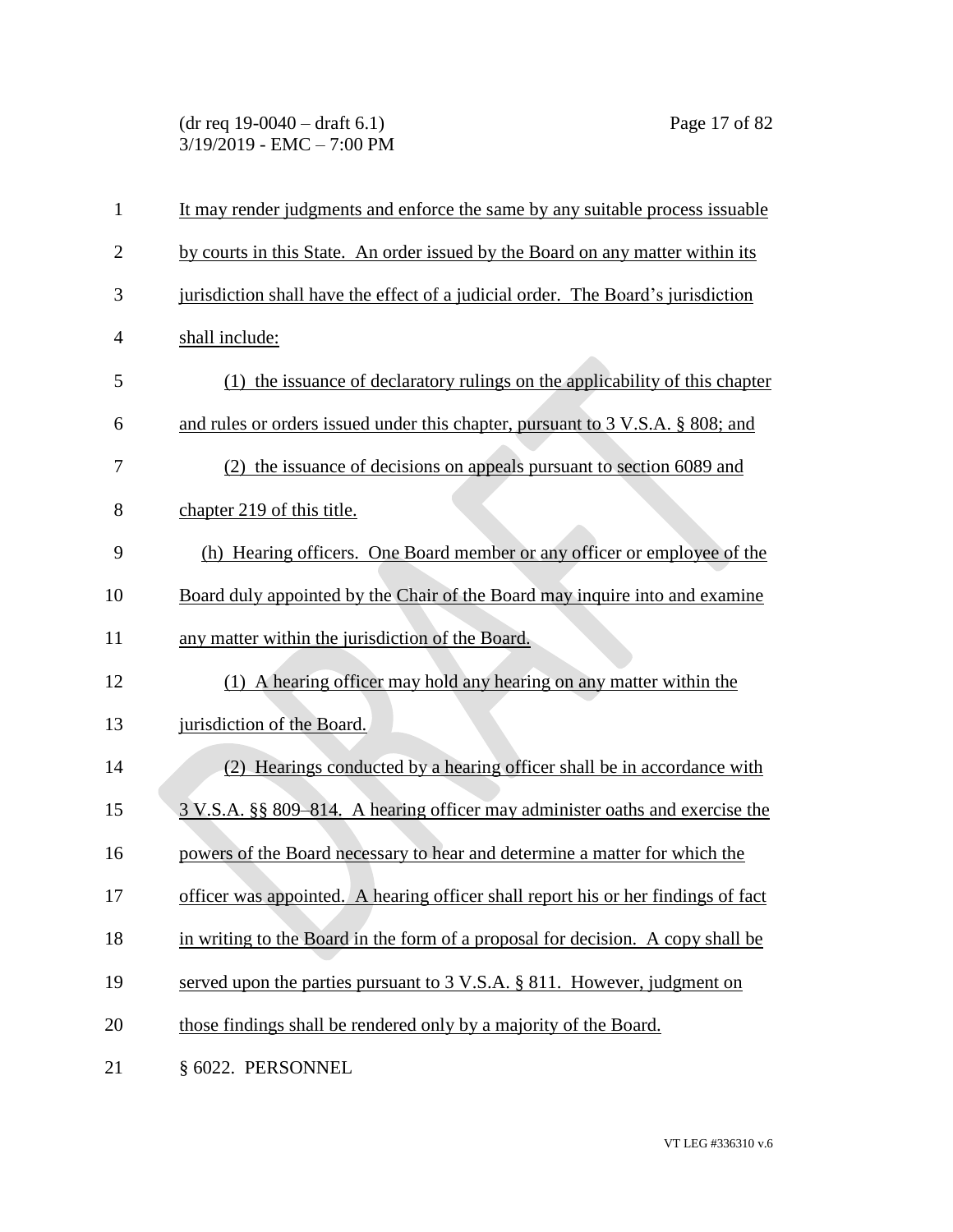## (dr req 19-0040 – draft 6.1) Page 18 of 82 3/19/2019 - EMC – 7:00 PM

| $\mathbf{1}$ | (a) Regular personnel. The Board may <b>appoint retain</b> legal counsel,          |
|--------------|------------------------------------------------------------------------------------|
| 2            | scientists, engineers, experts, investigators, temporary employees, and            |
| 3            | administrative personnel, as it finds necessary in carrying out its duties, unless |
| 4            | the Governor shall otherwise provide and may authorize the District                |
| 5            | Commissions to use funds to retain personnel to assist on matters within its       |
| 6            | jurisdiction, including oversight and monitoring of permit compliance.             |
| 7            | Personnel employed by the District Commissions shall not report to the Board.      |
| 8            | (b) Personnel for particular proceedings.                                          |
| 9            | (1) Retention.                                                                     |
| 10           | (A) The Board may authorize or retain legal counsel, official                      |
| 11           | stenographers, expert witnesses, advisors, temporary employees, and other          |
| 12           | research services:                                                                 |
| 13           | (i) to assist the Board in any proceeding before it under this                     |
| 14           | chapter or chapter 219 of this title; and                                          |
| 15           | (ii) to monitor compliance with any formal opinion of the Board                    |
| 16           | or a District Commission.                                                          |
| 17           | (B) The personnel authorized by this section shall be in addition to               |
| 18           | the regular personnel of the Board. The Board shall fix the amount of              |
| 19           | compensation and expenses to be paid to such additional personnel.                 |
| 20           | (2) Assessment of costs.                                                           |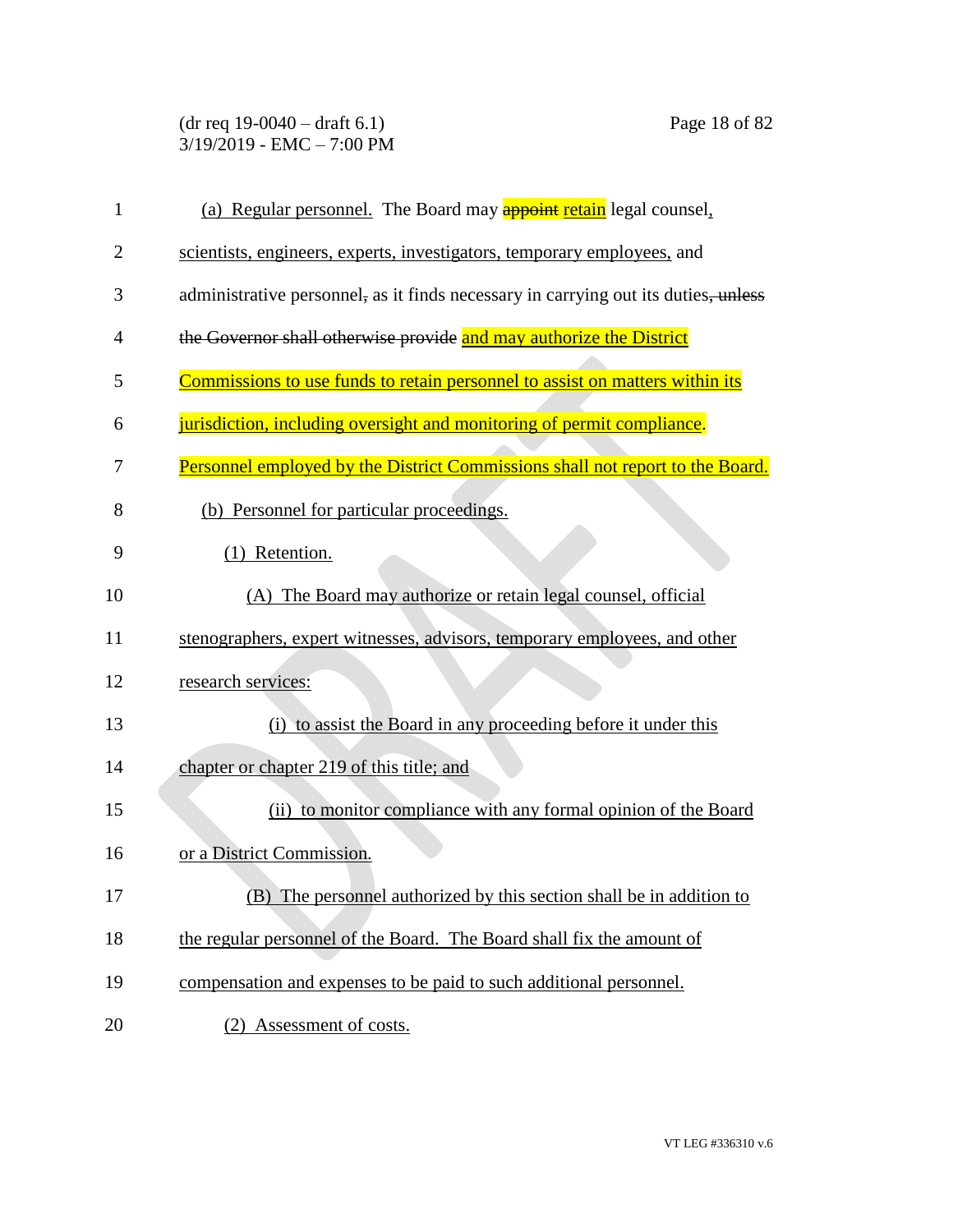(dr req 19-0040 – draft 6.1) Page 19 of 82 3/19/2019 - EMC – 7:00 PM

| $\mathbf{1}$   | The Board may allocate to an applicant the portion of its<br>(A)                |
|----------------|---------------------------------------------------------------------------------|
| $\overline{2}$ | expenses incurred by retaining additional personnel for a proceeding. On        |
| 3              | petition of an applicant to which costs are proposed to be allocated, the Board |
| 4              | shall review and determine, after opportunity for hearing, the necessity and    |
| 5              | reasonableness of those costs, having due regard for the size and complexity of |
| 6              | the project, and may amend or revise an allocation.                             |
| 7              | (B) Prior to allocating costs, the Board shall make a determination of          |
| 8              | the purpose and use of the funds to be raised under this section, identify the  |
| 9              | recipient of the funds, provide for allocation of costs among applicants to be  |
| 10             | assessed, indicate an estimated duration of the proceedings, and estimate the   |
| 11             | total costs to be imposed. With the approval of the Board, estimates may be     |
| 12             | revised as necessary. From time to time during the progress of the work, the    |
| 13             | Board shall render to the applicant detailed statements showing the amount of   |
| 14             | money expended or contracted for in the work of additional personnel, which     |
| 15             | statements shall be paid into the State Treasury at the time and in the manner  |
| 16             | as the Board may reasonably direct.                                             |
| 17             | (C) All payments for costs allocated pursuant to this section shall be          |
| 18             | deposited into the fund created under section 6029 of this title.               |
| 19             | * * *                                                                           |
| 20             | § 6025. RULES                                                                   |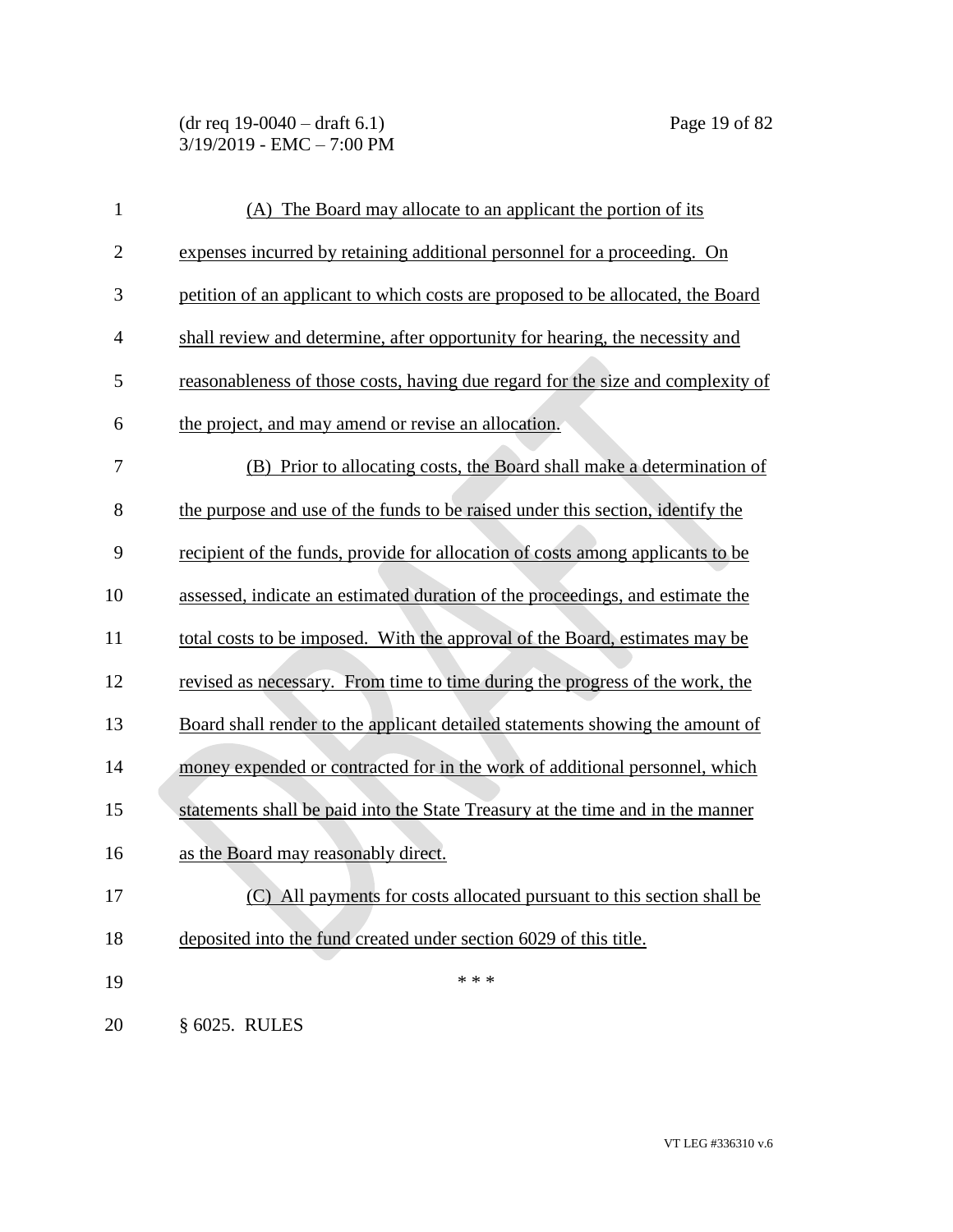## (dr req 19-0040 – draft 6.1) Page 20 of 82 3/19/2019 - EMC – 7:00 PM

| $\mathbf{1}$   | (a) The Board may adopt rules of procedure for itself and the District            |
|----------------|-----------------------------------------------------------------------------------|
| $\overline{2}$ | Commissions. The Board shall adopt rules of procedure that govern appeals         |
| 3              | and other contested cases before it and are consistent with this chapter and      |
| $\overline{4}$ | chapter 219 of this title.                                                        |
| 5              | (b) The Board may adopt substantive rules, in accordance with the                 |
| 6              | provisions of 3 V.S.A. chapter 25, that interpret and carry out the provisions of |
| 7              | this chapter. These rules shall include provisions that establish criteria under  |
| 8              | which applications for permits under this chapter may be classified in terms of   |
| 9              | complexity and significance of impact under the standards of subsection           |
| 10             | $6086(a)$ of this chapter. In accordance with that classification, the rules may: |
| 11             | (1) provide for simplified or less stringent procedures than are otherwise        |
| 12             | required under sections 6083, 6084, and 6085 of this chapter;                     |
| 13             | (2) provide for the filing of notices instead of applications for the             |
| 14             | permits that would otherwise be required under section 6081 of this chapter;      |
| 15             | and                                                                               |
| 16             | (3) provide a procedure by which a District Commission may authorize              |
| 17             | a district coordinator to issue a permit that the District Commission has         |
| 18             | determined under Natural Resources Board rules is a minor application with no     |
| 19             | undue adverse impact.                                                             |
| 20             | * * *                                                                             |
| 21             | § 6026. DISTRICT COMMISSIONERS                                                    |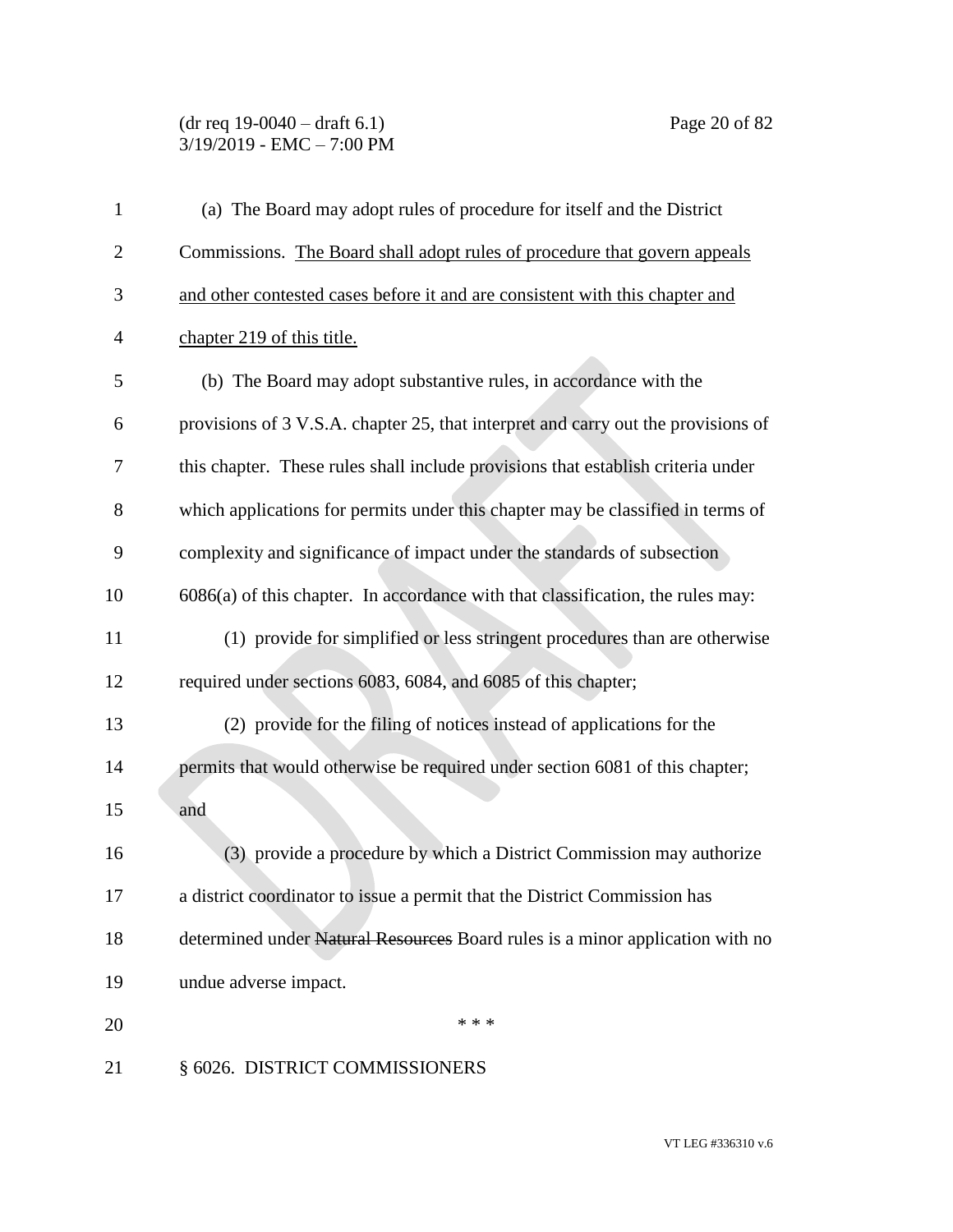## (dr req 19-0040 – draft 6.1) Page 21 of 82 3/19/2019 - EMC – 7:00 PM

| $\mathbf{1}$   | (a) For the purposes of the administration of this chapter, the State is      |
|----------------|-------------------------------------------------------------------------------|
| $\overline{2}$ | divided into nine districts.                                                  |
| 3              | * * *                                                                         |
| $\overline{4}$ | (b) A District Environmental Commission is created for each district. Each    |
| 5              | District Commission shall consist of three members from that district         |
| 6              | appointed in the month of February by the Governor so that two appointments   |
| 7              | expire in each odd-numbered year. Two of the members shall be appointed for   |
| 8              | a term of four years, and the Chair (third member) of each District shall be  |
| 9              | appointed for a two-year term. In any district, the Governor may appoint not  |
| 10             | more than four alternate members from that district whose terms shall not     |
| 11             | exceed two years, who may hear any case when a regular member is              |
| 12             | disqualified or otherwise unable to serve.                                    |
| 13             | (c) Members shall be removable for cause only, except the Chair, who shall    |
| 14             | serve at the pleasure of the Governor.                                        |
| 15             | (d) Any vacancy shall be filled by the Governor for the unexpired period of   |
| 16             | the term.                                                                     |
| 17             | (e) The Chair of the Board, upon request of the Chair of a District           |
| 18             | Commission, may appoint and assign former Commission members to sit on        |
| 19             | specific Commission cases when some or all of the regular members and         |
| 20             | alternates of the District Commission are disqualified or otherwise unable to |
| 21             | serve.                                                                        |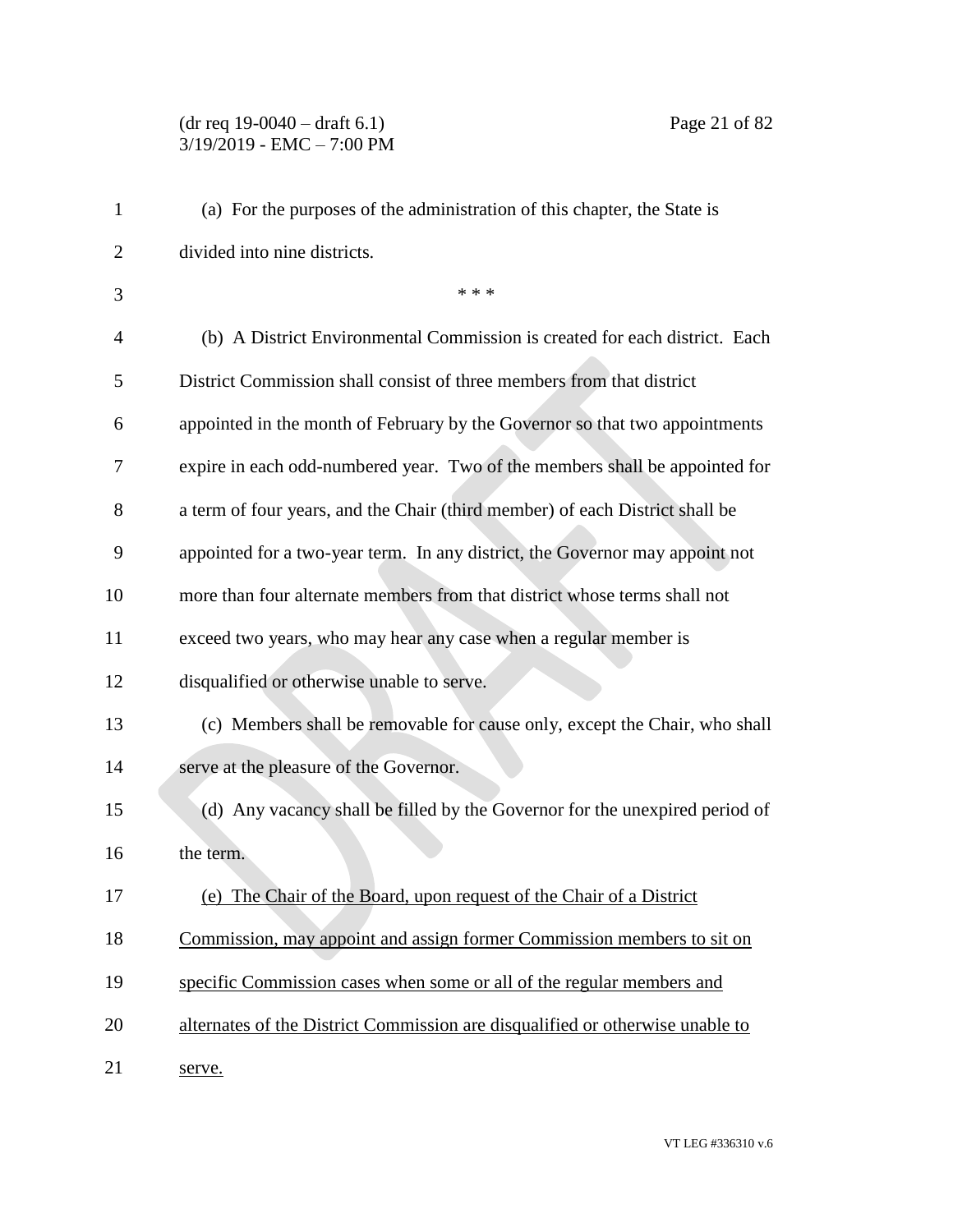| 1              | § 6027. POWERS                                                                  |
|----------------|---------------------------------------------------------------------------------|
| $\overline{2}$ | (a) The Board and District Commissions shall have supervisory authority in      |
| 3              | environmental matters respecting projects within their jurisdiction and shall   |
| $\overline{4}$ | apply their independent judgment in determining facts and interpreting law.     |
| 5              | They each shall have the power, with respect to any matter within its           |
| 6              | jurisdiction, to:                                                               |
| 7              | (1) administer oaths, take depositions, subpoena and compel the                 |
| 8              | attendance of witnesses, and require the production of evidence;                |
| 9              | (2) allow parties to enter upon lands of other parties for the purposes of      |
| 10             | inspecting and investigating conditions related to the matter before the Board  |
| 11             | or Commission;                                                                  |
| 12             | (3) enter upon lands for the purpose of conducting inspections,                 |
| 13             | investigations, examinations, tests, and site evaluations as it deems necessary |
| 14             | to verify information presented in any matter within its jurisdiction; and      |
| 15             | (4) apply for and receive grants from the federal government and from           |
| 16             | other sources.                                                                  |
| 17             | (b) The powers granted under this chapter are additional to any other           |
| 18             | powers which that may be granted by other legislation.                          |
| 19             | (c) The Natural Resources Board may designate or establish such regional        |
| 20             | offices as it deems necessary to implement the provisions of this chapter and   |
| 21             | the rules adopted hereunder. The Natural Resources Board may designate or       |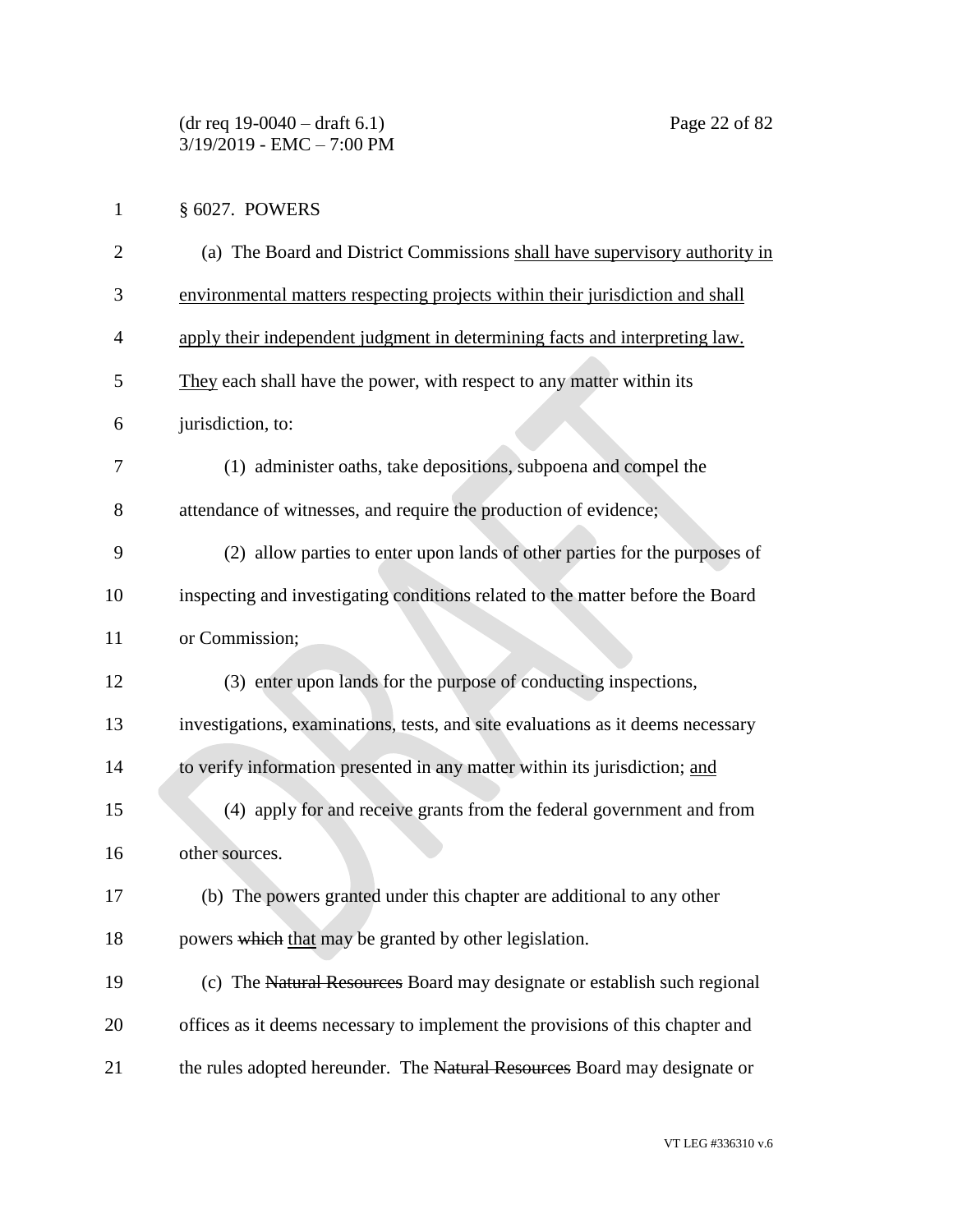#### (dr req 19-0040 – draft 6.1) Page 23 of 82 3/19/2019 - EMC – 7:00 PM

| 1              | require a regional planning commission to receive applications, provide           |
|----------------|-----------------------------------------------------------------------------------|
| $\overline{2}$ | administrative assistance, perform investigations, and make recommendations.      |
| 3              | (d) At the request of a District Commission, if the Board Chair determines        |
| $\overline{4}$ | that the workload in the requesting district is likely to result in unreasonable  |
| 5              | delays or that the requesting District Commission is disqualified to hear a case, |
| 6              | the Chair may authorize the District Commission of another district to sit in the |
| 7              | requesting district to consider one or more applications.                         |
| 8              | (e) The Natural Resources Board may by rule allow joint hearings to be            |
| 9              | conducted with specified State agencies or specified municipalities.              |
| 10             | (f) The Board may publish or contract to publish annotations and indices of       |
| 11             | its decisions and the decisions of the Environmental Division, and the text of    |
| 12             | those decisions. The published product shall be available at a reasonable rate    |
| 13             | to the general public and at a reduced rate to libraries and governmental bodies  |
| 14             | within the State.                                                                 |
| 15             | (g) The Natural Resources Board shall manage the process by which land            |
| 16             | use permits are issued under section 6086 of this title, may initiate enforcement |
| 17             | on related matters, under the provisions of chapters 201 and 211 of this title,   |
| 18             | and may petition the Environmental Division for revocation of land use            |
| 19             | permits issued under this chapter. Grounds for revocation are:                    |
| 20             | (1) noncompliance with this chapter, rules adopted under this chapter, or         |
| 21             | an order that is issued that relates to this chapter;                             |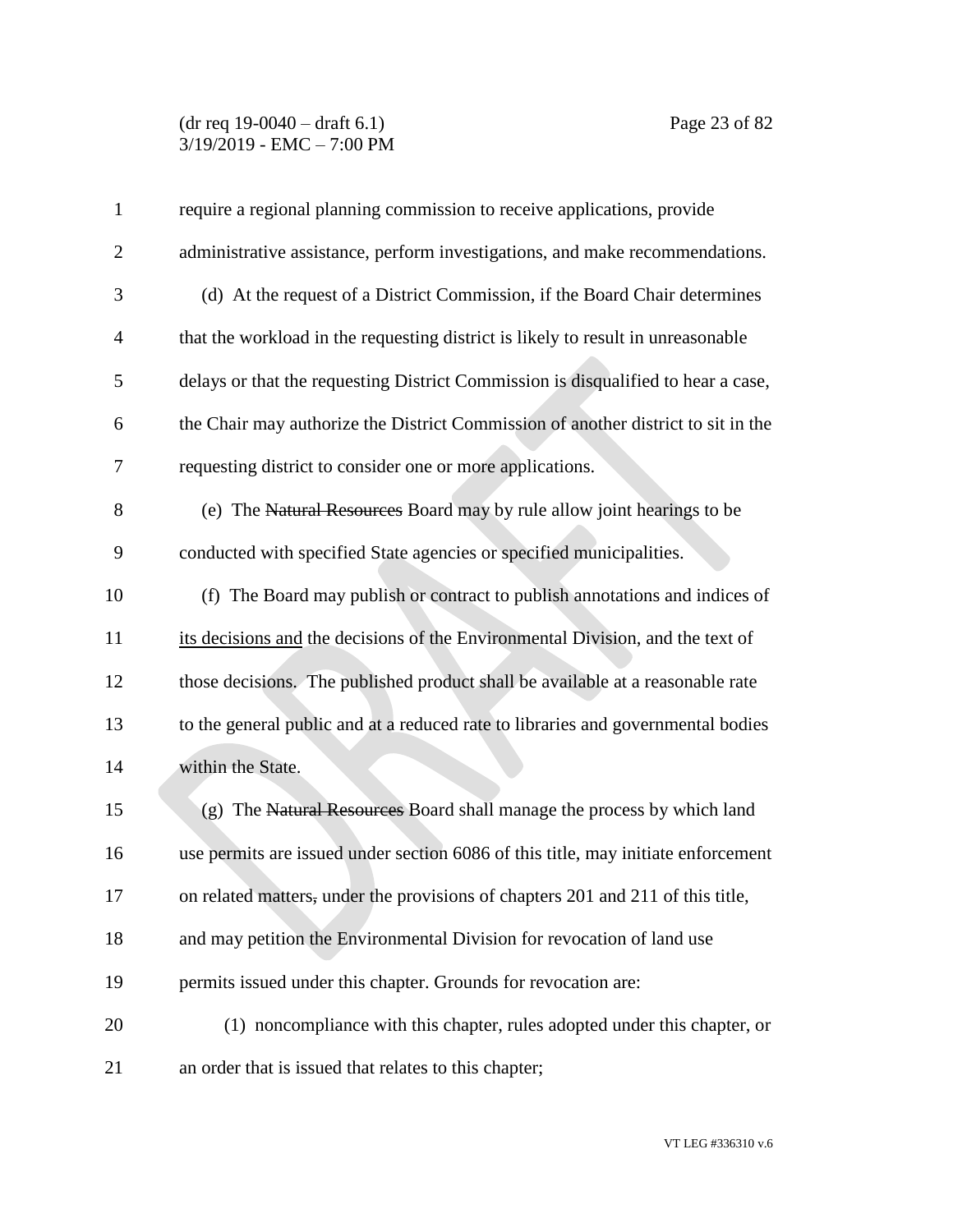# (dr req 19-0040 – draft 6.1) Page 24 of 82 3/19/2019 - EMC – 7:00 PM

| $\mathbf{1}$   | (2) noncompliance with any permit or permit condition;                          |
|----------------|---------------------------------------------------------------------------------|
| $\overline{2}$ | (3) failure to disclose all relevant and material facts in the application or   |
| 3              | during the permitting process;                                                  |
| $\overline{4}$ | (4) misrepresentation of any relevant and material fact at any time;            |
| 5              | (5) failure to pay a penalty or other sums owed pursuant to, or other           |
| 6              | failure to comply with, court order, stipulation agreement, schedule of         |
| 7              | compliance, or other order issued under Vermont statutes and related to the     |
| 8              | permit; or                                                                      |
| 9              | (6) failure to provide certification of construction costs, as required         |
| 10             | under subsection 6083a(a) of this title, or failure to pay supplemental fees as |
| 11             | required under that section.                                                    |
| 12             | (h) The Natural Resources Board may hear appeals of fee refund requests         |
| 13             | under section 6083a of this title.                                              |
| 14             | (i) The Chair, subject to the direction of the Board, shall have general        |
| 15             | charge of the offices and employees of the Board and the offices and            |
| 16             | employees of the District Commissions.                                          |
| 17             | (j) The Natural Resources Board may participate as a party in all matters       |
| 18             | before the Environmental Division that relate to land use permits issued under  |
| 19             | this chapter.                                                                   |
| 20             | * * *                                                                           |
| 21             | § 6028. COMPENSATION                                                            |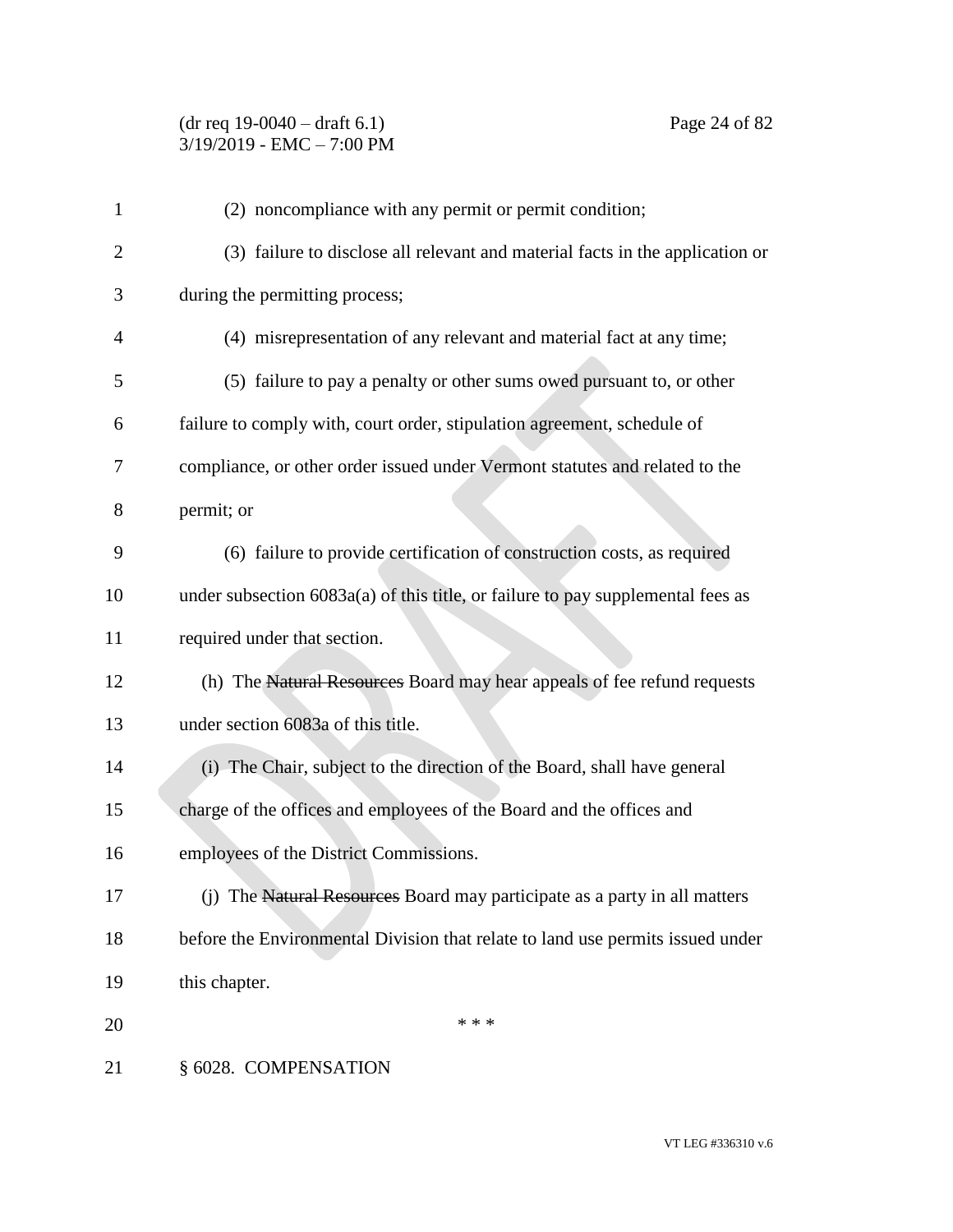### (dr req 19-0040 – draft 6.1) Page 25 of 82 3/19/2019 - EMC – 7:00 PM

| 1              | Members of the Board and District Commissions shall receive per diem pay         |
|----------------|----------------------------------------------------------------------------------|
| $\overline{2}$ | of \$100.00 and all necessary and actual expenses in accordance with 32 V.S.A.   |
| 3              | \$1010.                                                                          |
| $\overline{4}$ | § 6030. MAP OF WIRELESS TELECOMMUNICATIONS FACILITIES                            |
| 5              | CAPABILITY AND DEVELOPMENT MAPS                                                  |
| 6              | The Board shall maintain a map that shows the location of all wireless           |
| 7              | telecommunications facilities in the State.                                      |
| 8              | (a) Updates. On or before January 1, 2021, the Board and the Secretaries         |
| 9              | of Commerce and Community Development, of Digital Services, of                   |
| 10             | Agriculture, Food and Markets, and of Natural Resources shall complete an        |
| 11             | update to the capability and development maps created under this chapter in      |
| 12             | 1971 for reference in applying this chapter. Maps updated pursuant to this       |
| 13             | section shall be consistent with the Capability and Development Plan and shall   |
| 14             | include and identify environmental constraints, existing settlements, rural and  |
| 15             | working lands areas, critical resource areas, facilities and infrastructure, and |
| 16             | areas targeted for conservation, public investment, and development. The         |
| 17             | Board and these Secretaries shall complete further updates to these maps no      |
| 18             | less frequently than every eight years. The Board shall lead and coordinate the  |
| 19             | completion of updates pursuant to this section.                                  |
| 20             | (b) Process. When updating maps pursuant to this section, the Board and          |
| 21             | Secretaries shall, prior to completing the update:                               |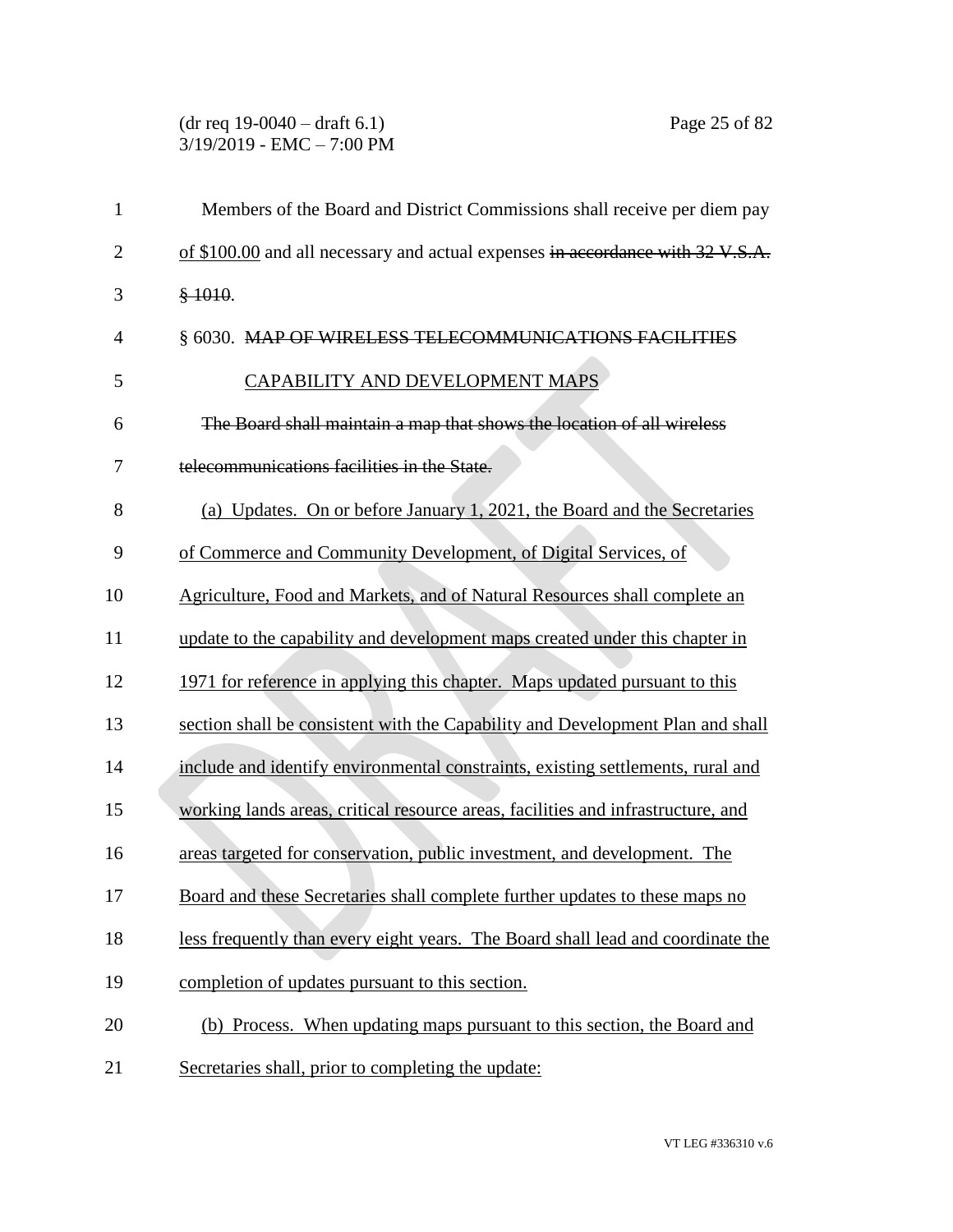| $\mathbf{1}$   | (1) consult with the regional planning commissions; and                           |
|----------------|-----------------------------------------------------------------------------------|
| $\overline{2}$ | (2) issue a draft update, provide public notice of the draft update, and          |
| 3              | offer an opportunity for written public comment and conduct one or more           |
| 4              | public meetings to receive oral comment on the draft update.                      |
| 5              | (c) Availability. The updated maps shall be maintained as a layer in the          |
| 6              | Agency of Natural Resources' Natural Resources Atlas and shall be available       |
| 7              | to the public.                                                                    |
| 8              | § 6031. ETHICAL STANDARDS                                                         |
| 9              | (a) The Chair and the regular and alternate members of the Board and the          |
| 10             | Chair and the regular and alternate members of each District Commission shall     |
| 11             | comply with the following ethical standards:                                      |
| 12             | (1) The provisions of 12 V.S.A. $\S$ 61 (disqualification for interest).          |
| 13             | (2) The Chair and each member shall conduct the affairs of his or her             |
| 14             | office in such a manner as to instill public trust and confidence and shall take  |
| 15             | all reasonable steps to avoid any action or circumstance that might result in any |
| 16             | one of the following:                                                             |
| 17             | (A) undermining his or her independence or impartiality of action;                |
| 18             | (B) taking official action on the basis of unfair considerations;                 |
| 19             | (C) giving preferential treatment to any private interest on the basis            |
| 20             | of unfair considerations;                                                         |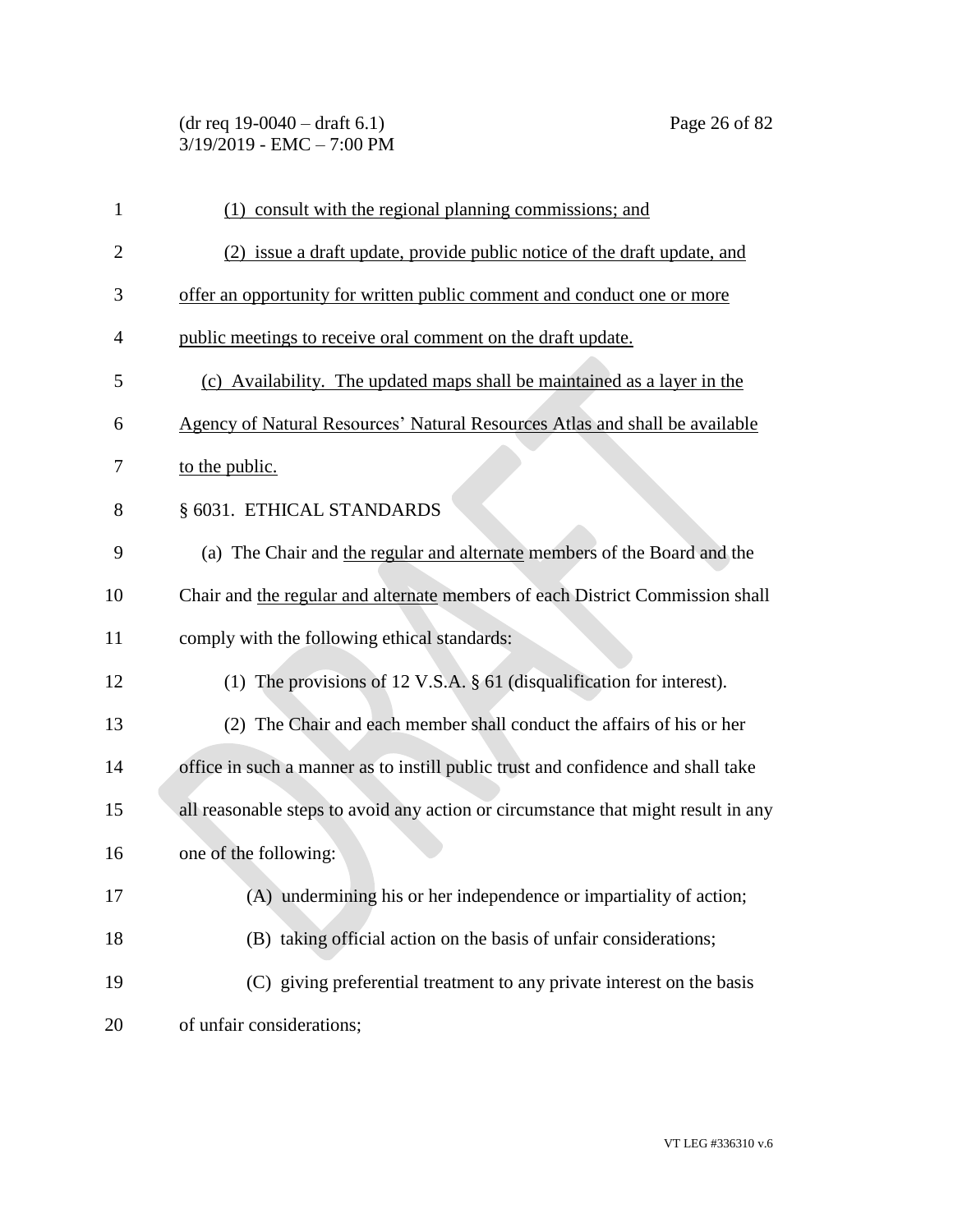#### (dr req 19-0040 – draft 6.1) Page 27 of 82 3/19/2019 - EMC – 7:00 PM

| 1  | (D) giving preferential treatment to any family member or member of               |
|----|-----------------------------------------------------------------------------------|
| 2  | his or her household;                                                             |
| 3  | (E) using his or her office for the advancement of personal interest or           |
| 4  | to secure special privileges or exemptions; or                                    |
| 5  | (F) adversely affecting the confidence of the public in the integrity of          |
| 6  | the Board or District Commission.                                                 |
| 7  | (3) In the case of the Board, no person who receives or has received              |
| 8  | during the previous two years a significant portion of his or her income directly |
| 9  | or indirectly from permit holders or applicants for a permit under chapter 47 of  |
| 10 | this title may hear appeals from acts or decisions of the Secretary relating to   |
| 11 | permits issued under chapter 47.                                                  |
| 12 | * * *                                                                             |
| 13 | Subchapter 4. Permits                                                             |
| 14 | * * *                                                                             |
| 15 | § 6081. PERMITS REQUIRED; EXEMPTIONS                                              |
| 16 | * * *                                                                             |
| 17 | (b) Subsection (a) of this section shall not apply to a subdivision exempt        |
| 18 | under the regulations of the Department of Health in effect on January 21,        |
| 19 | 1970 or any subdivision which has a permit issued prior to June 1, 1970 under     |
| 20 | the Board of Health regulations, or has pending a bona fide application for a     |
| 21 | permit under the regulations of the Board of Health on June 1, 1970, with         |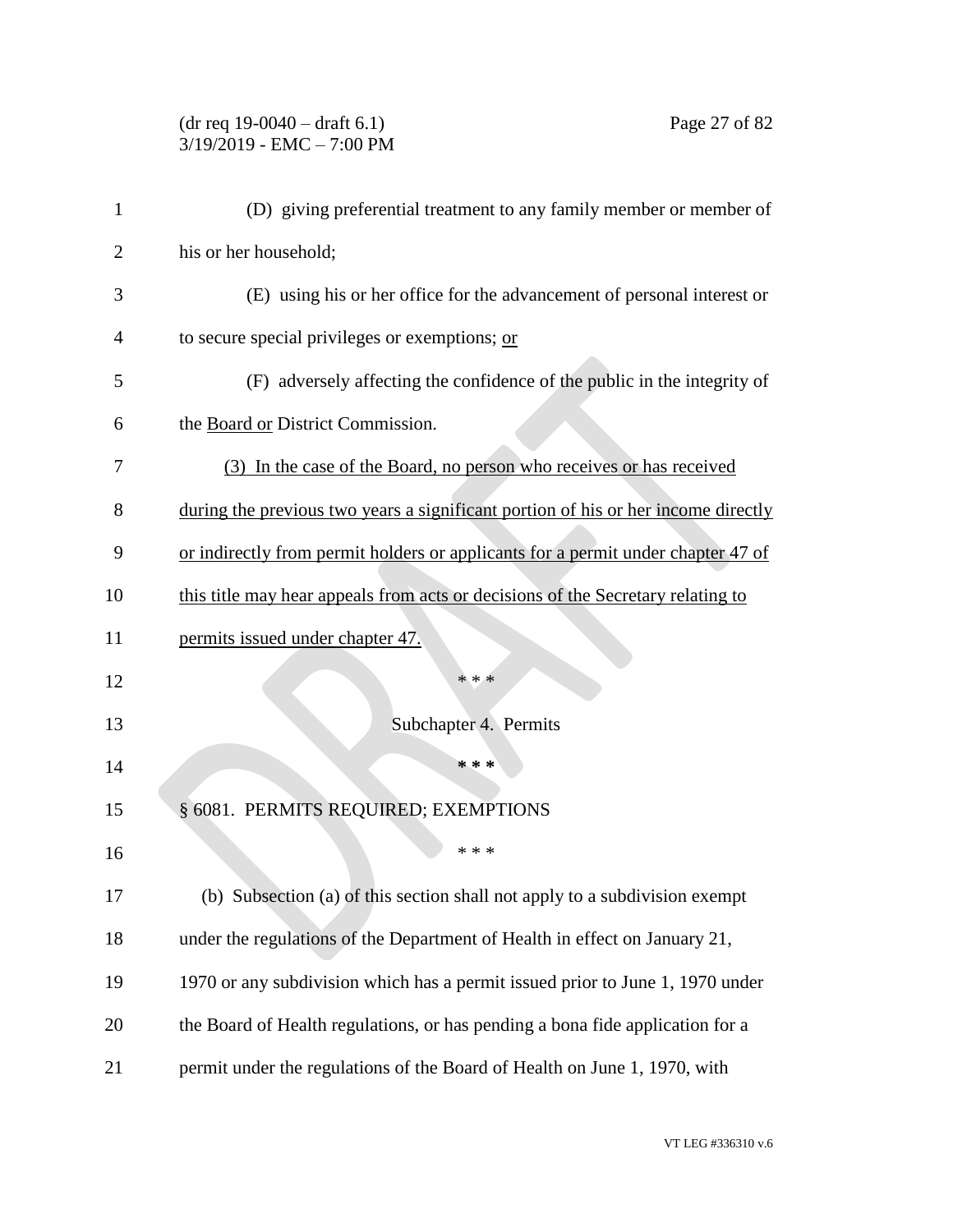| $\mathbf{1}$   | respect to plats on file as of June 1, 1970 provided such permit is granted prior |
|----------------|-----------------------------------------------------------------------------------|
| $\overline{2}$ | to August 1, 1970. Subsection (a) of this section shall not apply to              |
| 3              | development which is not also a subdivision, which has been commenced prior       |
| $\overline{4}$ | to June 1, 1970, if the construction will be completed by March 1, 1971.          |
| 5              | Subsection (a) of this section shall not apply to a State highway on which a      |
| 6              | hearing pursuant to 19 V.S.A. § 222 has been held prior to June 1, 1970.          |
| 7              | Subsection (a) of this section shall not apply to any telecommunications          |
| 8              | facility in existence prior to July 1, 1997, unless that facility is a            |
| 9              | "development" as defined in subdivision 6001(3) of this title. Subsection (a)     |
| 10             | of this section shall apply to any substantial change in such excepted            |
| 11             | subdivision or development. On or before July 1, 2020, owners of preexisting      |
| 12             | pits and quarries shall submit extraction data to the Board in order to establish |
| 13             | a baseline against which substantial changes may be determined.                   |
| 14             | * * *                                                                             |
| 15             | (j) With respect to the extraction of slate from a slate quarry that is           |
| 16             | included in final slate quarry registration documents, if it were removed from a  |
| 17             | site prior to June 1, 1970, the site from which slate was actually removed, if    |
| 18             | lying unused at any time after those operations commenced, shall be deemed to     |
| 19             | be held in reserve, and shall not be deemed to be abandoned. [Repealed.]          |
| 20             | $(k)(1)$ With respect to the commercial extraction of slate from a slate          |
| 21             | quarry, activities that are not ancillary to slate mining operations may          |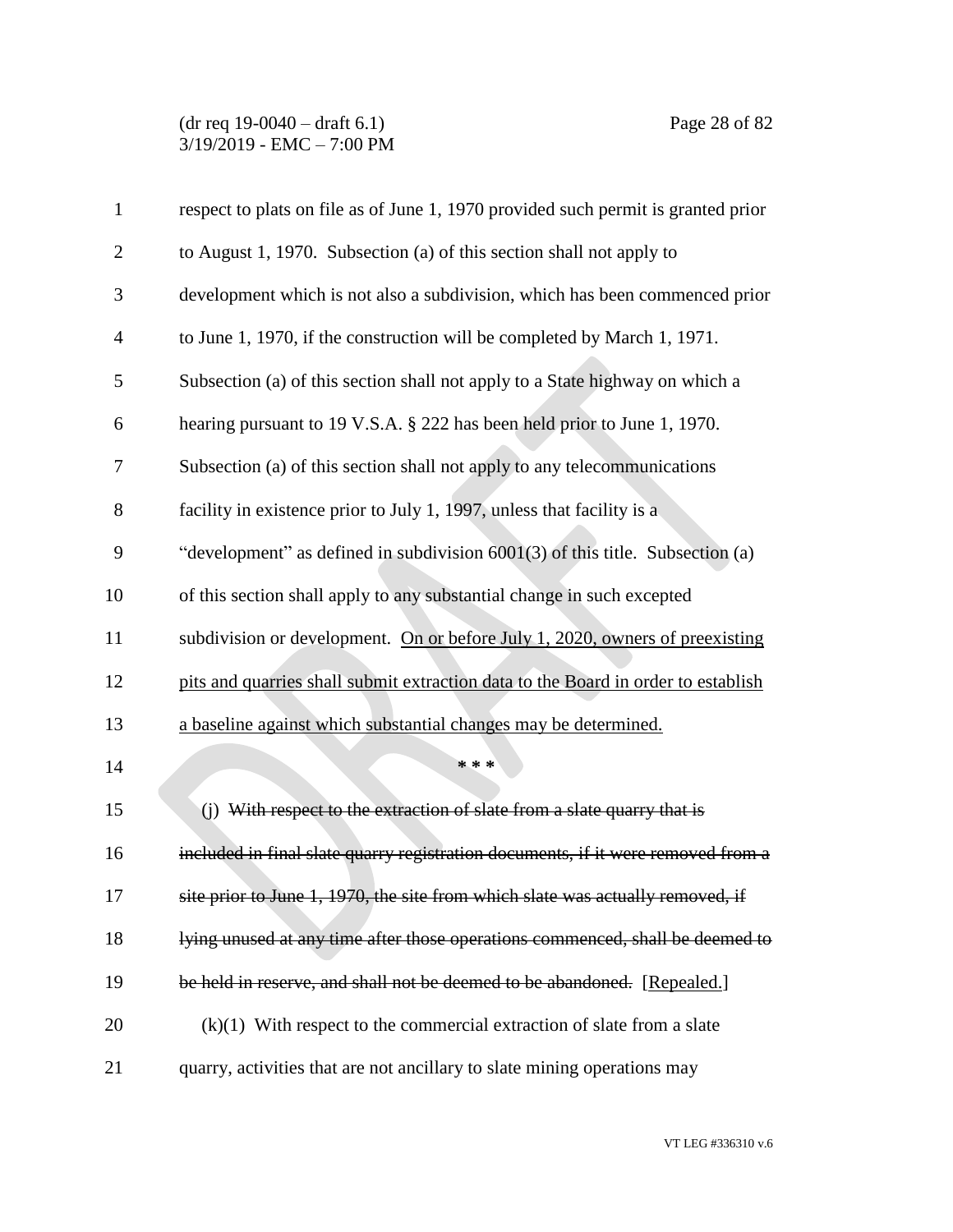# (dr req 19-0040 – draft 6.1) Page 29 of 82 3/19/2019 - EMC – 7:00 PM

| $\mathbf{1}$             | constitute substantial changes, and be subject to permitting requirements under      |
|--------------------------|--------------------------------------------------------------------------------------|
| $\overline{2}$           | this chapter. "Ancillary activities" include the following activities that pertain   |
| 3                        | to slate and that take place within a registered parcel that contains a slate        |
| $\overline{\mathcal{A}}$ | quarry: drilling, crushing, grinding, sizing, washing, drying, sawing and            |
| 5                        | cutting stone, blasting, trimming, punching, splitting, and gauging, and use of      |
| 6                        | buildings and use and construction of equipment exclusively to carry out such        |
| 7                        | activities. Buildings that existed on April 1, 1995, or any replacements to          |
| 8                        | those buildings, shall be considered ancillary.                                      |
| 9                        | (2) Activities that are ancillary activities that involve crushing may               |
| 10                       | constitute substantial changes if they may result in significant impact with         |
| 11                       | respect to any of the criteria specified in subdivisions $6086(a)(1)$ through $(10)$ |
| 12                       | of this title.                                                                       |
| 13                       | $(1)(1)$ By no later than January 1, 1997, any owner of land or mineral rights       |
| 14                       | or any owner of slate quarry leasehold rights on a parcel of land on which a         |
| 15                       | slate quarry was located as of June 1, 1970, may register the existence of the       |
| 16                       | slate quarry with the District Commission and with the clerk of the                  |
| 17                       | municipality in which the slate quarry is located, while also providing each         |
| 18                       | with a map which indicates the boundaries of the parcel which contains the           |
| 19                       | slate quarry.                                                                        |
| 20                       | (2) Slate quarry registration shall state the name and address of the                |
| 21                       | owner of the land, mineral rights, or leasehold rights; whether that person          |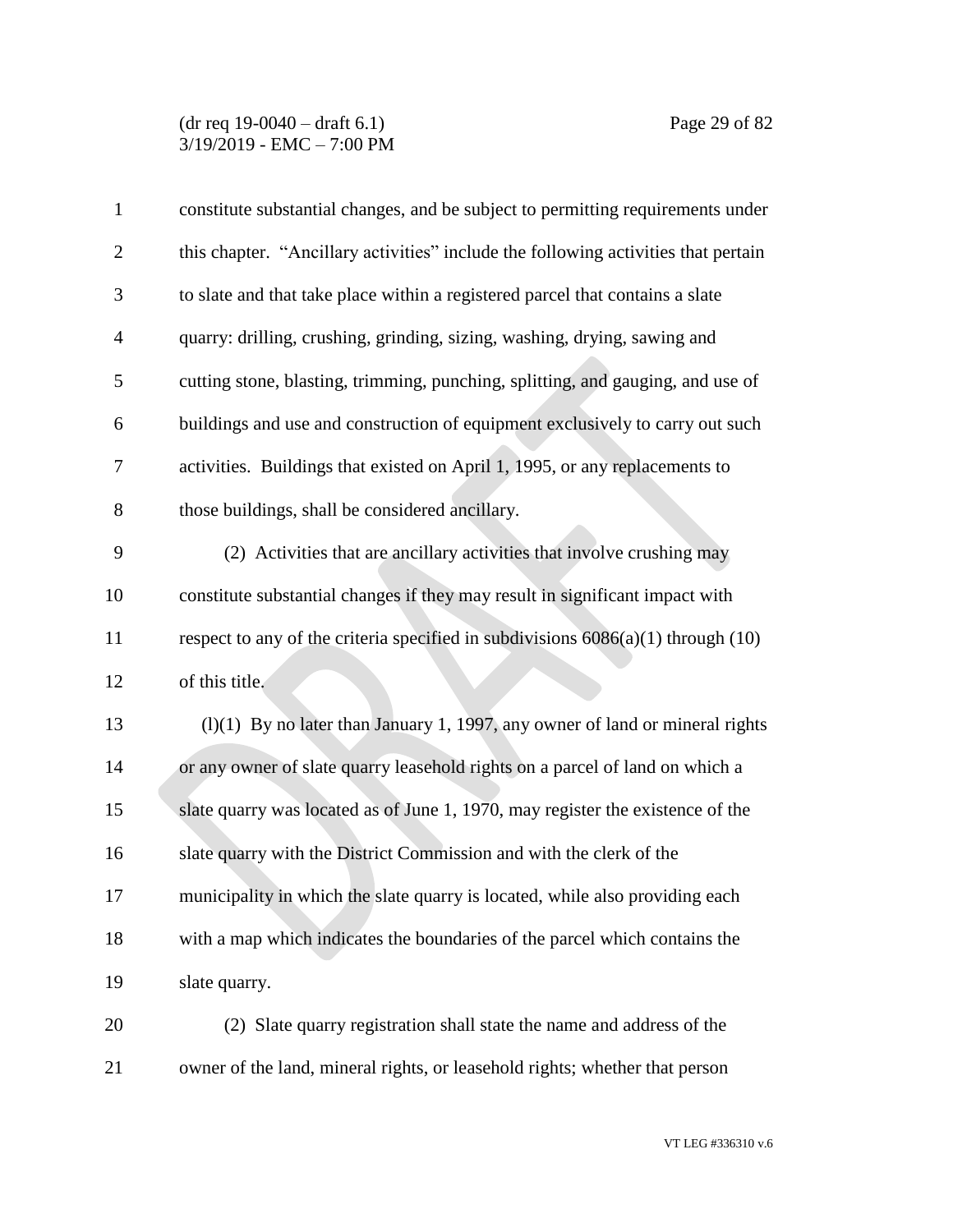### (dr req 19-0040 – draft 6.1) Page 30 of 82 3/19/2019 - EMC – 7:00 PM

| $\mathbf{1}$   | holds mineral rights, or leasehold rights or is the owner in fee simple; the           |
|----------------|----------------------------------------------------------------------------------------|
| $\overline{2}$ | physical location of the same; the physical location and size of ancillary             |
| 3              | buildings; and the book and page of the recorded deed or other instrument by           |
| $\overline{4}$ | which the owner holds title to the land or rights.                                     |
| 5              | (3) Slate quarry registration documents shall be submitted to the District             |
| 6              | Commission together with a request, under the provisions of subsection                 |
| 7              | $6007(c)$ of this title, for a final determination regarding the applicability of this |
| 8              | chapter.                                                                               |
| 9              | (4) The final determination regarding a slate quarry registration under                |
| 10             | subsection $6007(c)$ of this title shall be recorded in the municipal land records     |
| 11             | at the expense of the registrant along with an accurate site plan of the parcel        |
| 12             | depicting the site specific information contained in the registration documents.       |
| 13             | The registrant must provide notice of the slate quarry's registration to the           |
| 14             | adjacent landowners.                                                                   |
| 15             | (5) With respect to a slate quarry located on a particular registered                  |
| 16             | parcel of land, ancillary activities on the parcel related to the extraction and       |
| 17             | processing of slate into products that are primarily other than crushed stone          |
| 18             | products shall not be deemed to be substantial changes, as long as the activities      |
| 19             | do not involve the creation of one or more new slate quarry holes that are not         |
| 20             | related to an existing slate quarry hole.                                              |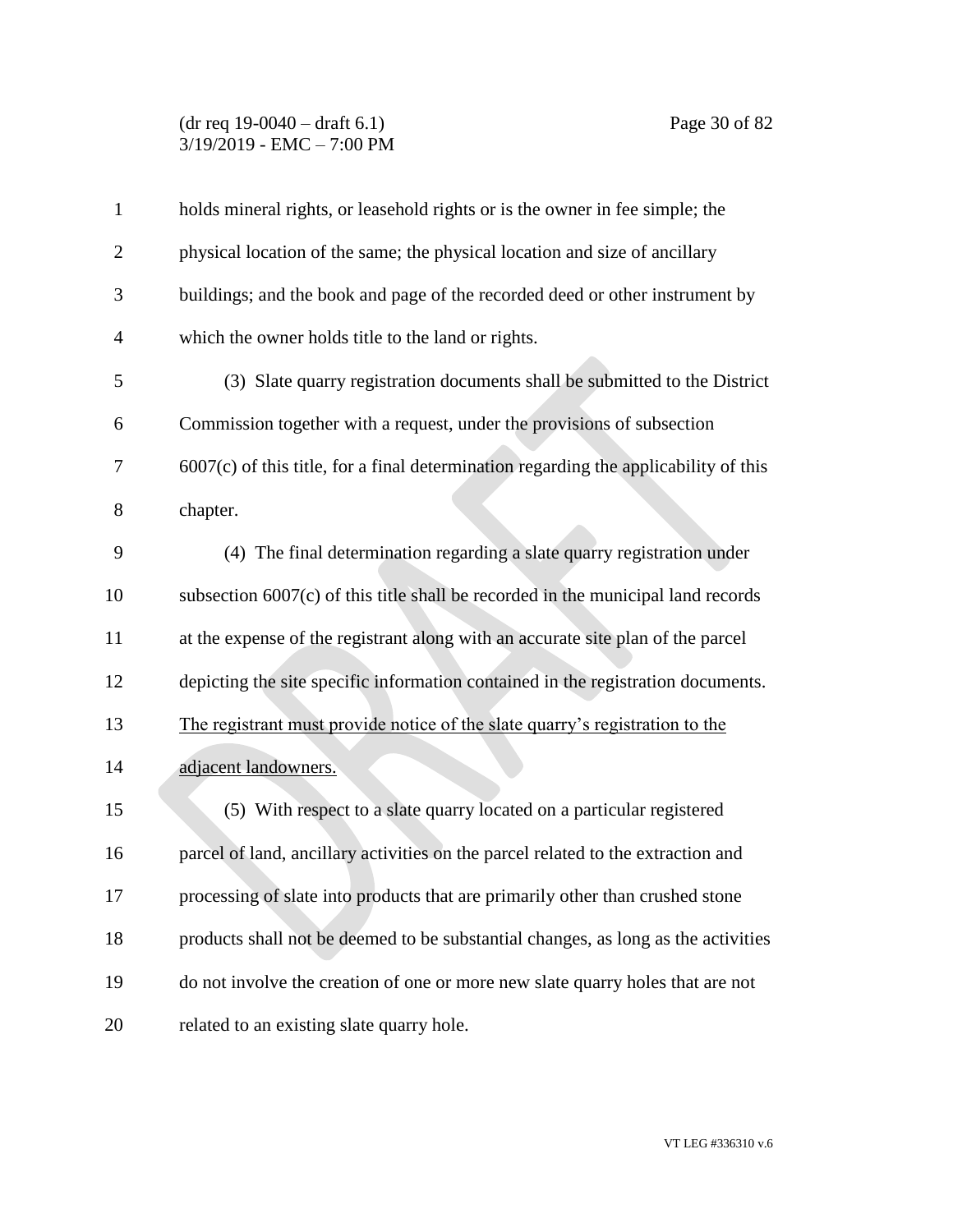#### (dr req 19-0040 – draft 6.1) Page 31 of 82 3/19/2019 - EMC – 7:00 PM

| 1  | (6) Registered slate quarries shall be added to the Agency of Natural             |
|----|-----------------------------------------------------------------------------------|
| 2  | Resources Natural Resource Atlas.                                                 |
| 3  | * * *                                                                             |
| 4  | § 6083a. ACT 250 FEES                                                             |
| 5  | * * *                                                                             |
| 6  | (e) A written request for an application fee refund shall be submitted to the     |
| 7  | District Commission to which the fee was paid within 90 days of the               |
| 8  | withdrawal of the application.                                                    |
| 9  | * * *                                                                             |
| 10 | (4) District Commission decisions regarding application fee refunds               |
| 11 | may be appealed to the Natural Resources Board in accordance with Board           |
| 12 | rules.                                                                            |
| 13 | * * *                                                                             |
| 14 | (g) A Commission or the Natural Resources Board may require any                   |
| 15 | permittee to file a certification of actual construction costs and may direct the |
| 16 | payment of a supplemental fee in the event that an application understated a      |
| 17 | project's construction costs. Failure to file a certification or to pay a         |
| 18 | supplemental fee shall be grounds for permit revocation.                          |
| 19 | * * *                                                                             |
| 20 | § 6085. HEARINGS; PARTY STATUS                                                    |
| 21 | * * *                                                                             |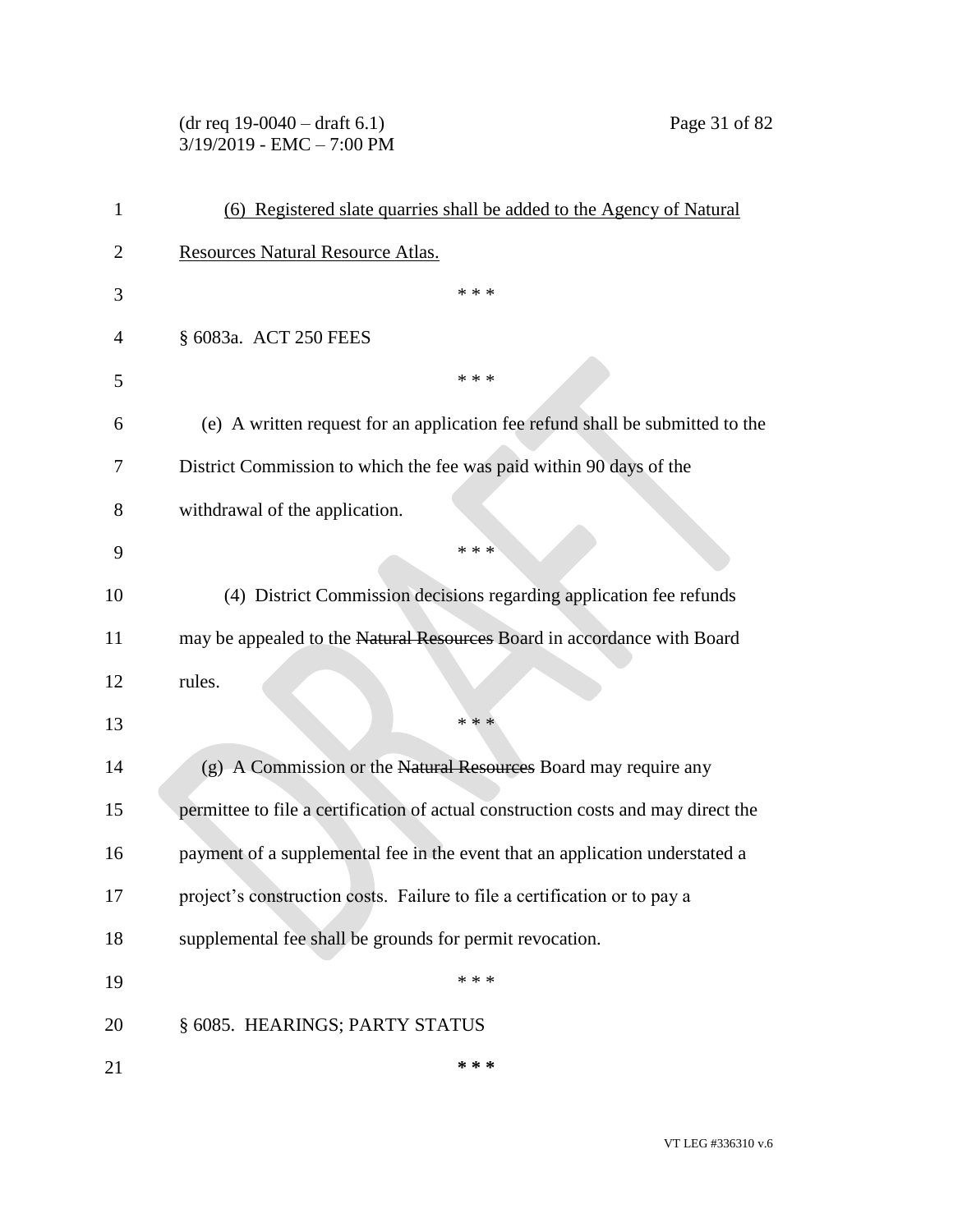| 1              | (e) The Natural Resources Board and any District Commission, acting               |
|----------------|-----------------------------------------------------------------------------------|
| $\overline{2}$ | through one or more duly authorized representatives at any prehearing             |
| 3              | conference or at any other times deemed appropriate by the Natural Resources      |
| $\overline{4}$ | Board or by the District Commission, shall promote expeditious, informal, and     |
| 5              | nonadversarial resolution of issues, require the timely exchange of information   |
| 6              | concerning the application, and encourage participants to settle differences.     |
| 7              | No District Commissioner who is participating as a decision maker decision        |
| 8              | maker in a particular case may act as a duly authorized representative for the    |
| 9              | purposes of this subsection. These efforts at dispute resolution shall not affect |
| 10             | the burden of proof on issues before a Commission or the Environmental            |
| 11             | Division Board, nor shall they affect the requirement that a permit may be        |
| 12             | issued only after the issuance of affirmative findings under the criteria         |
| 13             | established in section 6086 of this title.                                        |
| 14             | * * *                                                                             |
| 15             | § 6086. ISSUANCE OF PERMIT; CONDITIONS AND CRITERIA                               |
| 16             | (a) Criteria. Before granting a permit, the District Commission shall find        |
| 17             | that the subdivision or development:                                              |
| 18             | (1) Air pollution. Will not result in undue water or air pollution. In            |
| 19             | making this determination, the District Commission shall at least consider: the   |
| 20             | air contaminants, greenhouse gas emissions, and noise to be emitted by the        |
| 21             | development or subdivision, if any; the proximity of the emission source to       |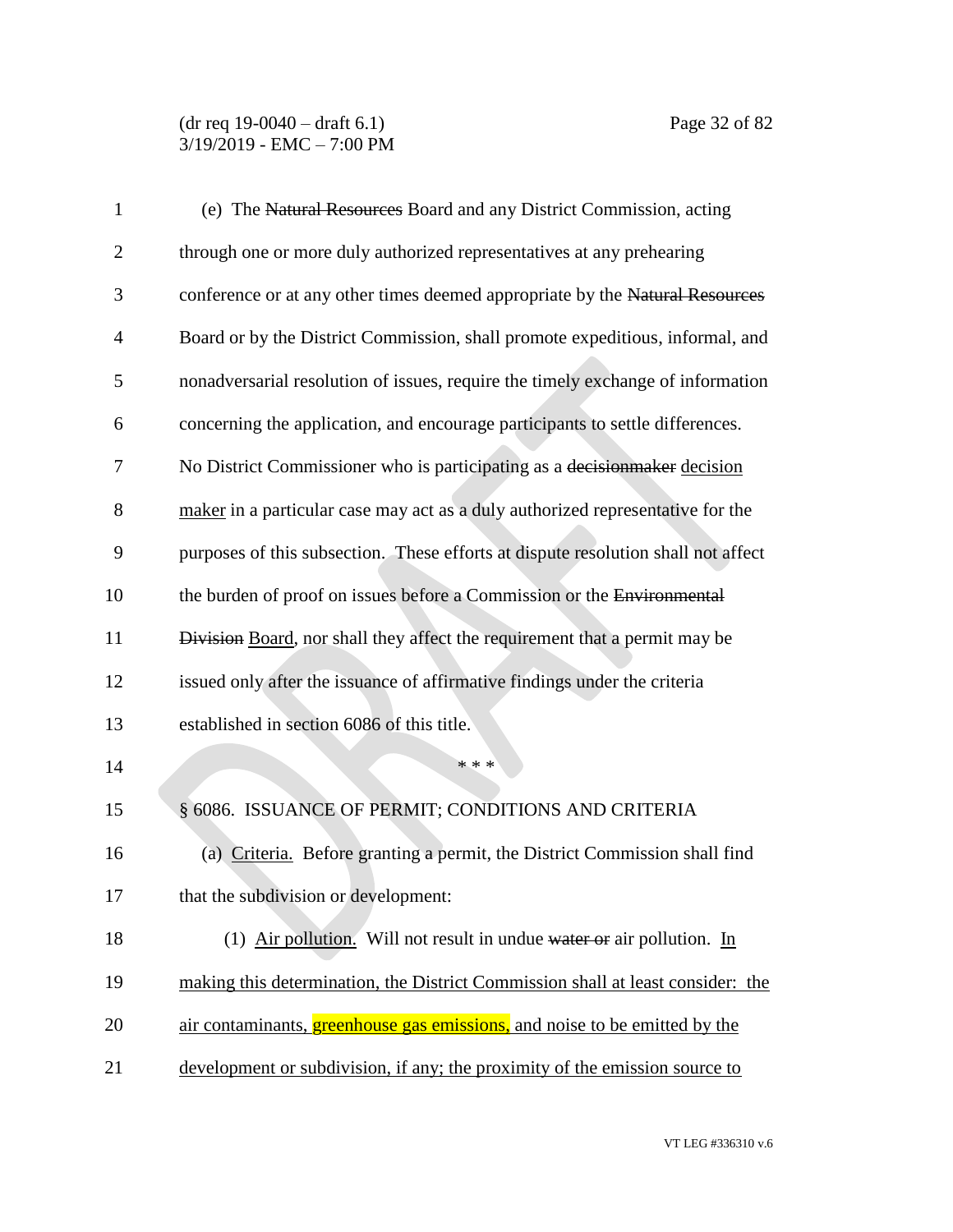## (dr req 19-0040 – draft 6.1) Page 33 of 82 3/19/2019 - EMC – 7:00 PM

| $\mathbf{1}$   | residences, population centers, and other sensitive receptors; and emission       |
|----------------|-----------------------------------------------------------------------------------|
| $\overline{2}$ | dispersion characteristics at or near the source.                                 |
| 3              | (A) Air contaminants. A permit will be granted whenever it is                     |
| 4              | demonstrated by the applicant that, in addition to all other applicable criteria, |
| 5              | the emission, if any, of air contaminants by the development or subdivision       |
| 6              | will meet any applicable requirement under the Clean Air Act, 42 U.S.C.           |
| 7              | chapter 85, and the air pollution control regulations of the Department of        |
| 8              | Environmental Conservation.                                                       |
| 9              | (B) Greenhouse gas emissions; climate change. A permit will be                    |
| 10             | granted whenever it is demonstrated by the applicant that, in addition to all     |
| 11             | other applicable criteria:                                                        |
| 12             | (i) The construction, use, operation, and maintenance of the                      |
| 13             | development or subdivision will:                                                  |
| 14             | (I) avoid the emission of greenhouse gases, including                             |
| 15             | greenhouse gases from the vehicular traffic to be generated by the development    |
| 16             | or subdivision;                                                                   |
| 17             | (II) if it is not feasible to avoid such emissions, will minimize                 |
| 18             | them; or                                                                          |
| 19             | (III) if it is not feasible to avoid or minimize such emissions,                  |
| 20             | will mitigate them in accordance with rules adopted by the Board. Any offsets     |
| 21             | used shall be third-party verified and enforceable by the applicant and its       |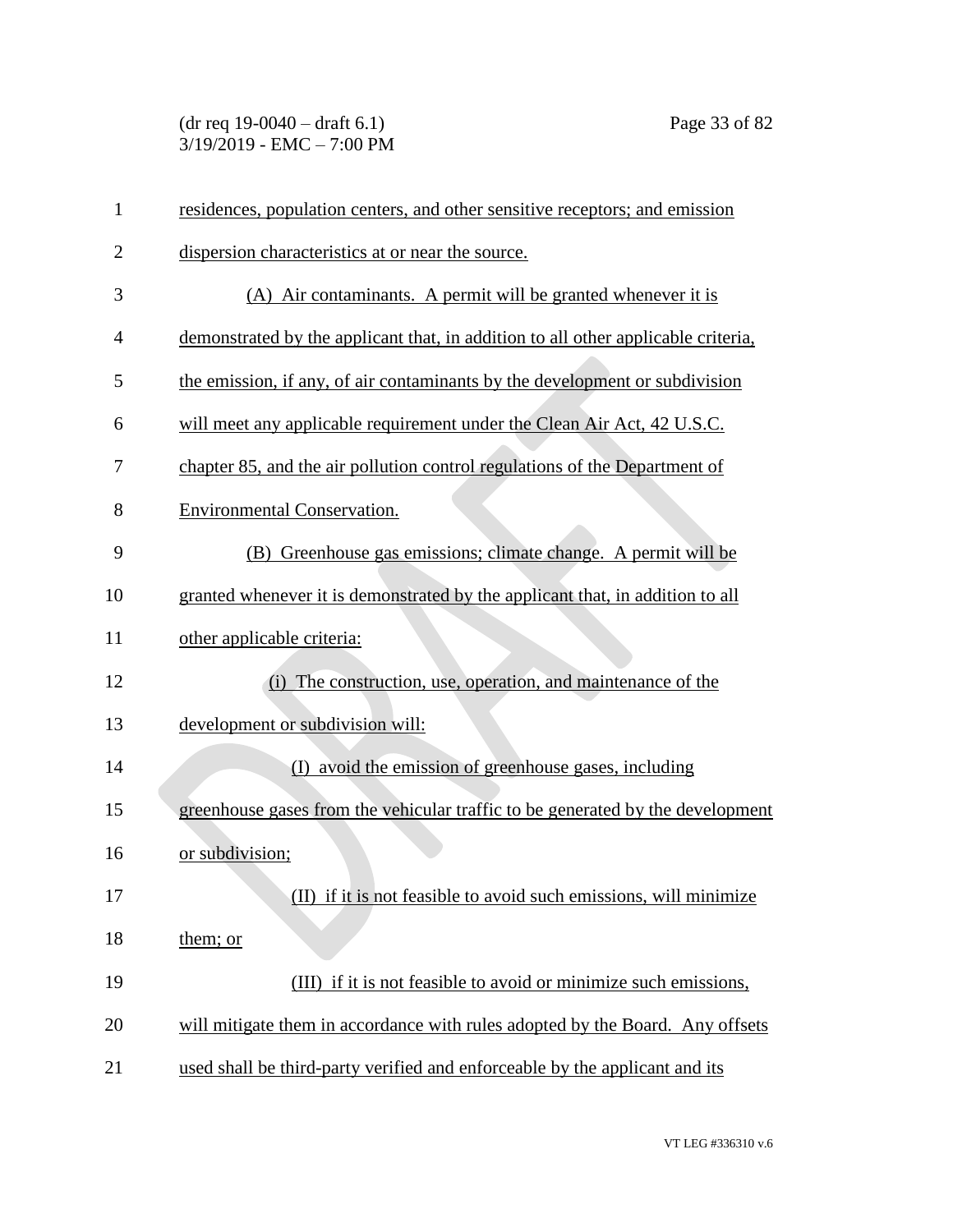#### (dr req 19-0040 – draft 6.1) Page 34 of 82 3/19/2019 - EMC – 7:00 PM

| $\mathbf{1}$   | successors and assigns and by the State of Vermont. The rules shall be             |
|----------------|------------------------------------------------------------------------------------|
| $\overline{2}$ | adopted in consultation with the Secretary of Natural Resources and shall          |
| 3              | comply with the greenhouse gas reduction goals of section 578 of this title.       |
| $\overline{4}$ | (ii) The development or subdivision will employ design and                         |
| 5              | materials that are sufficient to enable the improvements to be constructed,        |
| 6              | including buildings, roads, and other infrastructure, to withstand and adapt to    |
| 7              | the effects of climate change, including extreme temperature events, wind, and     |
| 8              | precipitation reasonably projected at the time of application.                     |
| 9              | (2) Water pollution. Will not result in undue water pollution. In making           |
| 10             | this determination it the District Commission shall at least consider: the         |
| 11             | elevation of land above sea level; and in relation to the flood plains, the nature |
| 12             | of soils and subsoils and their ability to adequately support waste disposal; the  |
| 13             | slope of the land and its effect on effluents; the availability of streams for     |
| 14             | disposal of effluents; and the applicable Health and Environmental                 |
| 15             | <b>Conservation Department regulations.</b>                                        |
| 16             | (A) Headwaters. A permit will be granted whenever it is                            |
| 17             | demonstrated by the applicant that, in addition to all other applicable criteria,  |
| 18             | the development or subdivision will meet any applicable Health and                 |
| 19             | Environmental Conservation Department regulation regarding reduction of the        |
| 20             | quality of the ground or surface waters flowing through or upon lands which        |
| 21             | that are not devoted to intensive development, and which lands are:                |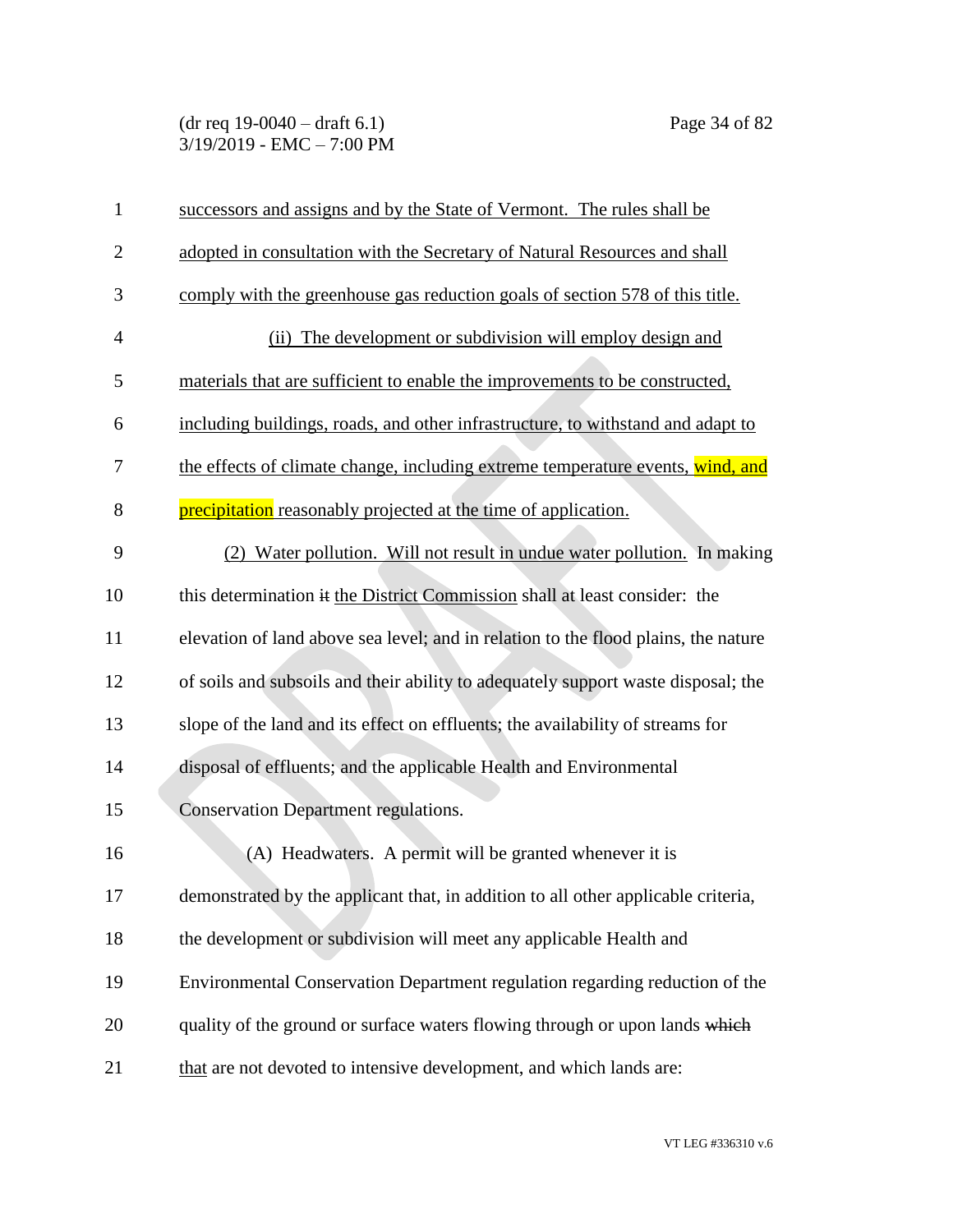## (dr req 19-0040 – draft 6.1) Page 35 of 82 3/19/2019 - EMC – 7:00 PM

| 1              | (i) headwaters of watersheds characterized by steep slopes and                    |
|----------------|-----------------------------------------------------------------------------------|
| $\overline{c}$ | shallow soils; or                                                                 |
| 3              | (ii) drainage areas of 20 square miles or less; or                                |
| 4              | (iii) above 1,500 feet elevation; or                                              |
| 5              | (iv) watersheds of public water supplies designated by the Agency                 |
| 6              | of Natural Resources; or                                                          |
| 7              | (v) areas supplying significant amounts of recharge waters to                     |
| 8              | aquifers.                                                                         |
| 9              | (B) Waste disposal. A permit will be granted whenever it is                       |
| 10             | demonstrated by the applicant that, in addition to all other applicable criteria, |
| 11             | the development or subdivision will meet any applicable Health and                |
| 12             | Environmental Conservation Department regulations regarding the disposal of       |
| 13             | wastes, and will not involve the injection of waste materials or any harmful or   |
| 14             | toxic substances into ground water or wells.                                      |
| 15             | (C) Water conservation. A permit will be granted whenever it is                   |
| 16             | demonstrated by the applicant that, in addition to all other applicable criteria, |
| 17             | the design has considered water conservation, incorporates multiple use or        |
| 18             | recycling where technically and economically practical, utilizes the best         |
| 19             | available technology for such applications, and provides for continued efficient  |
| 20             | operation of these systems.                                                       |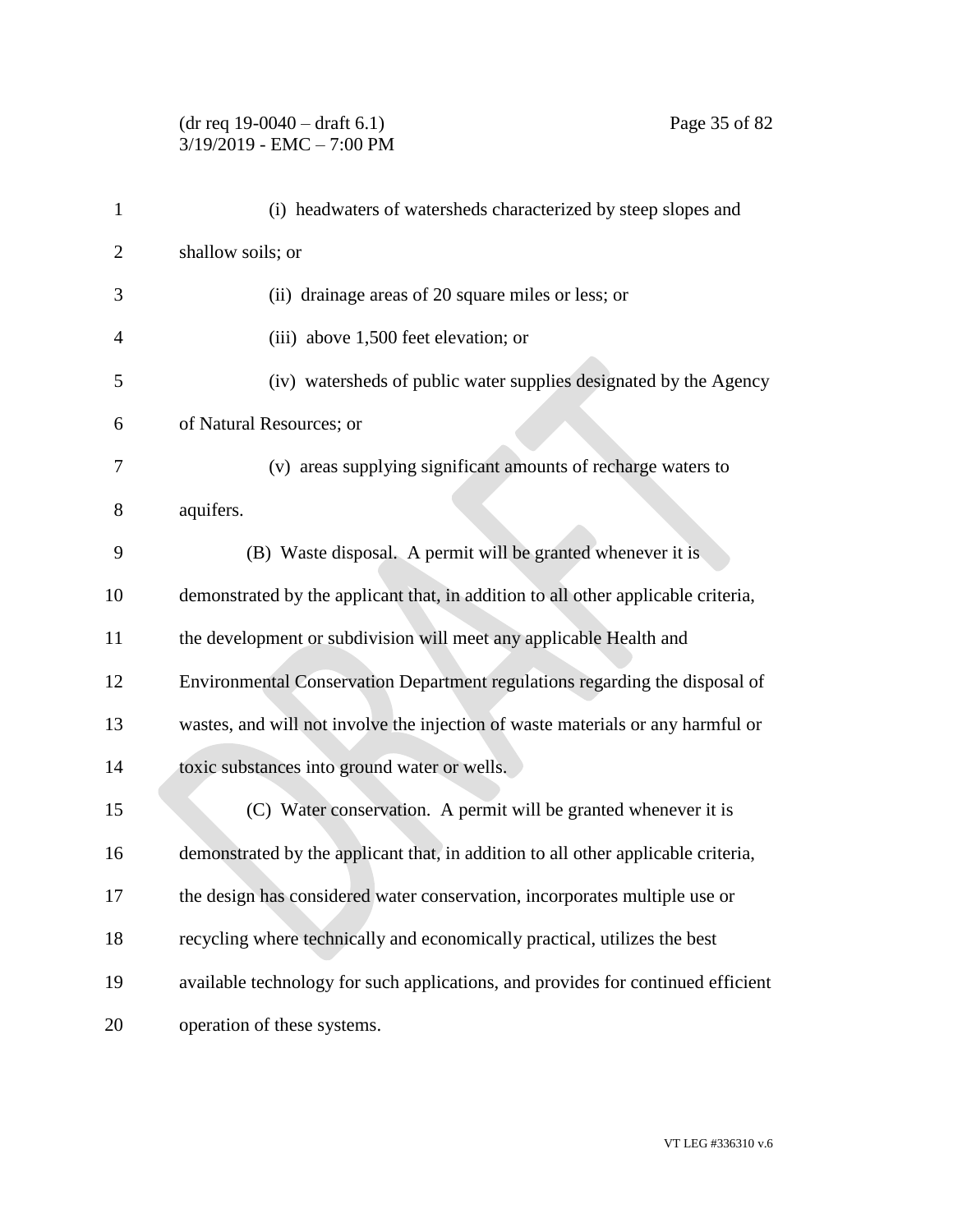#### (dr req 19-0040 – draft 6.1) Page 36 of 82 3/19/2019 - EMC – 7:00 PM

| 1              | (D) Floodways Flood hazard areas; river corridors. A permit will be               |
|----------------|-----------------------------------------------------------------------------------|
| $\overline{2}$ | granted whenever it is demonstrated by the applicant that, in addition to all     |
| 3              | other applicable criteria:,                                                       |
| $\overline{4}$ | $\overrightarrow{H}$ the development or subdivision of lands within a flood way   |
| 5              | flood hazard area or river corridor will not restrict or divert the flow of flood |
| 6              | waters, cause or contribute to fluvial erosion, and endanger the health, safety,  |
| 7              | and welfare of the public or of riparian owners during flooding; and              |
| 8              | (ii) the development or subdivision of lands within a floodway                    |
| 9              | fringe will not significantly increase the peak discharge of the river or stream  |
| 10             | within or downstream from the area of development and endanger the health,        |
| 11             | safety, or welfare of the public or riparian owners during flooding.              |
| 12             | (E) Streams. A permit will be granted whenever it is demonstrated                 |
| 13             | by the applicant that, in addition to all other applicable criteria, the          |
| 14             | development or subdivision of lands on or adjacent to the banks of a stream       |
| 15             | will, whenever feasible, maintain the natural condition of the stream, and will   |
| 16             | not endanger the health, safety, or welfare of the public or of adjoining         |
| 17             | landowners.                                                                       |
| 18             | (F) Shorelines. A permit will be granted whenever it is demonstrated              |
| 19             | by the applicant that, in addition to all other criteria, the development or      |
| 20             | subdivision of shorelines must of necessity be located on a shoreline in order to |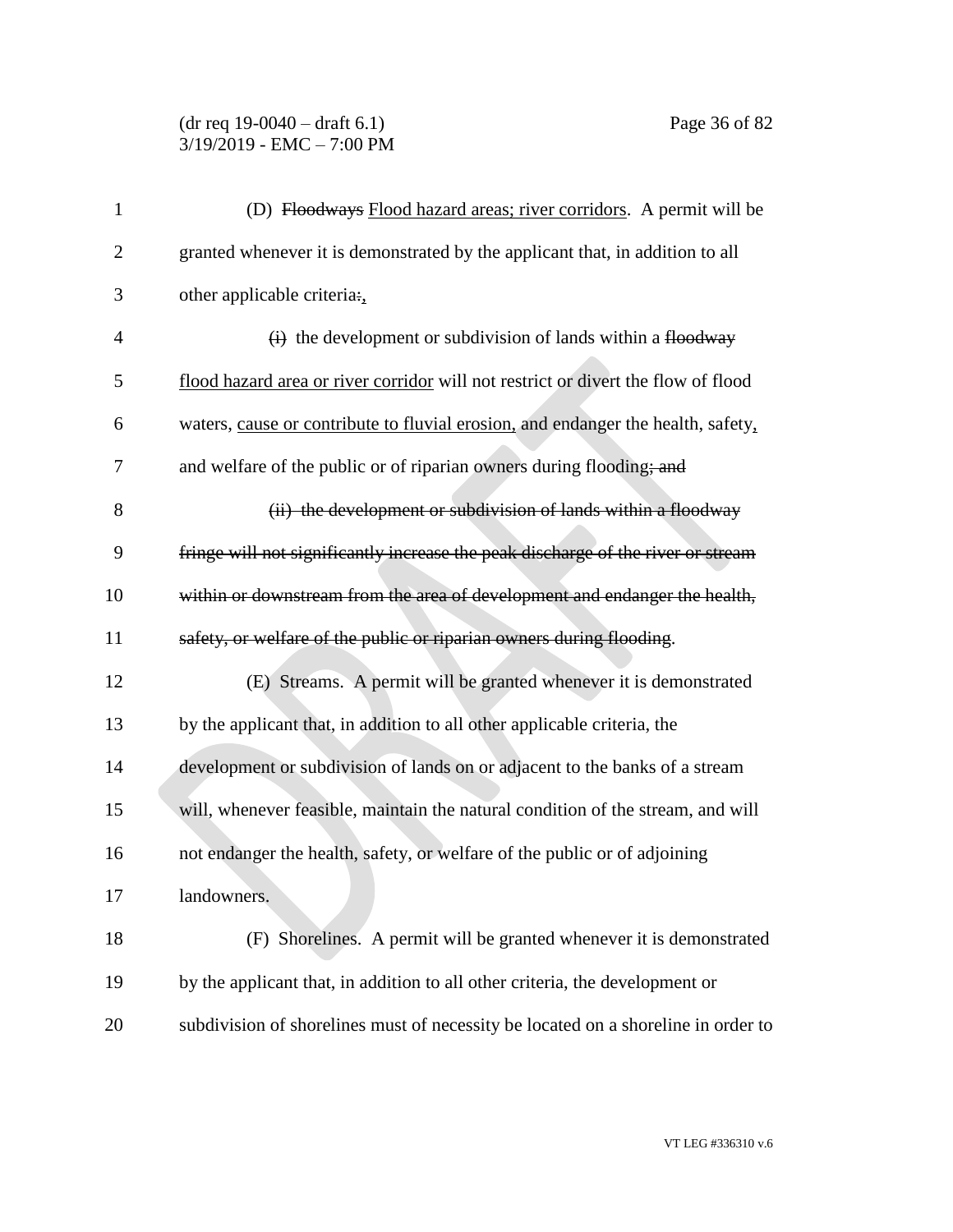## (dr req 19-0040 – draft 6.1) Page 37 of 82 3/19/2019 - EMC – 7:00 PM

| 1              | fulfill the purpose of the development or subdivision, and the development or    |
|----------------|----------------------------------------------------------------------------------|
| $\overline{2}$ | subdivision will, insofar as possible and reasonable in light of its purpose:    |
| 3              | (i) retain the shoreline and the waters in their natural condition;              |
| 4              | (ii) allow continued access to the waters and the recreational                   |
| 5              | opportunities provided by the waters;                                            |
| 6              | (iii) retain or provide vegetation which that screen the                         |
| 7              | development or subdivision from the waters; and                                  |
| 8              | (iv) stabilize the bank from erosion, as necessary, with vegetation              |
| 9              | cover.                                                                           |
| 10             | (G) Wetlands. A permit will be granted whenever it is demonstrated               |
| 11             | by the applicant, in addition to other criteria, that the development or         |
| 12             | subdivision will not violate the rules of the Secretary of Natural Resources, as |
| 13             | adopted under chapter 37 of this title, relating to significant wetlands.        |
| 14             | $(2)(3)$ Water supply.                                                           |
| 15             | $(A)$ Does have sufficient water available for the reasonably                    |
| 16             | foreseeable needs of the subdivision or development.                             |
| 17             | $\overline{(3)(B)}$ Will not cause an unreasonable burden on an existing water   |
| 18             | supply, if one is to be utilized.                                                |
| 19             | * * *                                                                            |
| 20             | $(5)(A)$ Transportation. Will not cause unreasonable congestion or               |
| 21             | unsafe conditions with respect to use of the highways, waterways, railways,      |

VT LEG #336310 v.6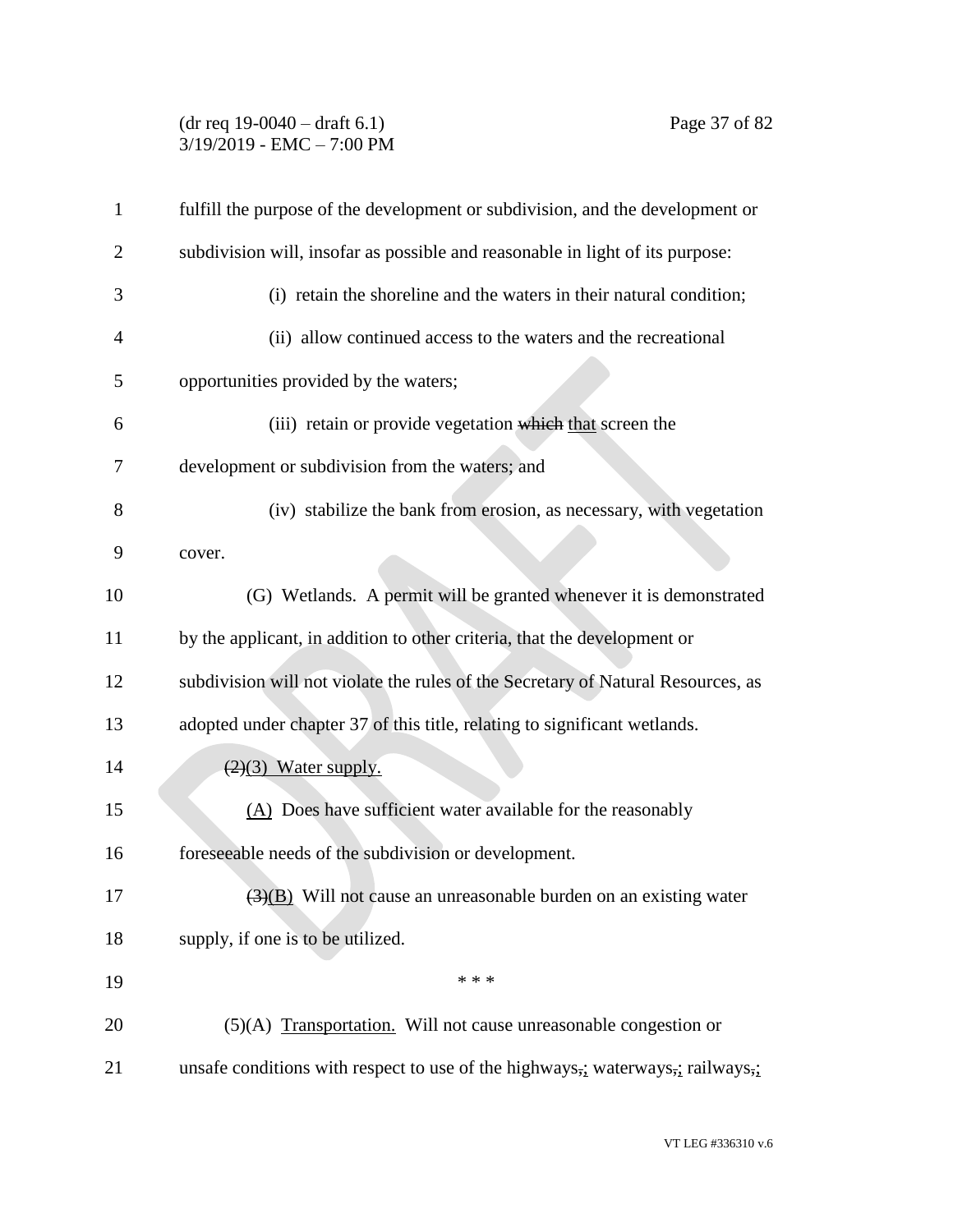| $\mathbf{1}$   | airports and airways,: bicycle, pedestrian, and other transit infrastructure; and |
|----------------|-----------------------------------------------------------------------------------|
| 2              | other means of transportation existing or proposed.                               |
| 3              | (B) As appropriate, will Will incorporate transportation demand                   |
| $\overline{4}$ | management strategies and provide safe <u>use, access</u> , and connections to    |
| 5              | adjacent lands and facilities and to existing and planned pedestrian, bicycle,    |
| 6              | and transit networks and services. In determining appropriateness under this      |
| 7              | subdivision (B) However, the District Commission shall consider whether may       |
| 8              | decline to require such a strategy, access, or connection constitutes a measure   |
| 9              | if it finds that a reasonable person would take not undertake the measure given   |
| 10             | the type, scale, and transportation impacts of the proposed development or        |
| 11             | subdivision.                                                                      |
| 12             | * * *                                                                             |
| 13             | (8) Ecosystem protection; scenic beauty; historic sites. Will not have an         |
| 14             | undue adverse effect on the scenic or natural beauty of the area, aesthetics,     |
| 15             | historic sites, or rare and irreplaceable natural areas.                          |
| 16             | (A) Necessary wildlife habitat and endangered species. A permit will              |
| 17             | not be granted if unless it is demonstrated by any party opposing the applicant   |
| 18             | that a development or subdivision will not destroy or significantly imperil       |
| 19             | necessary wildlife habitat or any endangered species; and or, if such             |
| 20             | destruction or imperilment will occur:                                            |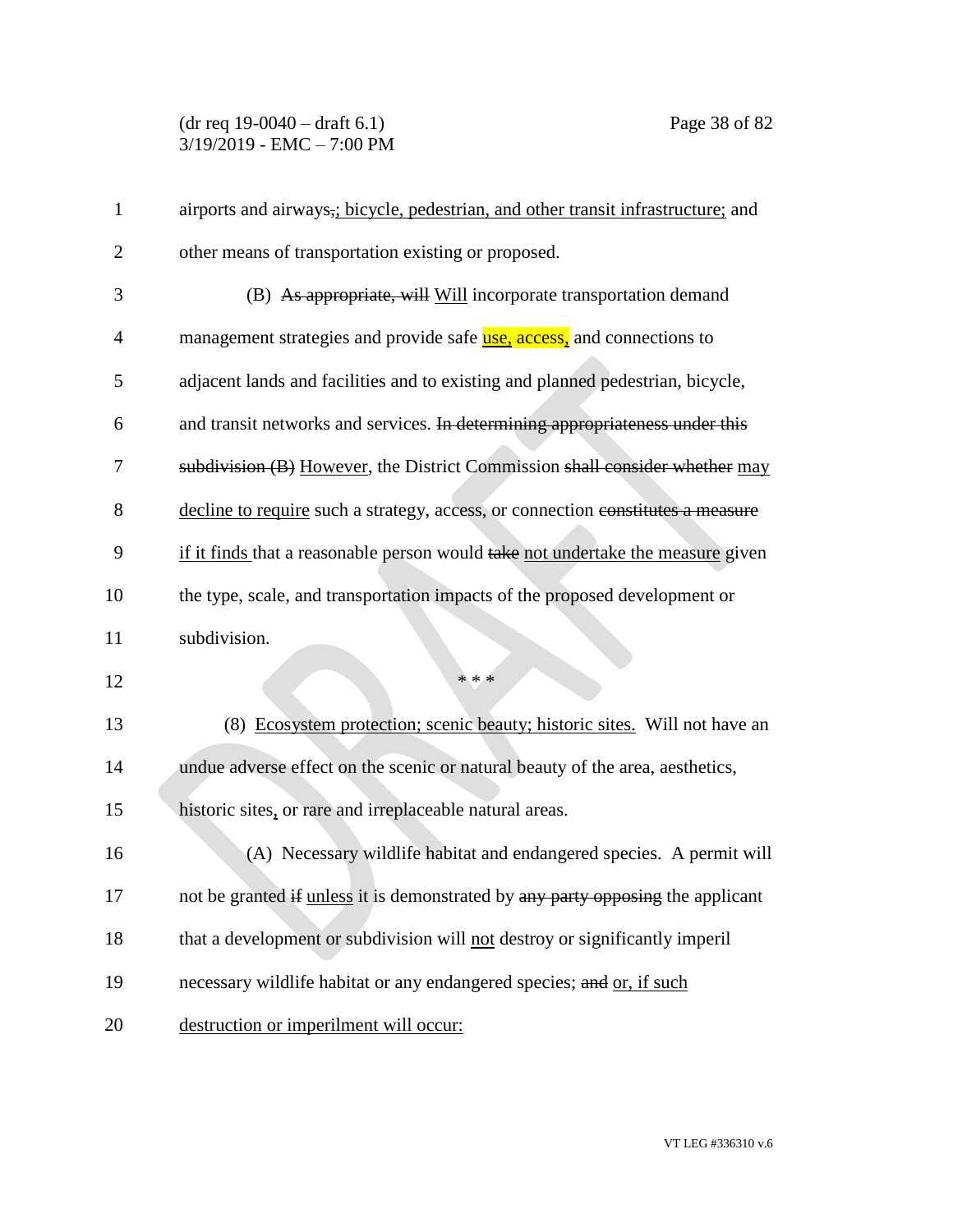## (dr req 19-0040 – draft 6.1) Page 39 of 82 3/19/2019 - EMC – 7:00 PM

| $\mathbf{1}$   | (i) the economic, social, cultural, recreational, or other benefit to             |
|----------------|-----------------------------------------------------------------------------------|
| $\overline{2}$ | the public from the development or subdivision will not outweigh the              |
| 3              | economic, environmental, or recreational loss to the public from the              |
| $\overline{4}$ | destruction or imperilment of the habitat or species; or                          |
| 5              | (ii) all feasible and reasonable means of preventing or lessening                 |
| 6              | the destruction, diminution, or imperilment of the habitat or species have not    |
| 7              | been or will not continue to be applied; or                                       |
| 8              | (iii) a reasonably acceptable alternative site is not owned or                    |
| 9              | controlled by the applicant which that would allow the development or             |
| 10             | subdivision to fulfill its intended purpose.                                      |
| 11             | (B) Forest blocks.                                                                |
| 12             | (i) A permit will not be granted for a development or subdivision                 |
| 13             | within or partially within a forest block unless the applicant demonstrates that: |
| 14             | (I) the development or subdivision will avoid fragmentation of                    |
| 15             | the forest block through the design of the project or the location of project     |
| 16             | improvements, or both;                                                            |
| 17             | (II) it is not feasible to avoid fragmentation of the forest block                |
| 18             | and the design of the development or subdivision minimizes fragmentation of       |
| 19             | the forest block; or                                                              |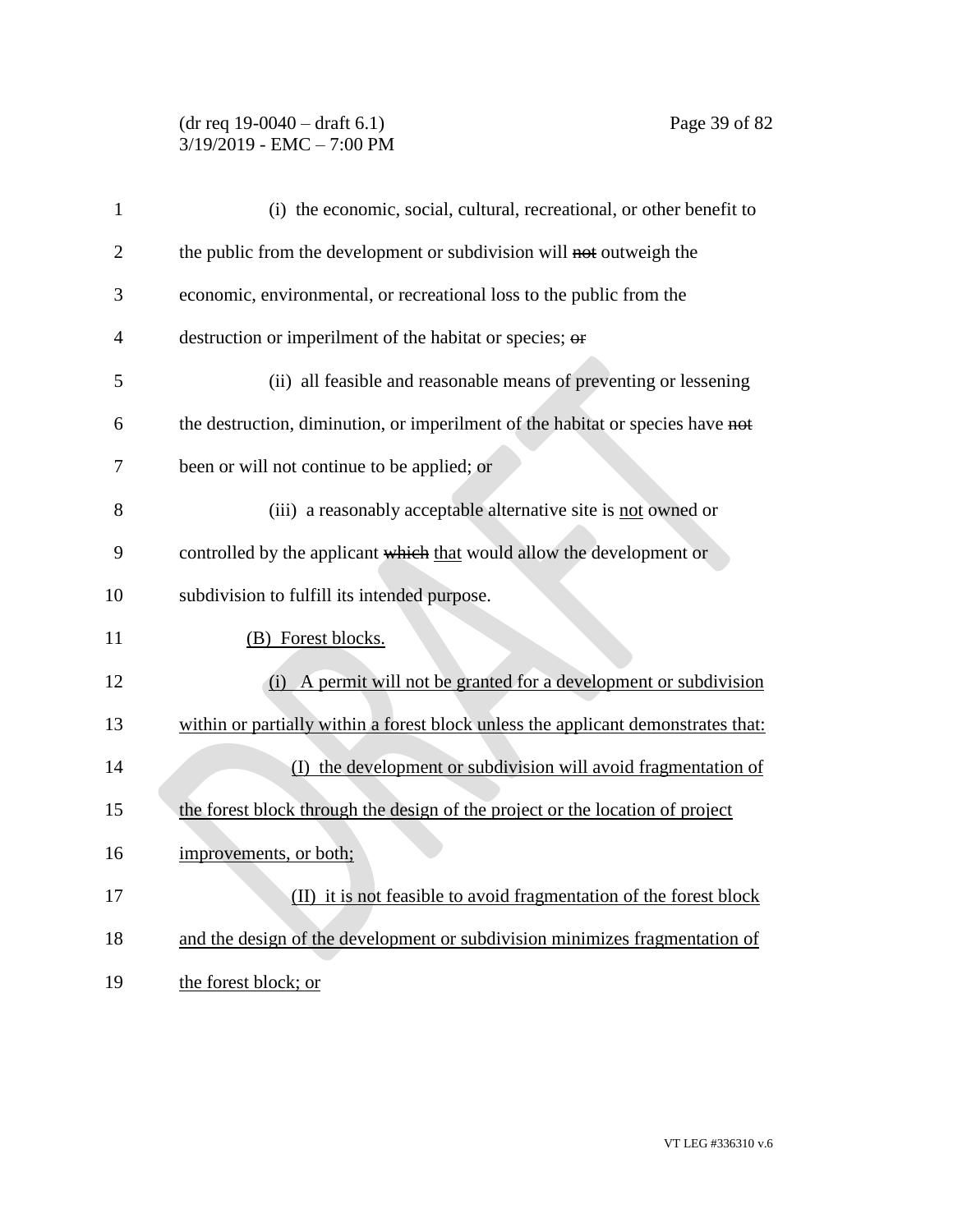# (dr req 19-0040 – draft 6.1) Page 40 of 82 3/19/2019 - EMC – 7:00 PM

| 1              | (III) it is not feasible to avoid or minimize fragmentation of the                |
|----------------|-----------------------------------------------------------------------------------|
| $\overline{2}$ | forest block and the applicant will mitigate the fragmentation in accordance      |
| 3              | with section 6094 of this title.                                                  |
| 4              | (ii) Methods for avoiding or minimizing the fragmentation of a                    |
| 5              | forest block may include:                                                         |
| 6              | (I) Locating buildings and other improvements and operating                       |
| 7              | the project in a manner that avoids or minimizes incursion into and disturbance   |
| 8              | of the forest block, including clustering of buildings and associated             |
| 9              | improvements.                                                                     |
| 10             | (II) Designing roads, driveways, and utilities that serve the                     |
| 11             | development or subdivision to avoid or minimize fragmentation of the forest       |
| 12             | block. Such design may be accomplished by following or sharing existing           |
| 13             | features on the land such as roads, tree lines, stonewalls, and fence lines.      |
| 14             | (C) Connecting habitat.                                                           |
| 15             | (i) A permit will not be granted for a development or subdivision                 |
| 16             | unless the applicant demonstrates that:                                           |
| 17             | (I) the development or subdivision will avoid fragmentation of                    |
| 18             | a connecting habitat through the design of the project or the location of project |
| 19             | improvements, or both;                                                            |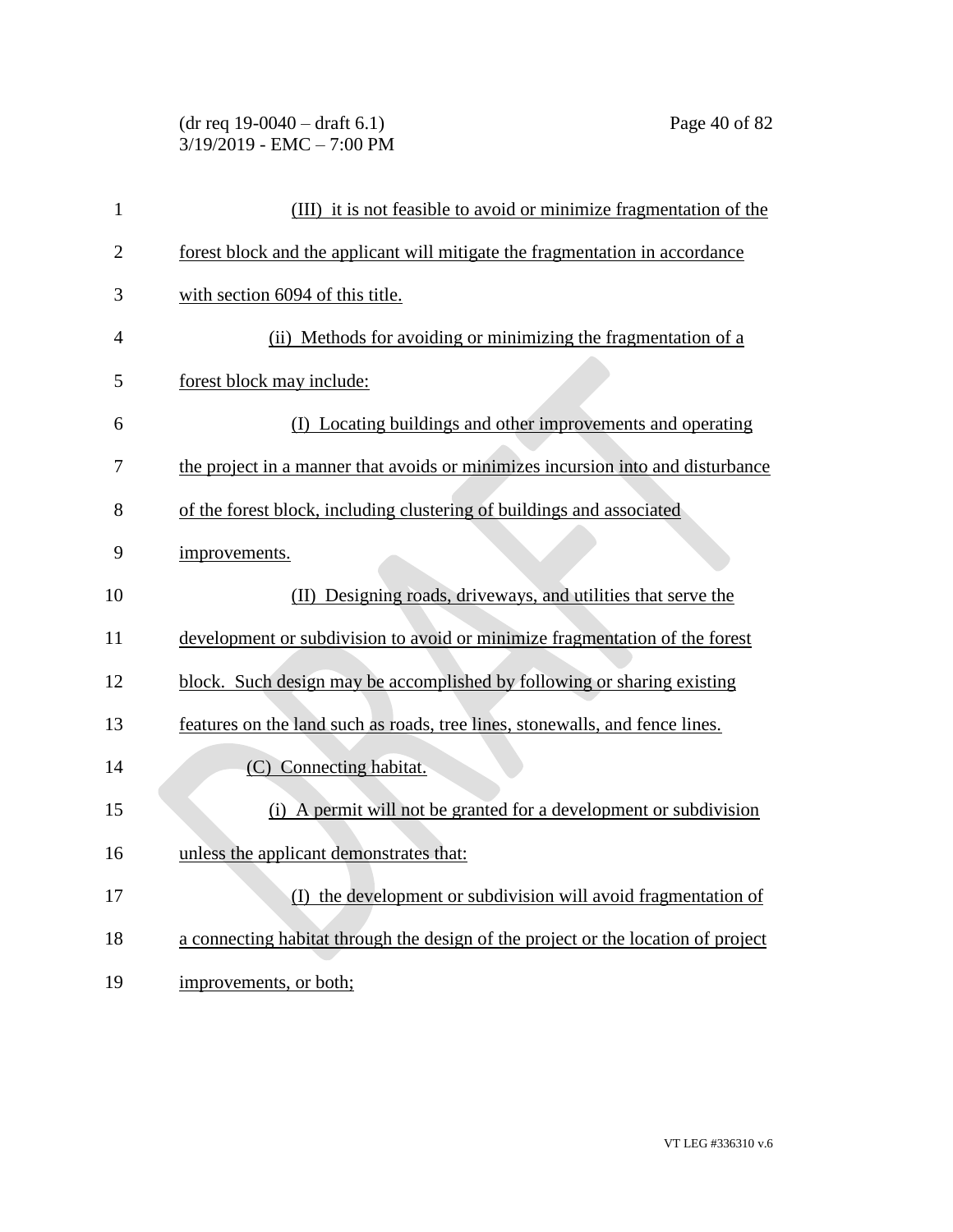## (dr req 19-0040 – draft 6.1) Page 41 of 82 3/19/2019 - EMC – 7:00 PM

| 1  | (II) it is not feasible to avoid fragmentation of the connecting                  |
|----|-----------------------------------------------------------------------------------|
| 2  | habitat and the design of the development or subdivision minimizes                |
| 3  | fragmentation of the connector; or                                                |
| 4  | (III) it is not feasible to avoid or minimize fragmentation of the                |
| 5  | connecting habitat and the applicant will mitigate the fragmentation in           |
| 6  | accordance with section 6094 of this title.                                       |
| 7  | (ii) Methods for avoiding or minimizing the fragmentation of a                    |
| 8  | connecting habitat may include:                                                   |
| 9  | (I) locating buildings and other improvements at the farthest                     |
| 10 | feasible location from the center of the connector;                               |
| 11 | (II) designing the location of buildings and other improvements                   |
| 12 | to leave the greatest contiguous portion of the area undisturbed in order to      |
| 13 | facilitate wildlife travel through the connector; or                              |
| 14 | (III) when there is no feasible site for construction of buildings                |
| 15 | and other improvements outside the connector, designing the buildings and         |
| 16 | improvements to facilitate the continued viability of the connector for use by    |
| 17 | wildlife.                                                                         |
| 18 | * * *                                                                             |
| 19 | (9) Capability and development plan. Is in conformance with a duly                |
| 20 | adopted capability and development plan, and land use plan when adopted.          |
| 21 | However, the legislative findings of subdivisions $7(a)(1)$ through $(19)$ of Act |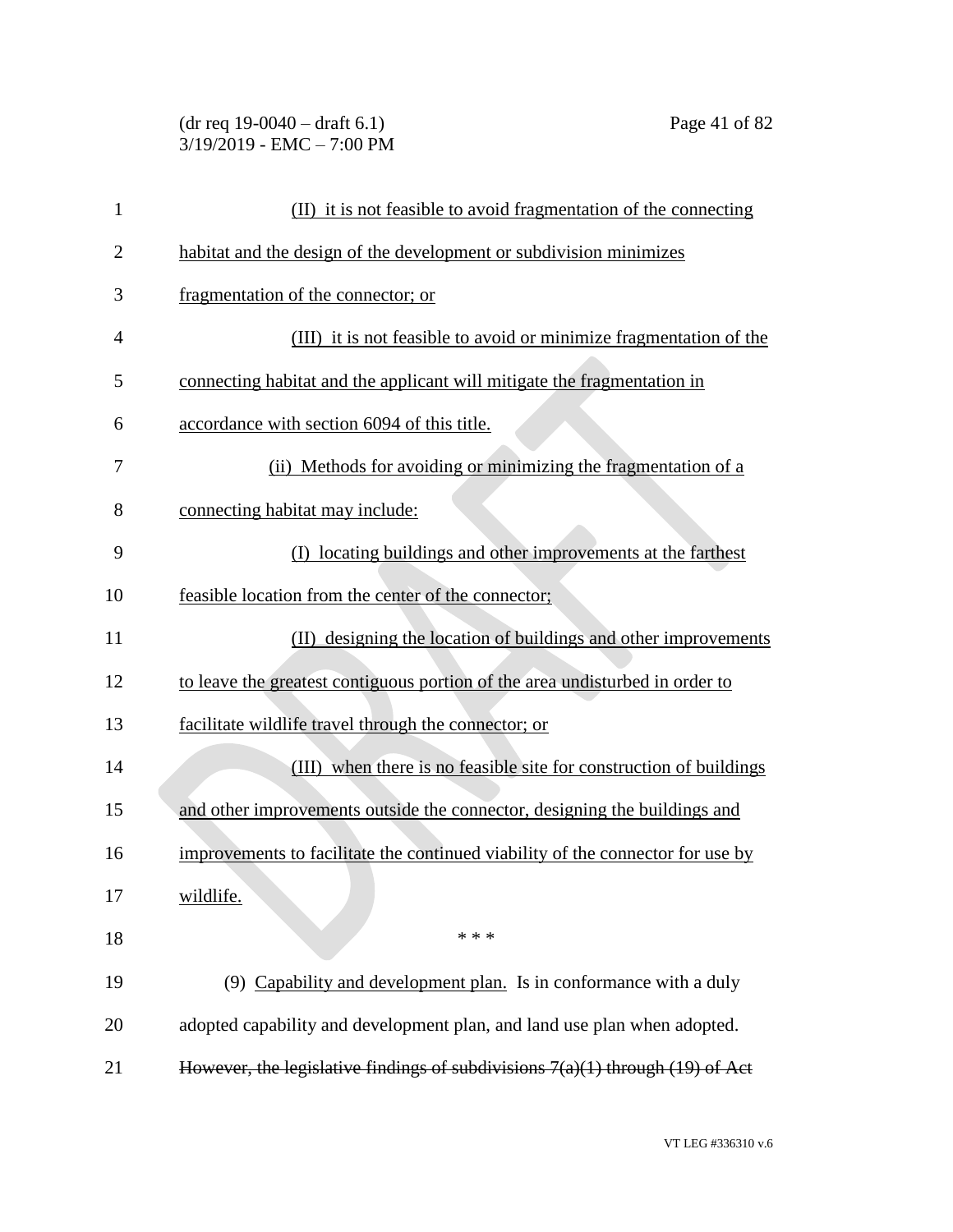| 1              | 85 of 1973 shall not be used as criteria in the consideration of applications by a |
|----------------|------------------------------------------------------------------------------------|
| $\overline{2}$ | District Commission.                                                               |
| 3              | * * *                                                                              |
| 4              | (F) Energy conservation and efficiency. A permit will be granted                   |
| 5              | when it has been demonstrated by the applicant that, in addition to all other      |
| 6              | applicable criteria, the planning and design of the subdivision or development     |
| 7              | reflect the principles of energy conservation and energy efficiency, including     |
| 8              | reduction of greenhouse gas emissions from the use of energy, and incorporate      |
| 9              | the best available technology for efficient use or recovery of energy. An          |
| 10             | applicant seeking an affirmative finding under this criterion shall provide        |
| 11             | evidence that the subdivision or development complies with the applicable          |
| 12             | building energy standards and stretch codes under 30 V.S.A. § 51 or 53.            |
| 13             | * * *                                                                              |
| 14             | Interchange areas. A permit will be granted for a development or<br>(I)            |
| 15             | subdivision within an interchange area when it is demonstrated that, in addition   |
| 16             | to all other applicable criteria, the development or subdivision complies with     |
| 17             | the Vermont Interstate Interchange Planning and Design Guidelines applicable       |
| 18             | to the category of land use as identified for that area in the regional plan. As   |
| 19             | used in this subdivision (I), "Vermont Interstate Interchange Planning and         |
| 20             | Design Guidelines" refers to the guidelines by that name published by the          |
| 21             | Agency of Commerce and Community Development in 2004 or such update to             |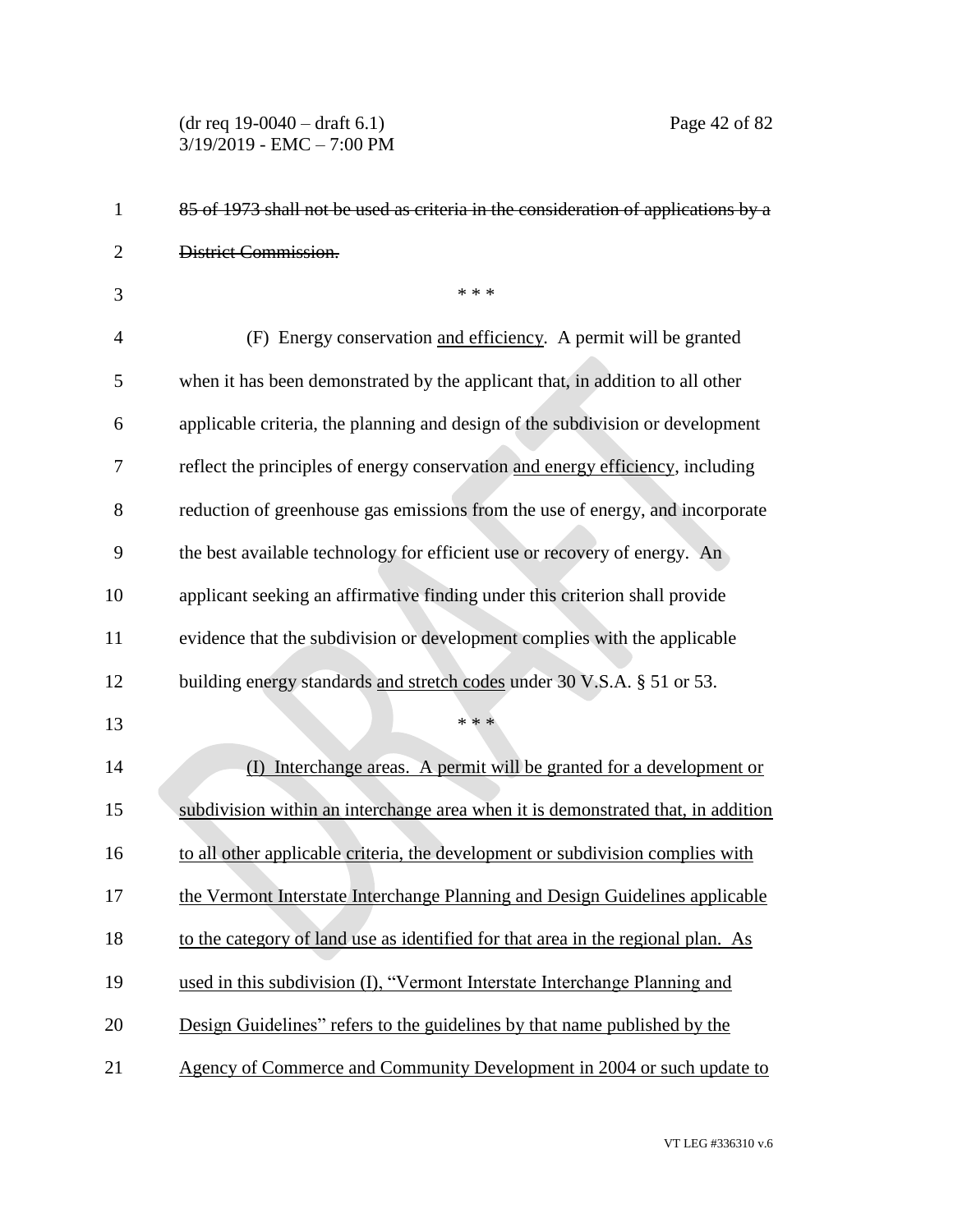(dr req 19-0040 – draft 6.1) Page 43 of 82 3/19/2019 - EMC – 7:00 PM

| $\mathbf{1}$   | those guidelines as the Commissioner of Housing and Community                        |
|----------------|--------------------------------------------------------------------------------------|
| $\overline{2}$ | Development may subsequently publish, provided that the update is at least as        |
| 3              | protective of existing settlements, scenic beauty and aesthetics, farmland, and      |
| $\overline{4}$ | natural resources as the 2004 guidelines.                                            |
| 5              | * * *                                                                                |
| 6              | (K) Development affecting public investments. A permit will be                       |
| 7              | granted for the development or subdivision of lands adjacent to governmental         |
| 8              | and public utility facilities, services, and lands, including highways, airports,    |
| 9              | waste disposal facilities, office and maintenance buildings, fire and police         |
| 10             | stations, universities, schools, hospitals, prisons, jails, electric generating and  |
| 11             | transmission facilities, oil and gas pipe lines, parks, hiking trails, and forest,   |
| 12             | and game lands, lands conserved under chapter 155 of this title, and facilities      |
| 13             | or lands receiving benefits through the Vermont Housing and Conservation             |
| 14             | Board under chapter 15 of this title, the State Designation Program under 24         |
| 15             | V.S.A. chapter 76A, or the Vermont Downtown and Village Center Tax Credit            |
| 16             | Program under 32 V.S.A. chapter 151, subchapter 11J, when it is demonstrated         |
| 17             | that, in addition to all other applicable criteria, the development or subdivision   |
| 18             | will not unnecessarily or unreasonably endanger the public or quasi-public           |
| 19             | investment in the facility, service, or lands, or materially jeopardize or interfere |
| 20             | with the function, efficiency, or safety of, or the public's use or enjoyment of     |
| 21             | or access to the facility, service, or lands.                                        |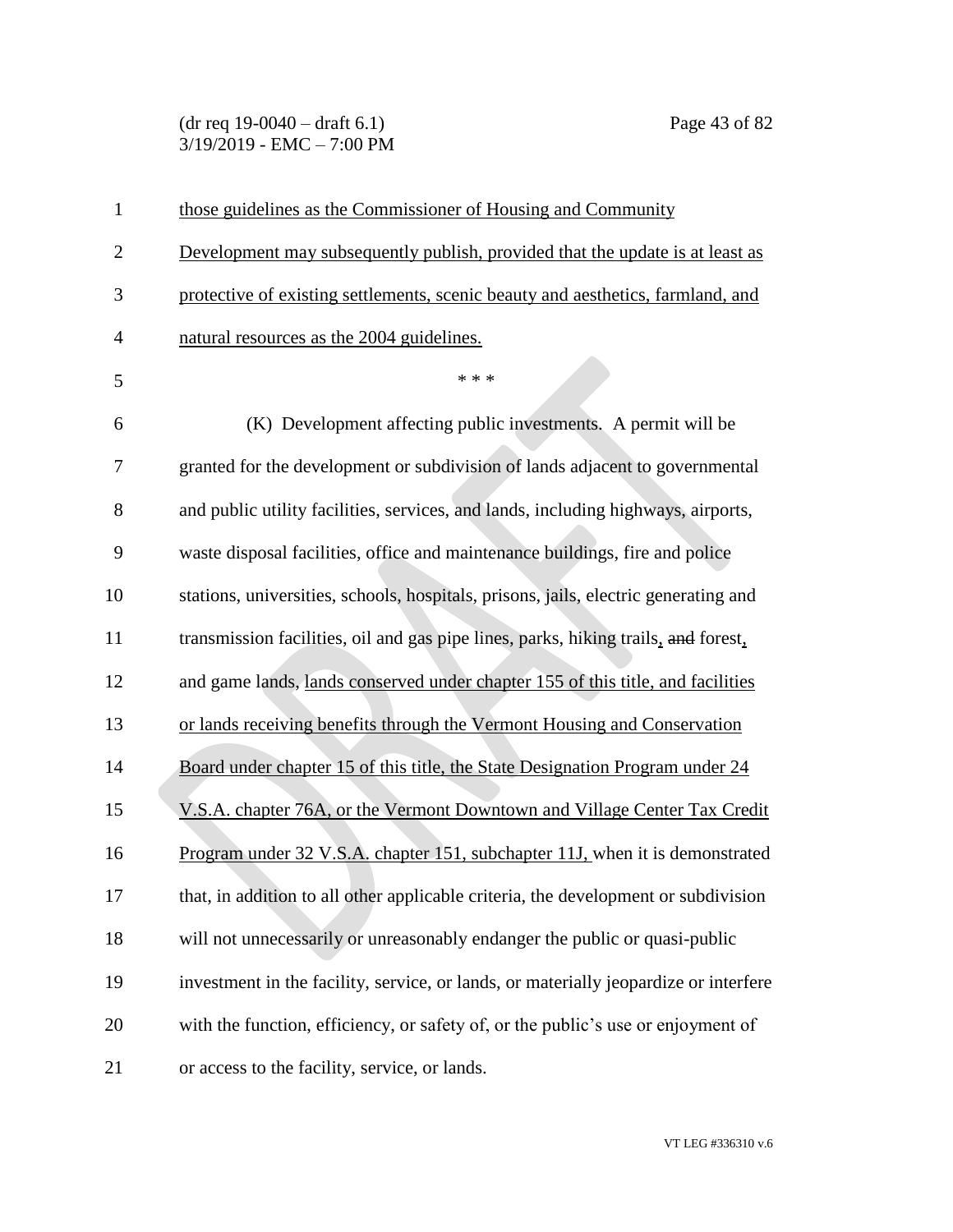| $\mathbf{1}$   | * * *                                                                                 |
|----------------|---------------------------------------------------------------------------------------|
| $\overline{2}$ | (10) Local and regional plans. Is in conformance with any duly adopted                |
| 3              | local or plan that has been approved under 24 V.S.A. § 4350, regional plan that       |
| $\overline{4}$ | has been approved by the Board under 24 V.S.A. § 4348, or capital program             |
| 5              | under 24 V.S.A. chapter $117 \frac{8}{9}$ 4430. In making this finding, if:           |
| 6              | (A) A District Commission shall require conformance with the future                   |
| 7              | land use maps contained in the local and regional plans and with the written          |
| 8              | provisions of those plans.                                                            |
| 9              | (B) A District Commission shall decline to apply a provision of a                     |
| 10             | local or regional plan only if the Commission is persuaded that the provision         |
| 11             | does not afford a person of ordinary intelligence with a reasonable opportunity       |
| 12             | to understand what the provision directs, requires, or proscribes.                    |
| 13             | (C) If the District Commission finds applicable provisions of the                     |
| 14             | town plan to be ambiguous, the District Commission, for interpretive purposes,        |
| 15             | shall consider bylaws, but only to the extent that they implement and are             |
| 16             | consistent with those provisions, and need not consider any other evidence.           |
| 17             | * * *                                                                                 |
| 18             | (c) Conditions. A permit may contain such requirements and conditions as              |
| 19             | are allowable proper exercise of the police power and which are appropriate           |
| 20             | within the respect to subdivisions $(a)(1)$ through $(10)$ of this section, including |
| 21             | those set forth in 24 V.S.A. §§ 4414(4), 4424(a)(2), 4414(1)(D)(i), 4463(b),          |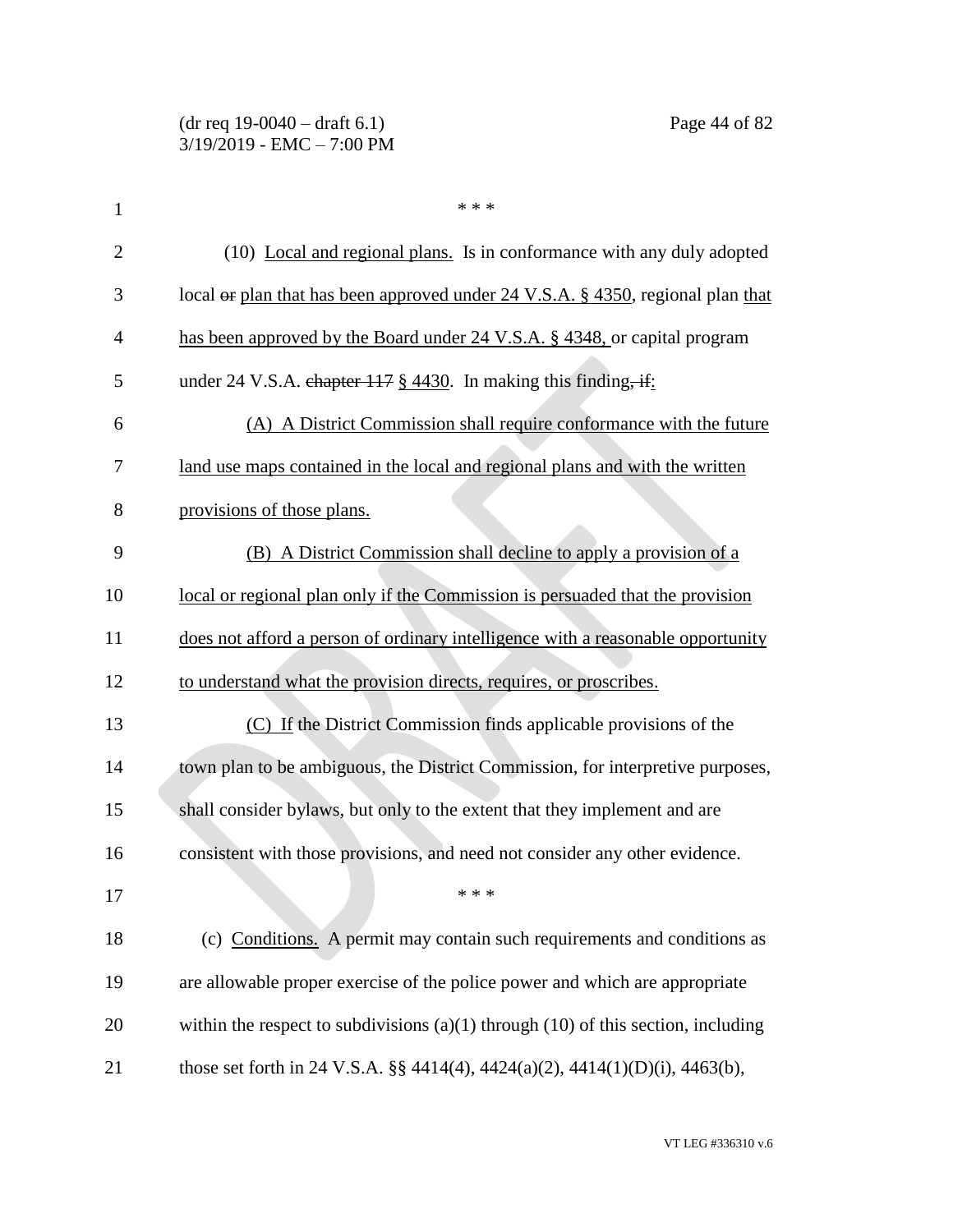#### (dr req 19-0040 – draft 6.1) Page 45 of 82 3/19/2019 - EMC – 7:00 PM

| $\mathbf{1}$   | and 4464, the dedication of lands for public use, and the filing of bonds to         |
|----------------|--------------------------------------------------------------------------------------|
| $\overline{2}$ | insure ensure compliance. The requirements and conditions incorporated from          |
| 3              | Title 24 may be applied whether or not a local plan has been adopted. General        |
| $\overline{4}$ | requirements and conditions may be established by rule of the Natural                |
| 5              | Resources Board.                                                                     |
| 6              | (d) Other permits and approvals; presumptions. The Natural Resources                 |
| 7              | Board may by rule allow the acceptance of a permit or permits or approval of         |
| 8              | any State agency with respect to subdivisions $(a)(1)$ through $(5)$ of this section |
| 9              | or a permit or permits of a specified municipal government with respect to           |
| 10             | subdivisions (a)(1) through (7) and (9) and (10) of this section, or a               |
| 11             | combination of such permits or approvals, in lieu of evidence by the applicant.      |
| 12             | A District Commission, in accordance with rules adopted by the Board, shall          |
| 13             | accept determinations issued by a development review board under the                 |
| 14             | provisions of 24 V.S.A. § 4420, with respect to local Act 250 review of              |
| 15             | municipal impacts. The acceptance of such approval, positive determinations,         |
| 16             | permit, or permits shall create a presumption that the application is not            |
| 17             | detrimental to the public health and welfare with respect to the specific            |
| 18             | requirement for which it is accepted. In the case of approvals and permits           |
| 19             | issued by the Agency of Natural Resources, technical determinations of the           |
| 20             | Agency shall be accorded substantial deference by the Commissions. The               |
| 21             | acceptance of negative determinations issued by a development review board           |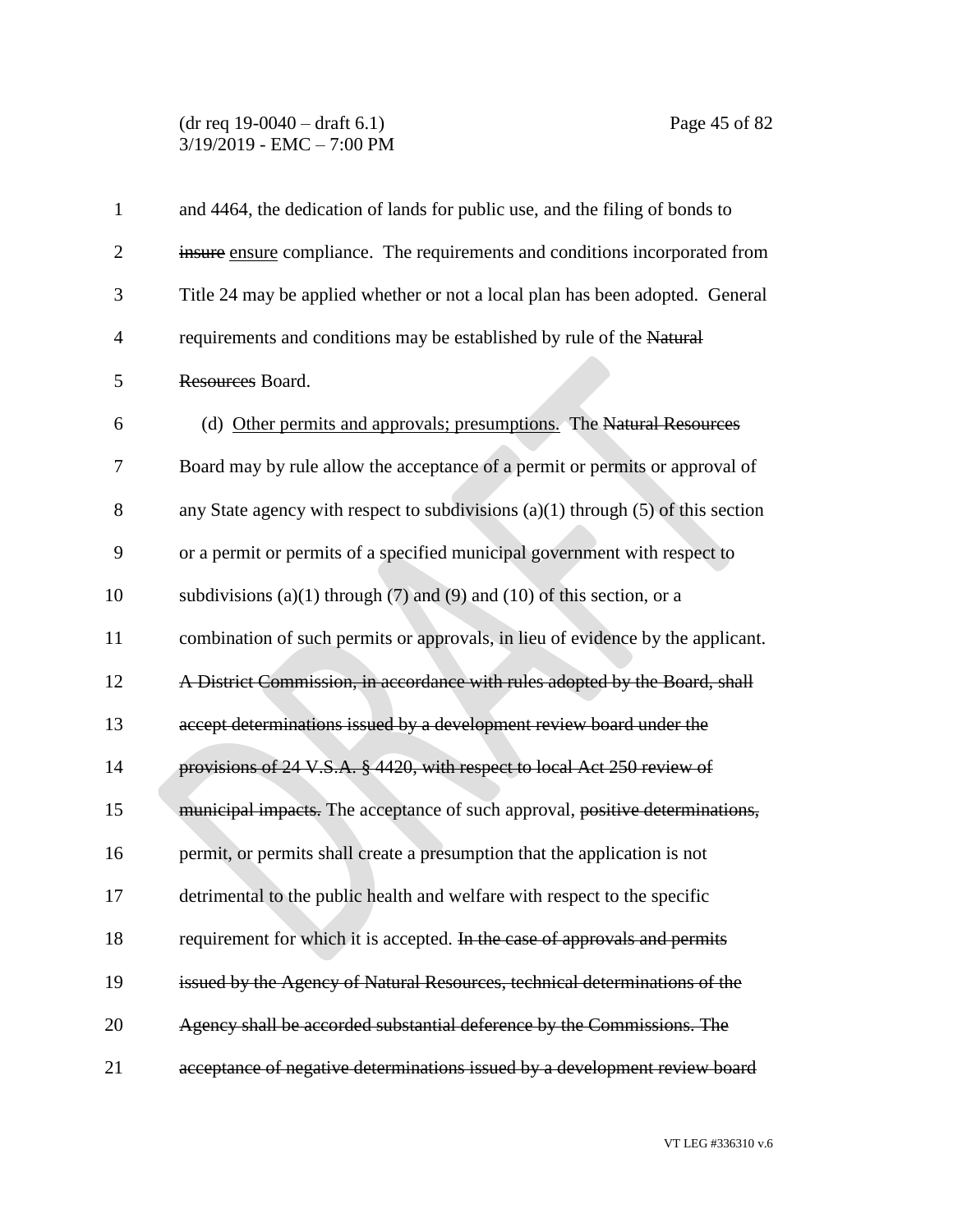(dr req 19-0040 – draft 6.1) Page 46 of 82  $3/19/2019$  - EMC - 7:00 PM

| 1              | under the provisions of 24 V.S.A. § 4420, with respect to local Act 250 review     |
|----------------|------------------------------------------------------------------------------------|
| $\overline{2}$ | of municipal impacts shall create a presumption that the application is            |
| 3              | detrimental to the public health and welfare with respect to the specific          |
| 4              | requirement for which it is accepted. Any determinations, positive or negative,    |
| 5              | under the provisions of 24 V.S.A. § 4420 shall create presumptions only to the     |
| 6              | extent that the impacts under the criteria are limited to the municipality issuing |
| 7              | the decision. Such a rule may be revoked or amended pursuant to the                |
| 8              | procedures set forth in 3-V.S.A, chapter 25, the Vermont Administrative            |
| 9              | Procedure Act.                                                                     |
| 10             | (1) The rules adopted by the Board shall not approve the acceptance of a           |
| 11             | permit or approval of such an agency or a permit of a municipal government         |
| 12             | unless it each of the following applies:                                           |
| 13             | (A) The permit or approval satisfies the appropriate requirements of               |
| 14             | subsection (a) of this section.                                                    |
| 15             | (B) The Board finds that the permit or approval is part of a program               |
| 16             | that reliably meets its goals, such as achieving water quality standards.          |
| 17             | (2) A presumption created under this subsection may be rebutted by the             |
| 18             | introduction of evidence contrary to the presumed fact.                            |
| 19             | (3) In the case of approvals and permits issued by the Agency of Natural           |
| 20             | Resources:                                                                         |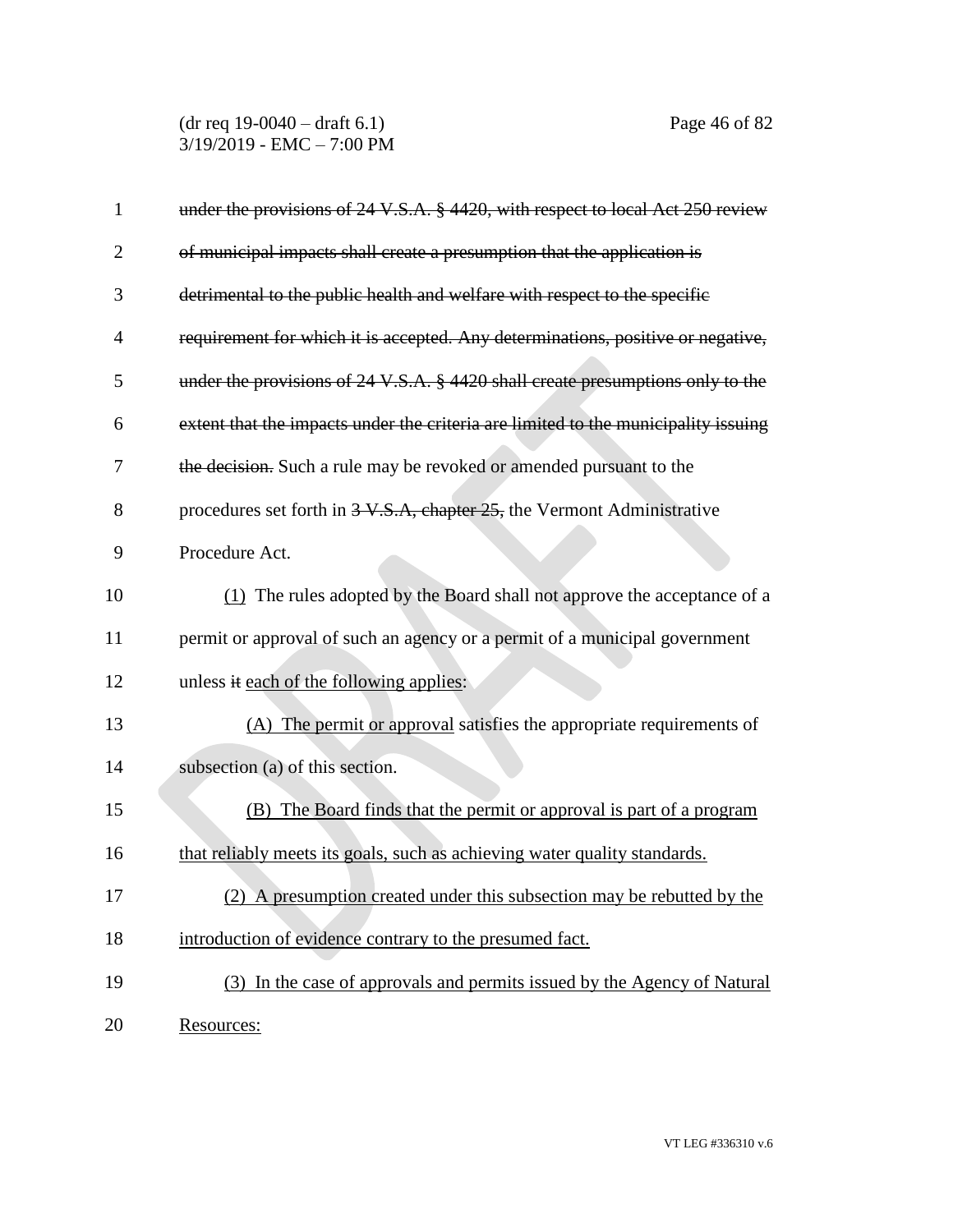## (dr req 19-0040 – draft 6.1) Page 47 of 82 3/19/2019 - EMC – 7:00 PM

| $\mathbf{1}$   | (A) There shall be no presumption for a permit or approval                         |
|----------------|------------------------------------------------------------------------------------|
| $\overline{2}$ | authorizing the discharge of a pollutant into a water if uses of that water are    |
| 3              | already impaired by the pollutant.                                                 |
| $\overline{4}$ | (B) Admissible evidence of the technical determinations of the                     |
| 5              | Agency shall be accorded substantial deference by the District Commissions.        |
| 6              | (4) A District Commission, in accordance with rules adopted by the                 |
| 7              | Board, shall accept determinations issued by a development review board            |
| 8              | under the provisions of 24 V.S.A. § 4420, with respect to local review of          |
| 9              | municipal impacts under criteria of this section. The acceptance of such a         |
| 10             | determination, if positive, shall create a presumption that the application is not |
| 11             | detrimental to the public health and welfare with respect to the specific          |
| 12             | requirement for which it is accepted and, if negative, shall create a              |
| 13             | presumption that the application is so detrimental. Any determinations,            |
| 14             | positive or negative, under the provisions of 24 V.S.A. § 4420 shall create        |
| 15             | presumptions only to the extent that the impacts under the criteria are limited    |
| 16             | to the municipality issuing the decision.                                          |
| 17             | * * *                                                                              |
| 18             | § 6087. DENIAL OF APPLICATION                                                      |
| 19             | * * *                                                                              |
| 20             | (b) A permit may not be denied solely for the reasons set forth in                 |
| 21             | subdivisions $6086(a)(5)$ , (6), and (7) of this title. However, reasonable        |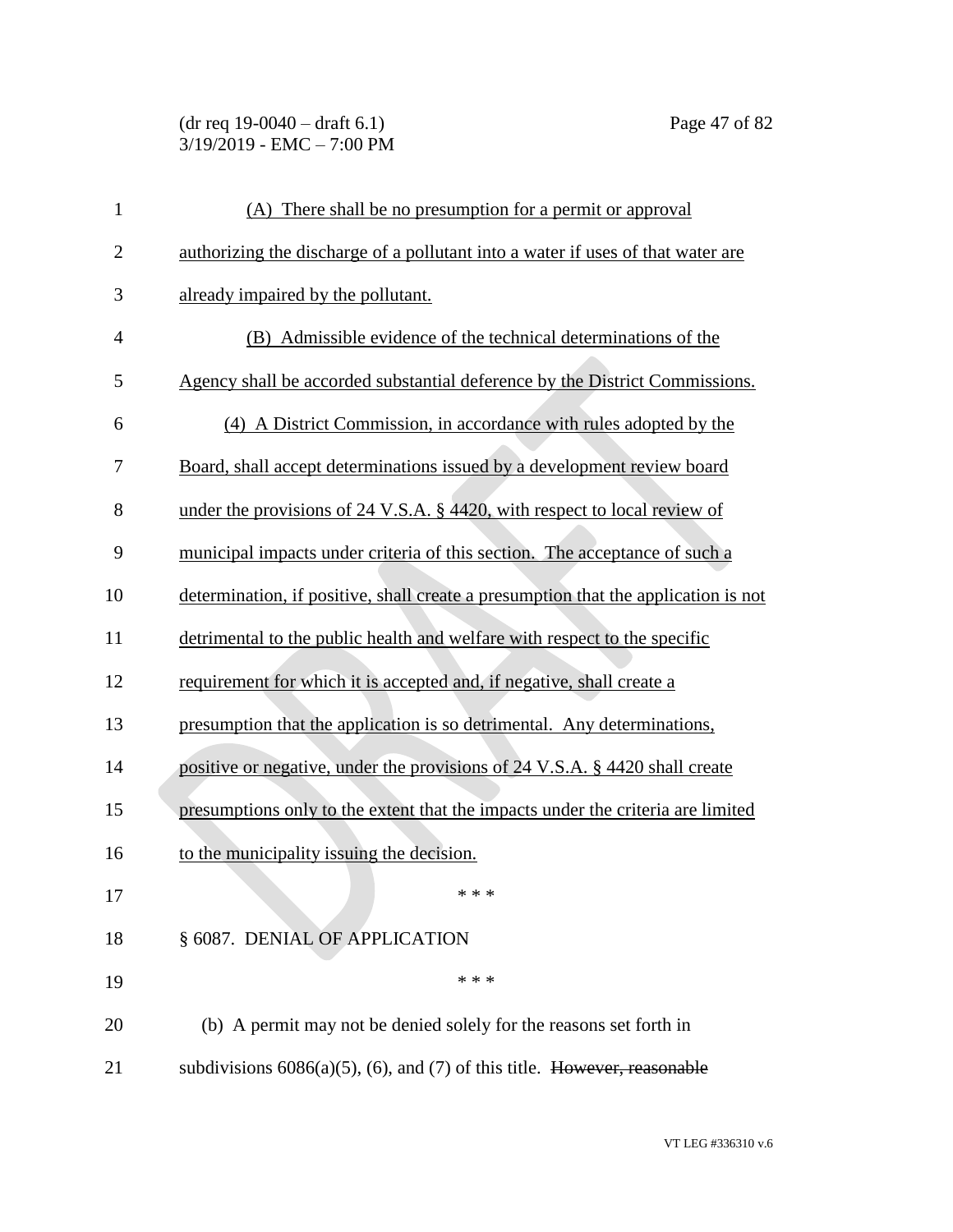#### (dr req 19-0040 – draft 6.1) Page 48 of 82 3/19/2019 - EMC – 7:00 PM

| $\mathbf{1}$   | Reasonable conditions and requirements allowable in subsection 6086(c) of                                          |
|----------------|--------------------------------------------------------------------------------------------------------------------|
| $\overline{2}$ | this title may be attached to alleviate the burdens created. However, a permit                                     |
| 3              | may be denied under subdivision $6086(a)(5)$ of this title if the permit is for                                    |
| $\overline{4}$ | development in an interchange area that is not within an existing settlement.                                      |
| 5              | * * *                                                                                                              |
| 6              | § 6088. BURDEN OF PROOF; PRODUCTION AND PERSUASION                                                                 |
| 7              | (a) The initial burden of production, to produce sufficient evidence for a                                         |
| 8              | District Commission to make a factual determination, shall be on the applicant                                     |
| 9              | with respect to subdivisions $6086(a)(1)$ through $(10)$ of this title.                                            |
| 10             | (b) The burden of persuasion, to show that the application meets the                                               |
| 11             | relevant standard, shall be on the applicant with respect to subdivisions                                          |
| 12             | $6086(a)(1)$ , (2), (3), (4), <u>(8)(A)</u> through (C), (9), and (10) of this title.                              |
| 13             | (c) The burden shall be on any party opposing the applicant application                                            |
| 14             | with respect to subdivisions $6086(a)(5)$ through $(8)$ , $(6)$ , $(7)$ , and $(8)$ , not                          |
| 15             | $\frac{\text{including}}{\text{including}}$ (8)(A) through (8)(C) of this title to show an unreasonable or adverse |
| 16             | effect that the application does not meet the relevant standard.                                                   |
| 17             | § 6089. APPEALS                                                                                                    |
| 18             | (a) Appeals of any act or decision of a District Commission under this                                             |
| 19             | chapter or a district coordinator under subsection 6007(c) of this title shall be                                  |
| 20             | made to the Environmental Division Board in accordance with chapter 220 of                                         |
| 21             | this title. For the purpose of this section, a decision of the Chair of a District                                 |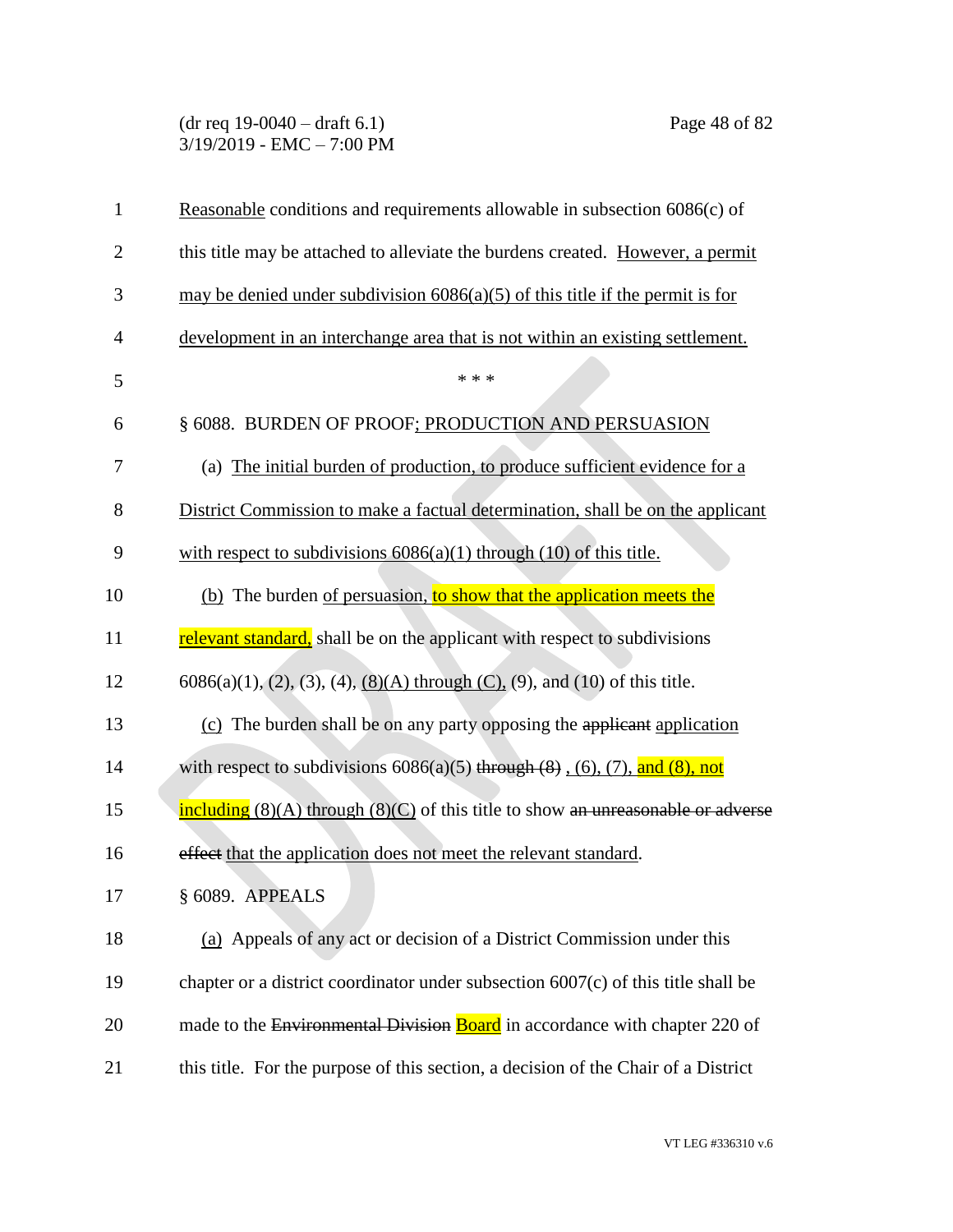#### (dr req 19-0040 – draft 6.1) Page 49 of 82 3/19/2019 - EMC – 7:00 PM

| $\mathbf{1}$   | Commission under section 6001e of this title on whether action has been taken    |
|----------------|----------------------------------------------------------------------------------|
| $\overline{2}$ | to circumvent the requirements of this chapter shall be considered an act or     |
| 3              | decision of the District Commission.                                             |
| $\overline{4}$ | (b) In an appeal of an act or decision described in subsection (a) of this       |
| 5              | section, an appellant shall have the burden of proof on the issues raised in his |
| 6              | or her appeal. The applicant, whether or not an appellant, shall have a burden   |
| 7              | to produce evidence sufficient to inform the Division of the nature, elements,   |
| 8              | context, and impacts of the project to which the appeal relates.                 |
| 9              | § 6090. RECORDING; DURATION AND REVOCATION OF PERMITS                            |
| 10             | (a) Recording. In order to afford adequate notice of the terms and               |
| 11             | conditions of land use permits, permit amendments and revocations of permits,    |
| 12             | they shall be recorded in local land records. Recordings under this chapter      |
| 13             | shall be indexed as though the permittee were the grantor of a deed.             |
| 14             | (b) Permits for specified period.                                                |
| 15             | (1) Any permit granted under this chapter for extraction of mineral              |
| 16             | resources, operation of solid waste disposal facilities, or logging above 2,500  |
| 17             | feet, shall be for a specified period determined by the Board in accordance      |
| 18             | with the rules adopted under this chapter as a reasonable projection of the time |
| 19             | during which the land will remain suitable for use if developed or subdivided    |
| 20             | as contemplated in the application, and with due regard for the economic         |
| 21             | considerations attending the proposed development or subdivision. Other          |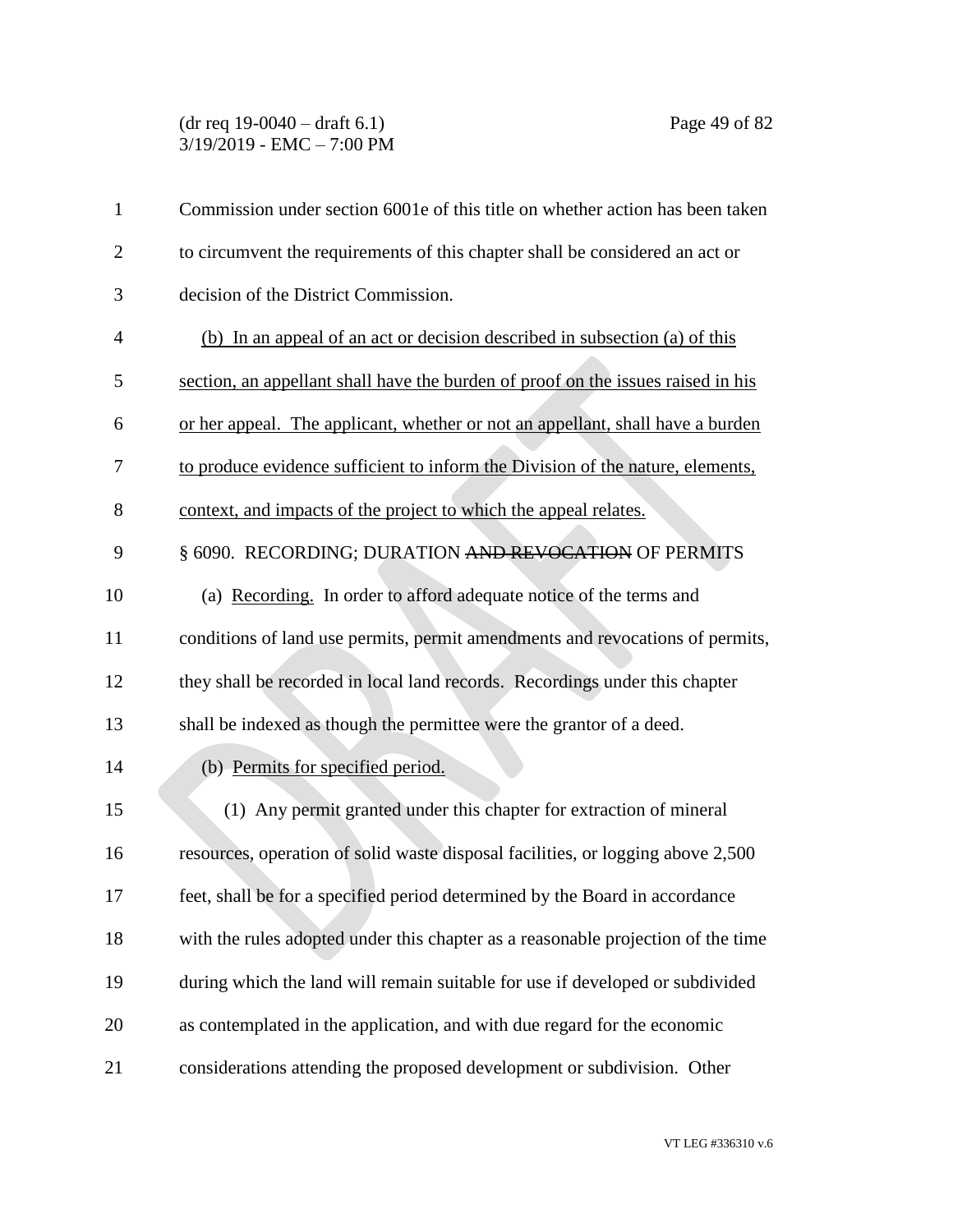## (dr req 19-0040 – draft 6.1) Page 50 of 82 3/19/2019 - EMC – 7:00 PM

| $\mathbf{1}$   | permits issued under this chapter shall be for an indefinite term, as long as    |
|----------------|----------------------------------------------------------------------------------|
| $\overline{2}$ | there is compliance with the conditions of the permit.                           |
| 3              | (2) Expiration dates contained in permits issued before July 1, 1994             |
| 4              | (involving developments that are not for extraction of mineral resources,        |
| 5              | operation of solid waste disposal facilities, or logging above 2,500 2,000 feet) |
| 6              | are extended for an indefinite term, as long as there is compliance with the     |
| 7              | conditions of the permits.                                                       |
| 8              | (c) Change to nonjurisdictional use; release from permit.                        |
| 9              | (1) On application signed by each permittee, the District Commission             |
| 10             | may release land subject to a permit under this chapter from the obligations of  |
| 11             | that permit and the obligation to obtain amendments to the permit, on finding    |
| 12             | each of the following:                                                           |
| 13             | (A) The use of the land as of the date of the application is not the             |
| 14             | same as the use of the land that caused the obligation to obtain a permit under  |
| 15             | this chapter.                                                                    |
| 16             | The use of the land as of the date of the application does not<br>(B)            |
| 17             | constitute development or subdivision as defined in section 6001 of this title   |
| 18             | and would not require a permit or permit amendment but for the fact that the     |
| 19             | land is already subject to a permit under this chapter.                          |
| 20             | (C) The permittee or permittees are in compliance with the permit                |
| 21             | and their obligations under this chapter.                                        |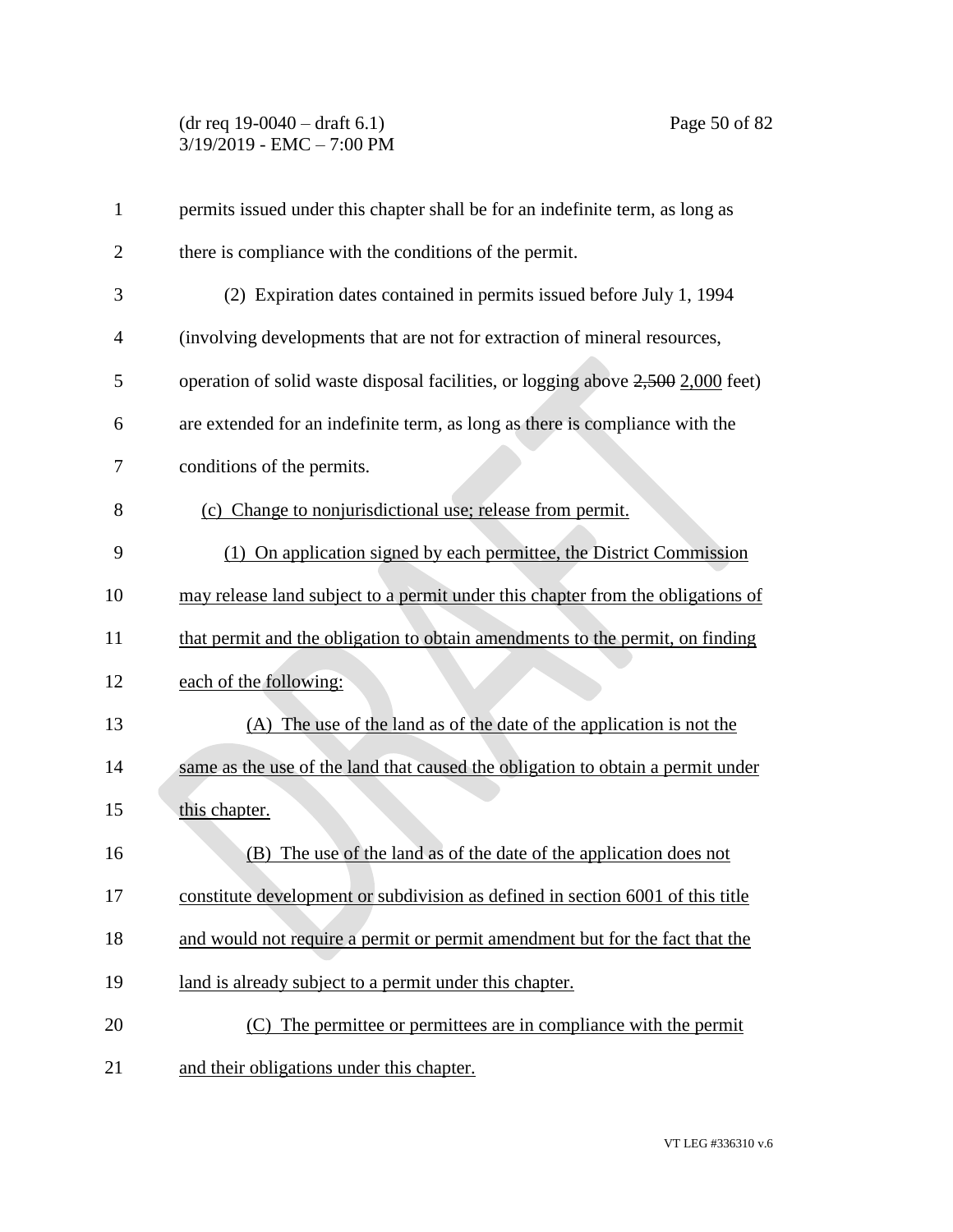# (dr req 19-0040 – draft 6.1) Page 51 of 82 3/19/2019 - EMC – 7:00 PM

| $\mathbf{1}$   | (2) It shall be a condition of each affirmative decision under this                |
|----------------|------------------------------------------------------------------------------------|
| $\overline{2}$ | subsection that a subsequent proposal of a development or subdivision on the       |
| 3              | land to which the decision applies shall be subject to this chapter as if the land |
| $\overline{4}$ | had never previously received a permit under the chapter.                          |
| 5              | (3) An application for a decision under this subsection shall be made on           |
| 6              | a form prescribed by the Board. The form shall require evidence                    |
| 7              | demonstrating that the application complies with subdivisions (1)(A) through       |
| 8              | (C) of this subsection. The application shall be processed in the manner           |
| 9              | described in section 6084 of this title and may be treated as a minor application  |
| 10             | under that section. In determining whether to treat as minor an application        |
| 11             | under this subsection, the District Commission shall apply the criteria of this    |
| 12             | subsection and not of subsection 6086(a) of this title.                            |
| 13             | * * *                                                                              |
| 14             | § 6094. MITIGATION OF FOREST BLOCKS AND CONNECTING                                 |
| 15             | <b>HABITAT</b>                                                                     |
| 16             | A District Commission may consider a proposal to mitigate, through<br>(a)          |
| 17             | compensation, the fragmentation of a forest block or connecting habitat if the     |
| 18             | applicant demonstrates that it is not feasible to avoid or minimize                |
| 19             | fragmentation of the block or connector in accordance with the respective          |
| 20             | requirements of subdivision $6086(a)(8)(B)$ or (C) of this title. A District       |
| 21             | Commission may approve the proposal only if it finds that the proposal will        |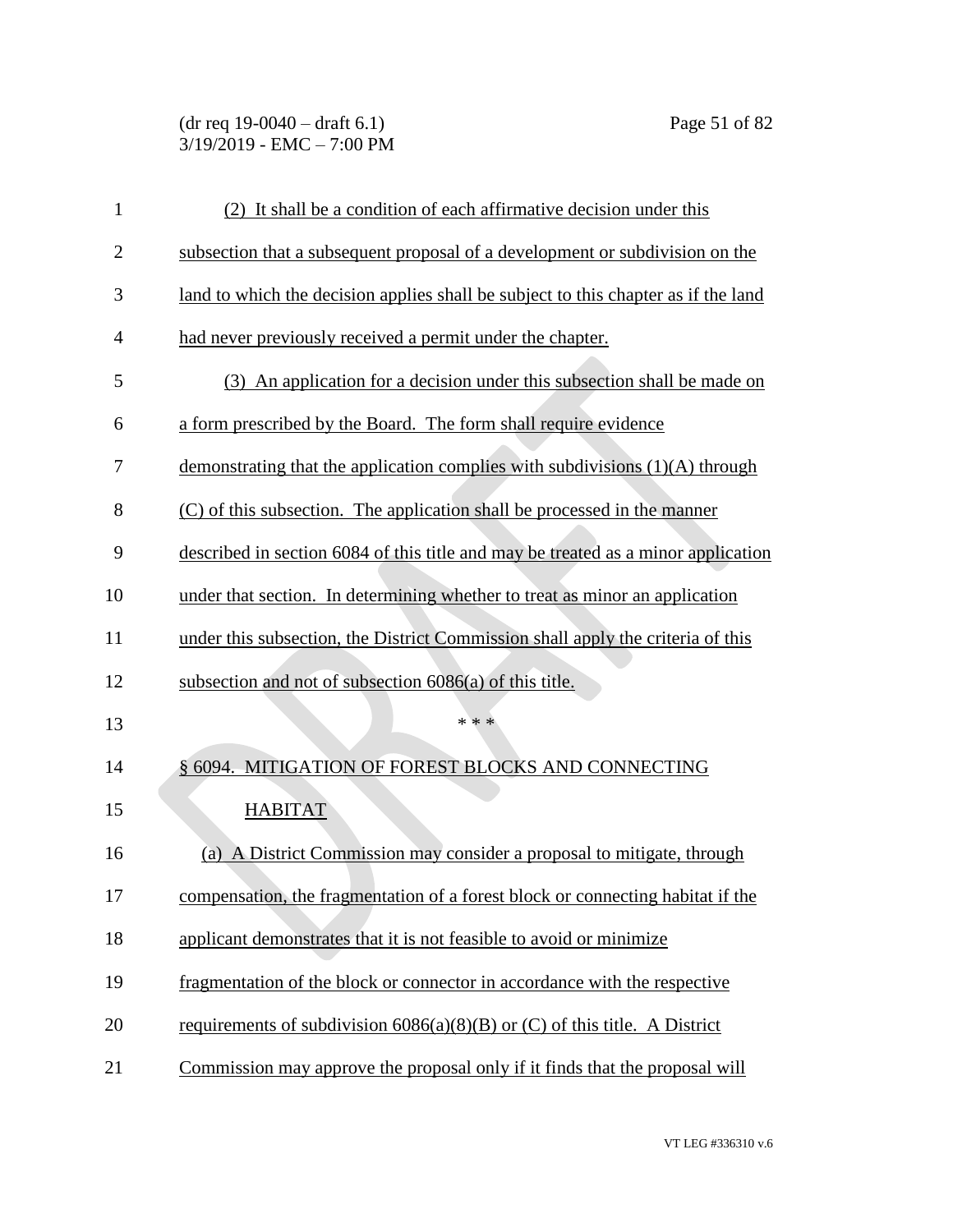(dr req 19-0040 – draft 6.1) Page 52 of 82  $3/19/2019$  - EMC - 7:00 PM

| $\mathbf{1}$   | meet the requirements of the rules adopted under this section and will preserve |
|----------------|---------------------------------------------------------------------------------|
| $\overline{2}$ | a forest block or connecting habitat of similar quality and character to the    |
| 3              | block or connector affected by the development or subdivision.                  |
| 4              | (b) The Board, in consultation with the Secretary of Natural Resources,         |
| 5              | shall adopt rules governing mitigation under this section.                      |
| 6              | (1) The rules shall state the acreage ratio of forest block or connecting       |
| 7              | habitat to be preserved in relation to the block or connector affected by the   |
| 8              | development or subdivision.                                                     |
| 9              | (2) Compensation measures to be allowed under the rules shall be based          |
| 10             | on the ratio of land developed pursuant to subdivision (1) of this subsection   |
| 11             | and shall include:                                                              |
| 12             | (A) Preservation of a forest block or connecting habitat of similar             |
| 13             | quality and character to the block or connector that the development or         |
| 14             | subdivision will affect.                                                        |
| 15             | (B) Deposit of an off-site mitigation fee into the Vermont Housing              |
| 16             | and Conservation Trust Fund under section 312 of this title.                    |
| 17             | (i) This mitigation fee shall be derived as follows:                            |
| 18             | (I) Determine the number of acres of forest block or connecting                 |
| 19             | habitat, or both, affected by the proposed development or subdivision.          |
| 20             | (II) Multiply this number of affected acres by the ratio set forth              |
| 21             | in the rules.                                                                   |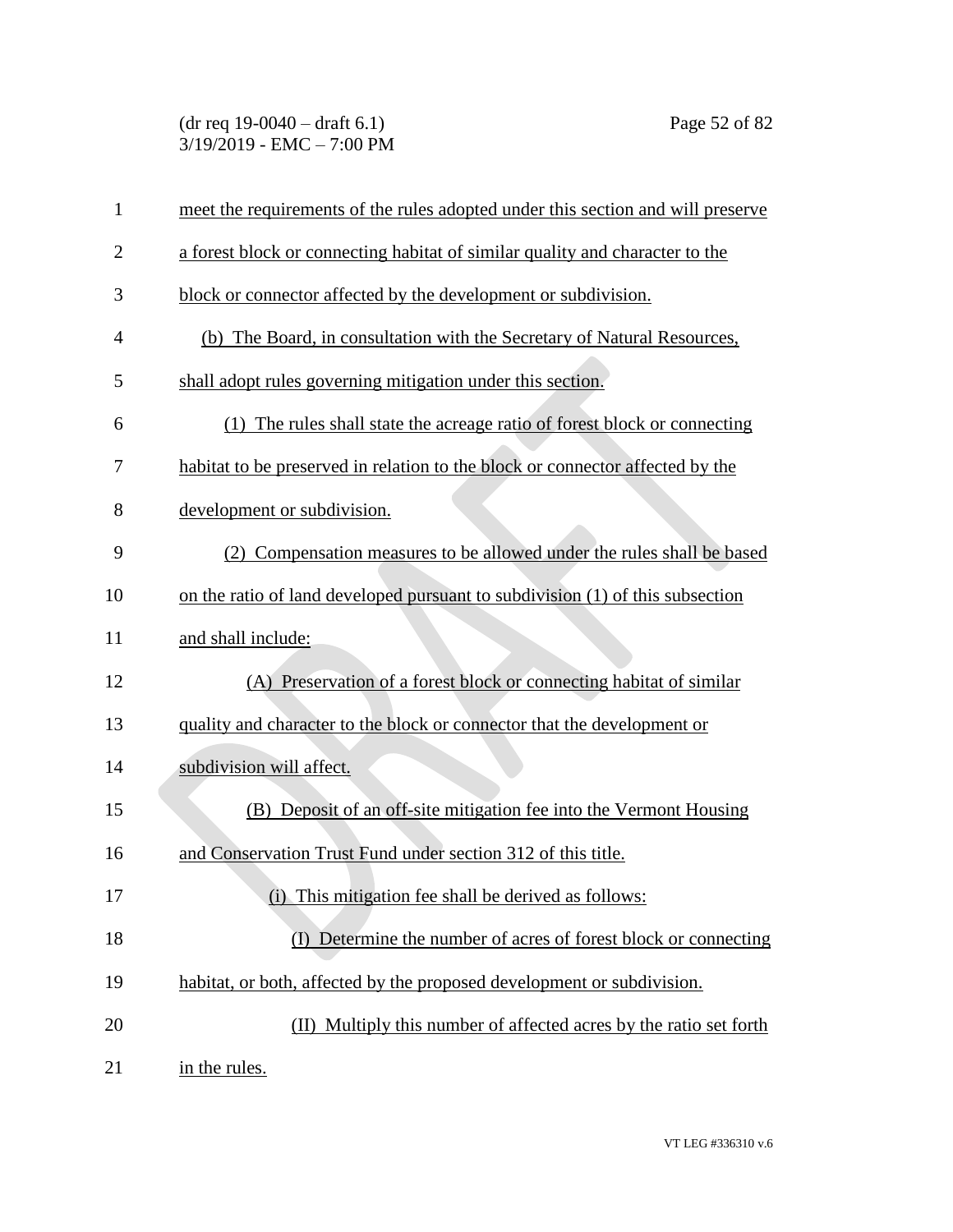| 1              | (III) Multiply the resulting product by a "price-per-acre" value,                       |
|----------------|-----------------------------------------------------------------------------------------|
| $\overline{2}$ | which shall be based on the amount that the Commissioner of Forests, Parks              |
| 3              | and Recreation determines to be the recent, per-acre cost to acquire                    |
| 4              | conservation easements for forest blocks and connecting habitats of similar             |
| 5              | quality and character in the same geographic region as the proposed                     |
| 6              | development or subdivision.                                                             |
| 7              | (ii) The Vermont Housing and Conservation Board shall use such                          |
| 8              | a fee to preserve, in the adjacent geographic area, a forest block or connecting        |
| 9              | habitat of similar quality and character to the block or connector affected by          |
| 10             | the development or subdivision.                                                         |
| 11             | (C) Such other compensation measures as the rules may authorize.                        |
| 12             | (c) The mitigation of impact on a forest block or a connecting habitat, or              |
| 13             | both, shall be structured also to mitigate the impacts, under the criteria of           |
| 14             | subsection $6086(a)$ of this title other than subdivisions $(8)(B)$ and $(C)$ , to land |
| 15             | or resources within the block or connector.                                             |
| 16             | (d) All forest blocks and connecting habitats preserved pursuant to this                |
| 17             | section shall be protected by permanent conservation easements that grant               |
| 18             | development rights and include conservation restrictions and are conveyed to a          |
| 19             | qualified holder, as defined in section 821 of this title, with the ability to          |
| 20             | monitor and enforce easements in perpetuity.                                            |
| 21             | * * *                                                                                   |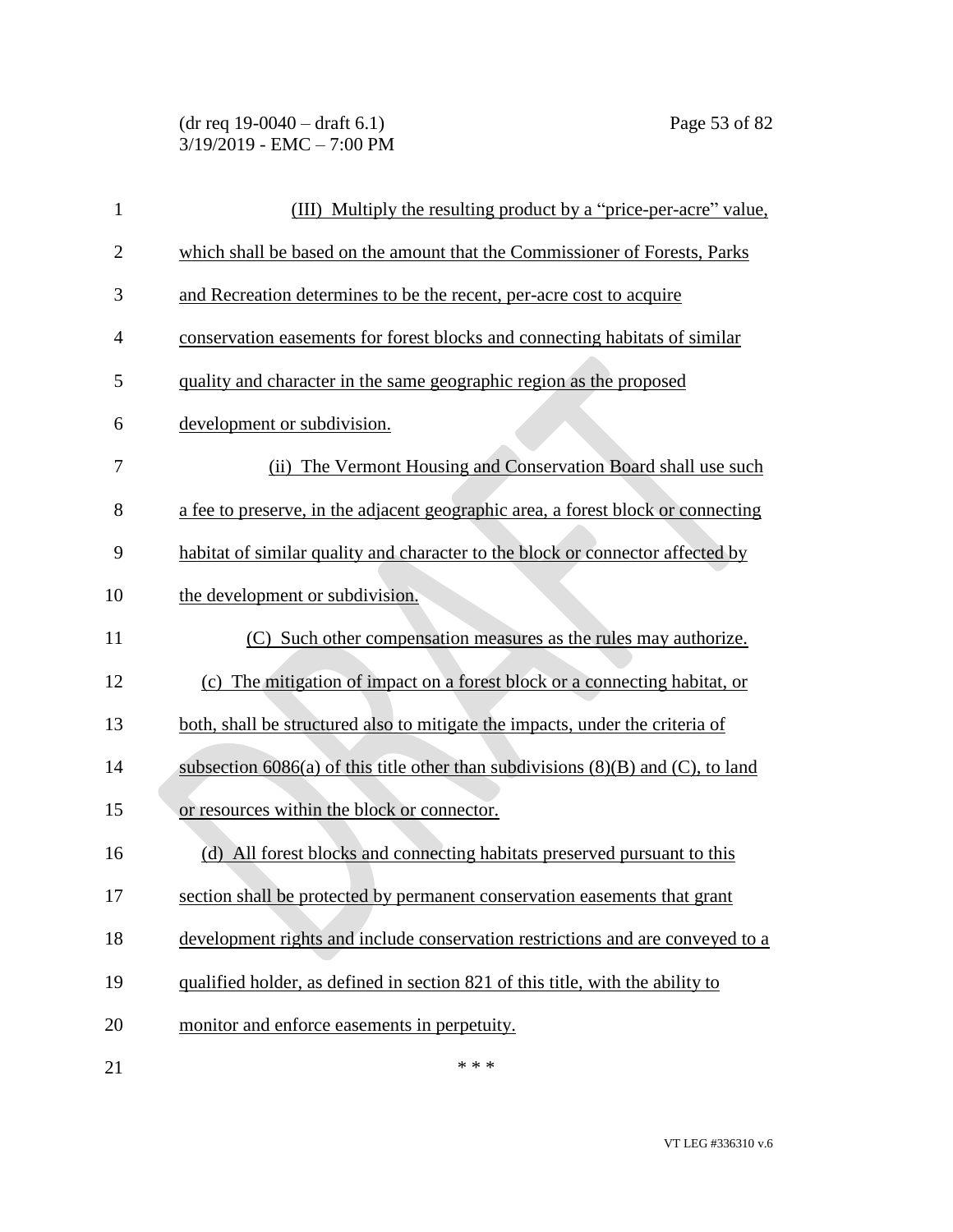| $\mathbf{1}$   | *** Resource Mapping; Forest Blocks ***                                          |
|----------------|----------------------------------------------------------------------------------|
| $\overline{2}$ | Sec. 4. 10 V.S.A. § 127 is amended to read:                                      |
| 3              | § 127. RESOURCE MAPPING                                                          |
| $\overline{4}$ | (a) On or before January 15, 2013, the The Secretary of Natural Resources        |
| 5              | (the Secretary) shall complete and maintain resource mapping based on the        |
| 6              | Geographic Information System (GIS) or other technology. The mapping shall       |
| 7              | identify natural resources throughout the State, including forest blocks, that   |
| 8              | may be relevant to the consideration of energy projects and projects subject to  |
| 9              | chapter 151 of this title. The Center for Geographic Information shall be        |
| 10             | available to provide assistance to the Secretary in carrying out the GIS-based   |
| 11             | resource mapping.                                                                |
| 12             | (b) The Secretary of Natural Resources shall consider the GIS-based              |
| 13             | resource maps developed under subsection (a) of this section when providing      |
| 14             | evidence and recommendations to the Public Utility Commission under 30           |
| 15             | V.S.A. $\S$ 248(b)(5) and when commenting on or providing recommendations        |
| 16             | under chapter 151 of this title to District Commissions on other projects.       |
| 17             | (c) The Secretary shall establish and maintain written procedures that           |
| 18             | include a process and science-based criteria for updating resource maps          |
| 19             | developed under subsection (a) of this section. Before establishing or revising  |
| 20             | these procedures, the Secretary shall provide opportunities for affected parties |
| 21             | and the public to submit relevant information and recommendations.               |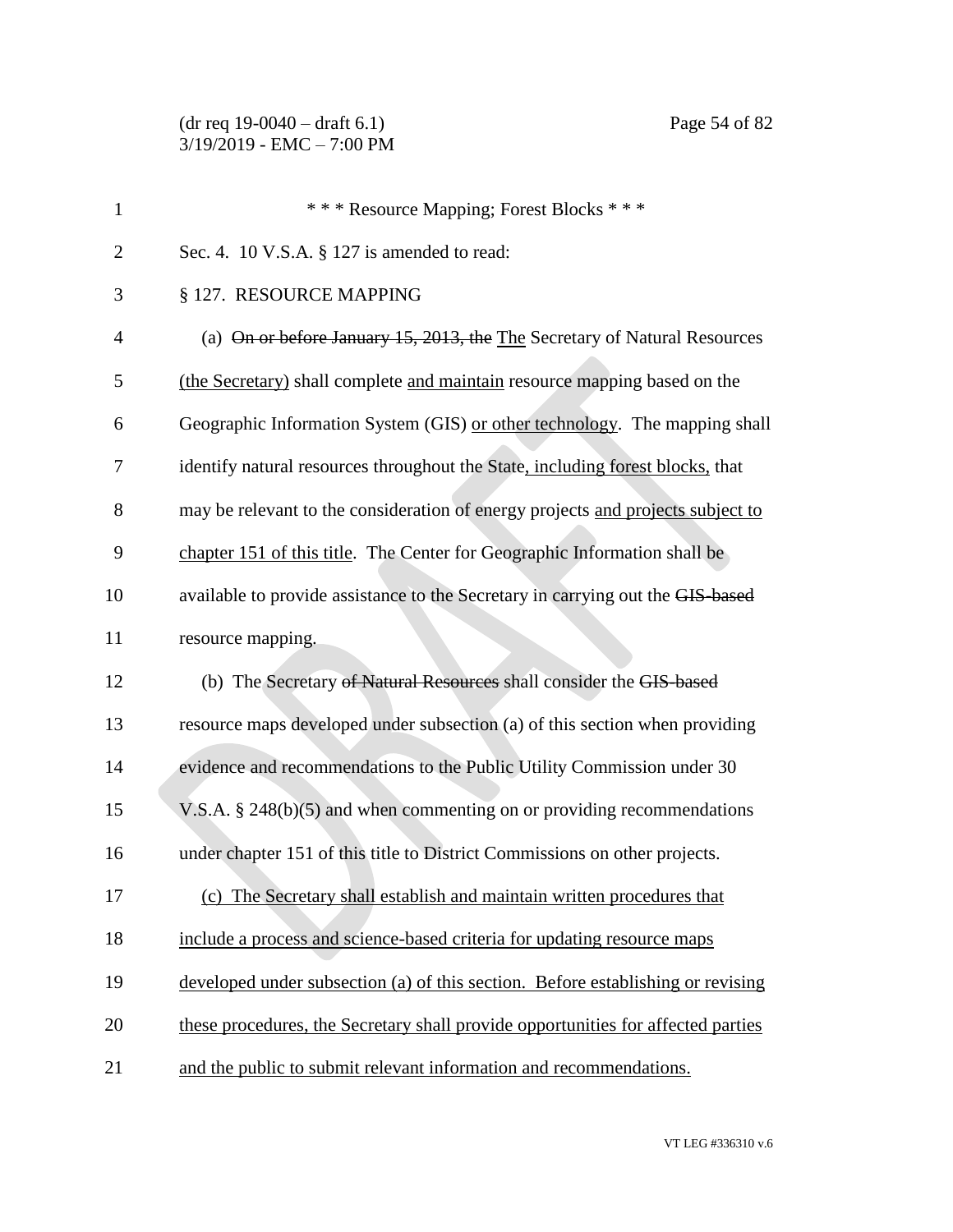| $\mathbf{1}$   | *** Enhanced Designation; Appeal ***                                                |
|----------------|-------------------------------------------------------------------------------------|
| $\overline{2}$ | Sec. 5. 24 V.S.A. § 2793f is added to read:                                         |
| 3              | § 2793f. ENHANCED DESIGNATION                                                       |
| 4              | (a) A municipality that has received or applies for designation of a                |
| 5              | downtown development district, village center, new town center, or growth           |
| 6              | center under this chapter may also apply for an enhanced designation pursuant       |
| 7              | to this section in order to allow the municipality, in lieu of the District         |
| 8              | Commissions under 10 V.S.A. chapter 151, to ensure that land development            |
| 9              | within the designated area complies with the criteria set forth in $10$ V.S.A. $\S$ |
| 10             | $6086(a)$ . As used in this section, "land development" has the same meaning as     |
| 11             | in section 4303 of this title.                                                      |
| 12             | (b) A municipality seeking an enhanced designation shall:                           |
| 13             | (1) demonstrate that its bylaws ensure that land development in the                 |
| 14             | designated area complies with the criteria set forth in 10 V.S.A. $\S$ 6086(a);     |
| 15             | (2) demonstrate that it has the capability to review land development for           |
| 16             | compliance with those criteria and to enforce its decisions;                        |
| 17             | (3) identify those areas within the municipality that constitute critical           |
| 18             | resource areas within the meaning of 10 V.S.A. § 6001; and                          |
| 19             | (4) satisfy such other requirements as the State Board shall adopt by               |
| 20             | rule.                                                                               |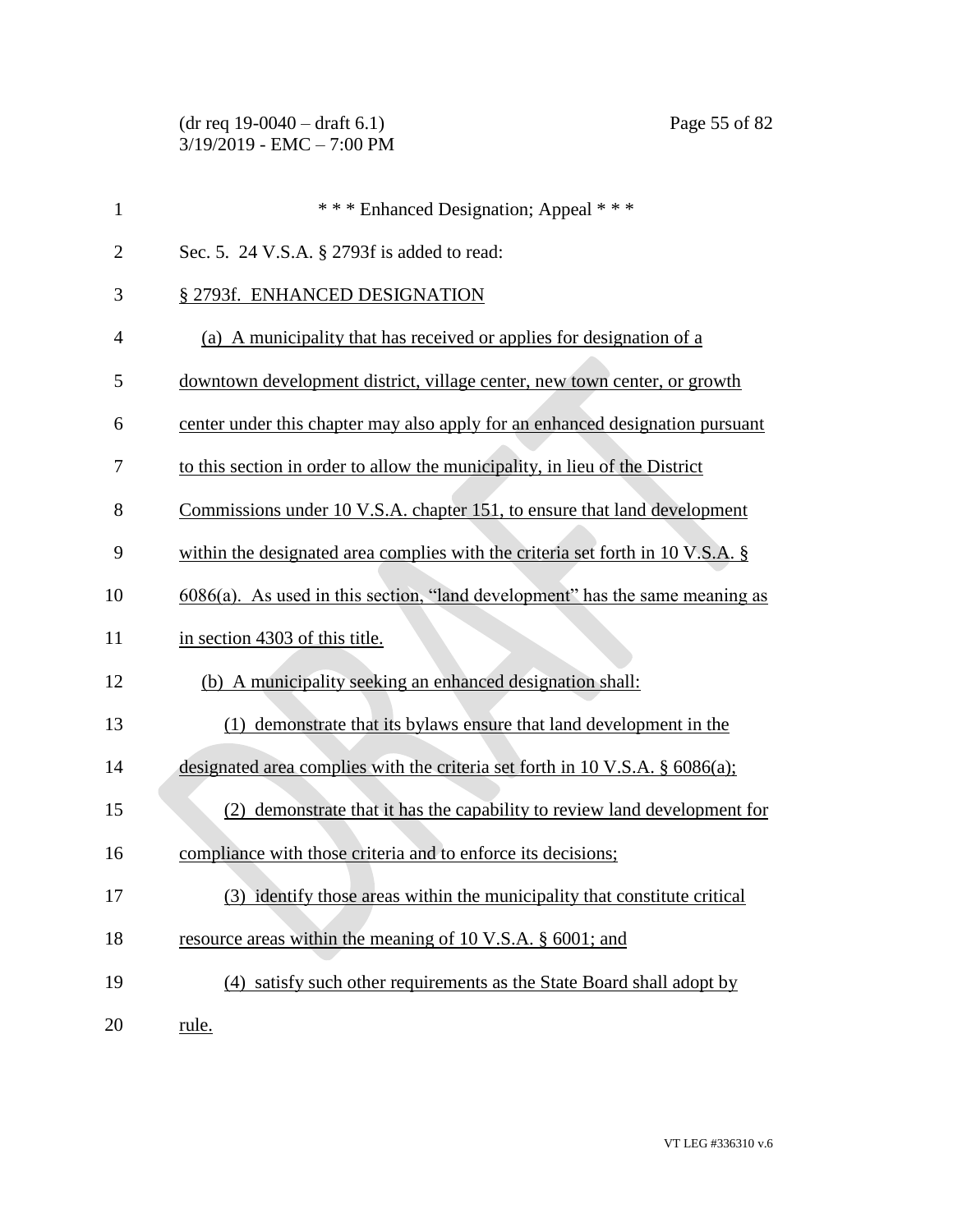(dr req 19-0040 – draft 6.1) Page 56 of 82  $3/19/2019$  - EMC - 7:00 PM

| $\mathbf{1}$   | (c) The State Board shall adopt rules to implement this section and may           |
|----------------|-----------------------------------------------------------------------------------|
| $\overline{2}$ | grant or conditionally grant an application for enhanced designation if it meets  |
| 3              | the requirements of this section and the adopted rules.                           |
| $\overline{4}$ | Sec. 6. 24 V.S.A. § 2798 is amended to read:                                      |
| 5              | § 2798. DESIGNATION DECISIONS; NONAPPEAL APPEAL                                   |
| 6              | (a) The A person aggrieved by a designation decisions decision of the State       |
| 7              | Board under this chapter are not subject to appeal one or more of sections 2793   |
| 8              | through 2793f of this title may appeal to the Vermont Environmental Review        |
| 9              | Board established under 10 V.S.A. chapter 151 within 30 days of the decision.     |
| 10             | If the decision pertains to designation of a growth center under section 2793c    |
| 11             | of this title, the period for filing an appeal shall be tolled by the filing of a |
| 12             | request for reconsideration under that section and shall commence to run in full  |
| 13             | on the State Board's issuance of a decision on that request.                      |
| 14             | (b) The Vermont Environmental Review Board shall conduct a de novo                |
| 15             | hearing on the decision under appeal and shall proceed in accordance with the     |
| 16             | contested case requirements of the Vermont Administrative Procedure Act.          |
| 17             | The Vermont Environmental Review Board shall issue a final decision within        |
| 18             | 90 days of the filing of the appeal. The provisions of 10 V.S.A. § 6024           |
| 19             | regarding assistance to the Vermont Environmental Review Board from other         |
| 20             | departments and agencies of the State shall apply to appeals under this section.  |
| 21             | *** Regional and Municipal Planning ***                                           |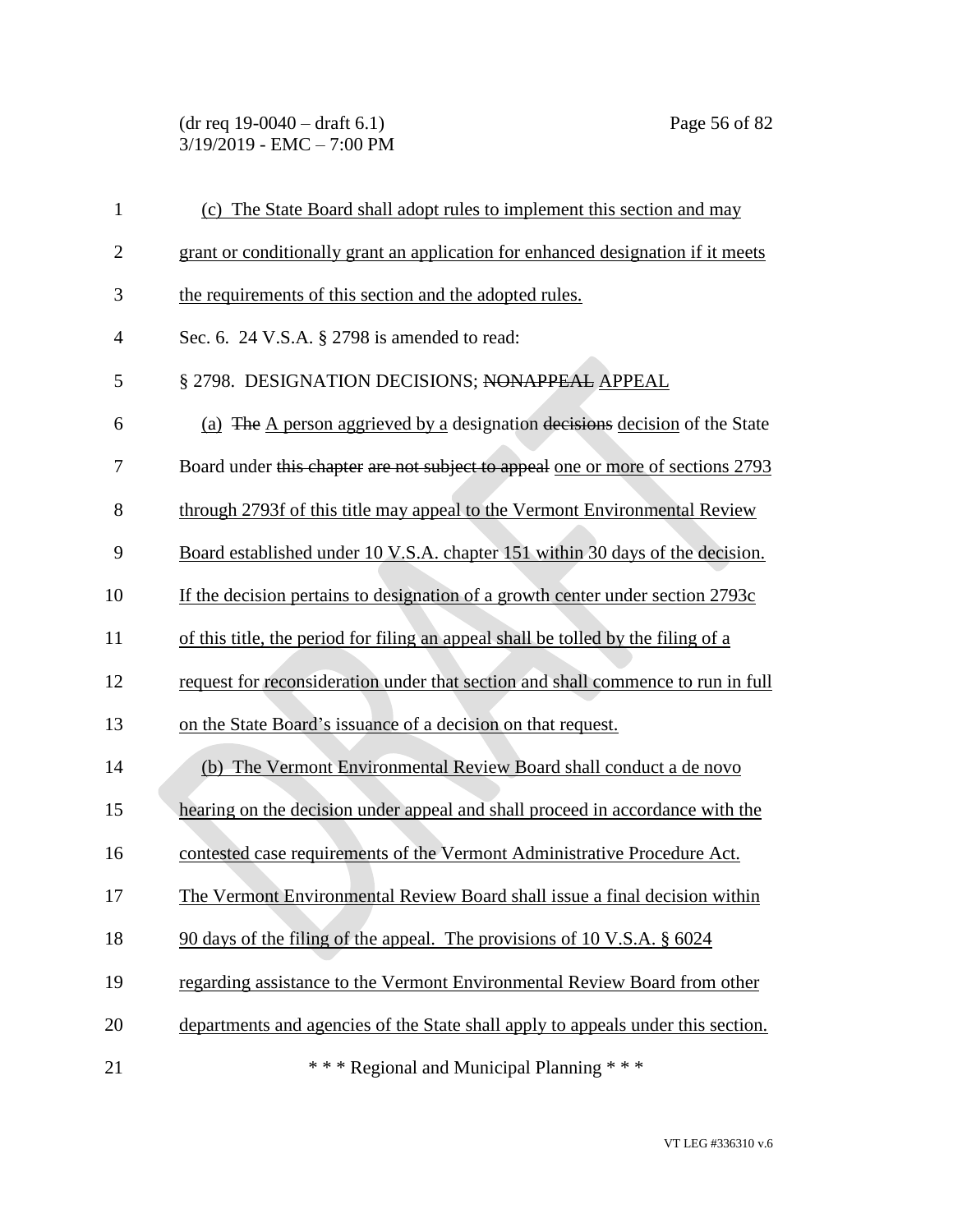| 1              | Sec. 7. 24 V.S.A. § 4348(f) is amended to read:                                    |
|----------------|------------------------------------------------------------------------------------|
| $\overline{2}$ | (f) A regional plan or amendment shall be adopted by not less than a 60            |
| 3              | percent vote of the commissioners representing municipalities, in accordance       |
| $\overline{4}$ | with the bylaws of the regional planning commission, and immediately               |
| 5              | submitted to the legislative bodies of the municipalities that comprise the        |
| 6              | region.                                                                            |
| 7              | (1) The plan or amendment shall be considered duly adopted and shall               |
| 8              | take effect 35 days after the date of adoption, unless, within 35 days of the date |
| 9              | of adoption, the regional planning commission receives certification from the      |
| 10             | legislative bodies of a majority of the municipalities in the region vetoing the   |
| 11             | proposed plan or amendment. In case of such a veto, the plan or amendment          |
| 12             | shall be deemed rejected.                                                          |
| 13             | (2) Upon adoption, the regional planning commission shall submit the               |
| 14             | plan or amendment to the Vermont Environmental Review Board established            |
| 15             | under 10 V.S.A. chapter 151, which shall approve the plan or amendment if it       |
| 16             | determines that the plan or amendment is consistent with the goals of section      |
| 17             | 4302 of this title. The plan or amendment shall take effect on the issuance of     |
| 18             | such approval. The Board shall issue its decision within 30 days after             |
| 19             | receiving the plan or amendment.                                                   |
| 20             | Sec. 8. 24 V.S.A. § 4348a is amended to read:                                      |
| 21             | § 4348a. ELEMENTS OF A REGIONAL PLAN                                               |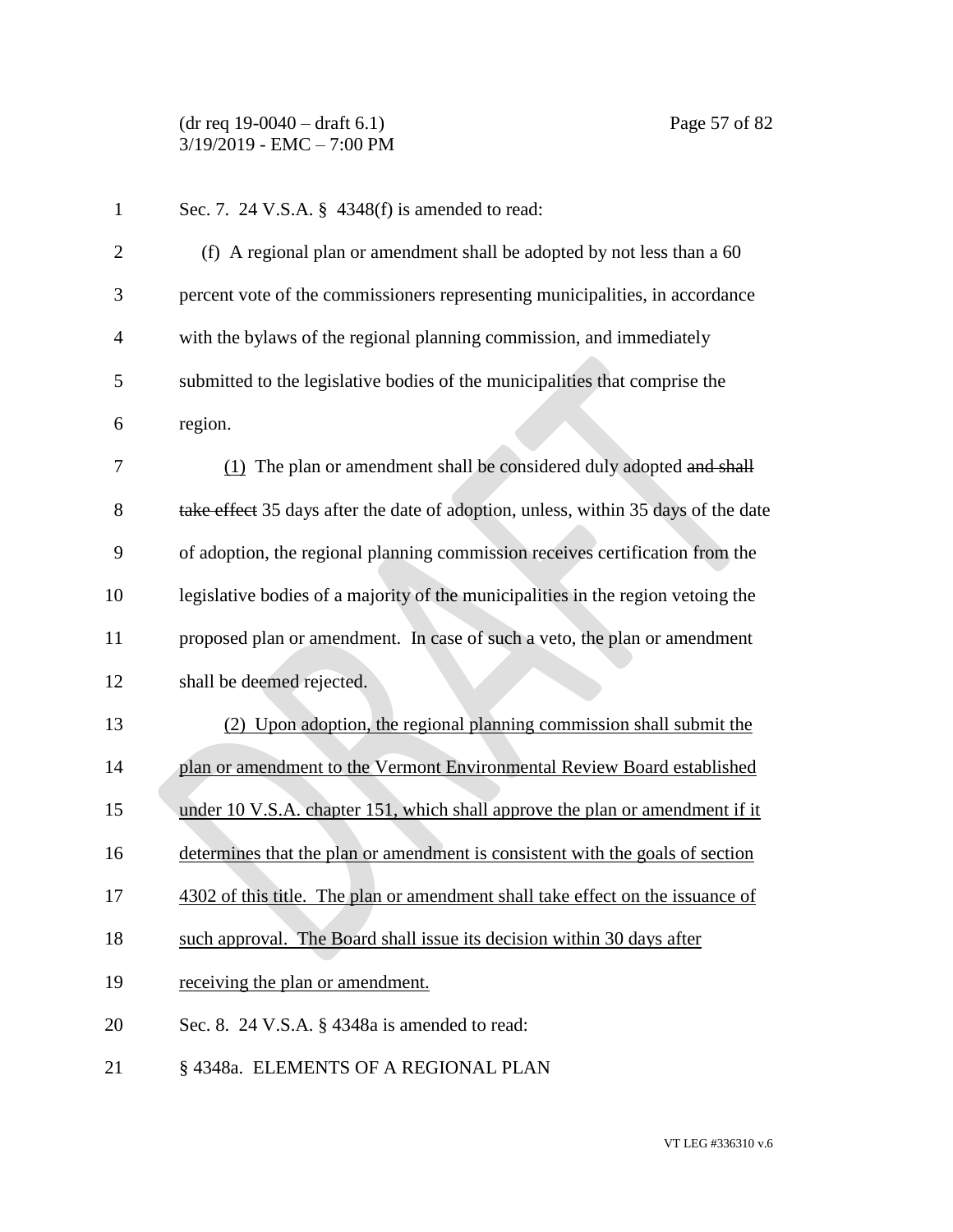#### (dr req 19-0040 – draft 6.1) Page 58 of 82 3/19/2019 - EMC – 7:00 PM

| $\mathbf{1}$   | (a) A regional plan shall be consistent with the goals established in section      |
|----------------|------------------------------------------------------------------------------------|
| $\overline{2}$ | 4302 of this title and shall include the following:                                |
| 3              | * * *                                                                              |
| $\overline{4}$ | (2) A land use element, which shall consist of a map and statement of              |
| 5              | present and prospective land uses, that:                                           |
| 6              | (A) Indicates those areas proposed for forests, recreation, agriculture            |
| 7              | (using the agricultural lands identification process established in 6 V.S.A. § 8), |
| 8              | residence, commerce, industry, public, and semi-public uses, open spaces,          |
| 9              | areas reserved for flood plain, and areas identified by the State, regional        |
| 10             | planning commissions, or municipalities that require special consideration for     |
| 11             | aquifer protection; for wetland protection; for the maintenance of forest blocks,  |
| 12             | wildlife habitat, and habitat connectors; or for other conservation purposes.      |
| 13             | (B) Indicates those areas within the region that are likely candidates             |
| 14             | for designation under sections 2793 (downtown development districts), 2793a        |
| 15             | (village centers), 2793b (new town centers), and 2793c (growth centers) of this    |
| 16             | title.                                                                             |
| 17             | * * *                                                                              |
| 18             | (F) Indicates those areas that are important as forest blocks and                  |
| 19             | habitat connectors and plans for land development in those areas to minimize       |
| 20             | forest fragmentation and promote the health, viability, and ecological function    |
| 21             | of forests. A plan may include specific policies to encourage the active           |
|                |                                                                                    |

VT LEG #336310 v.6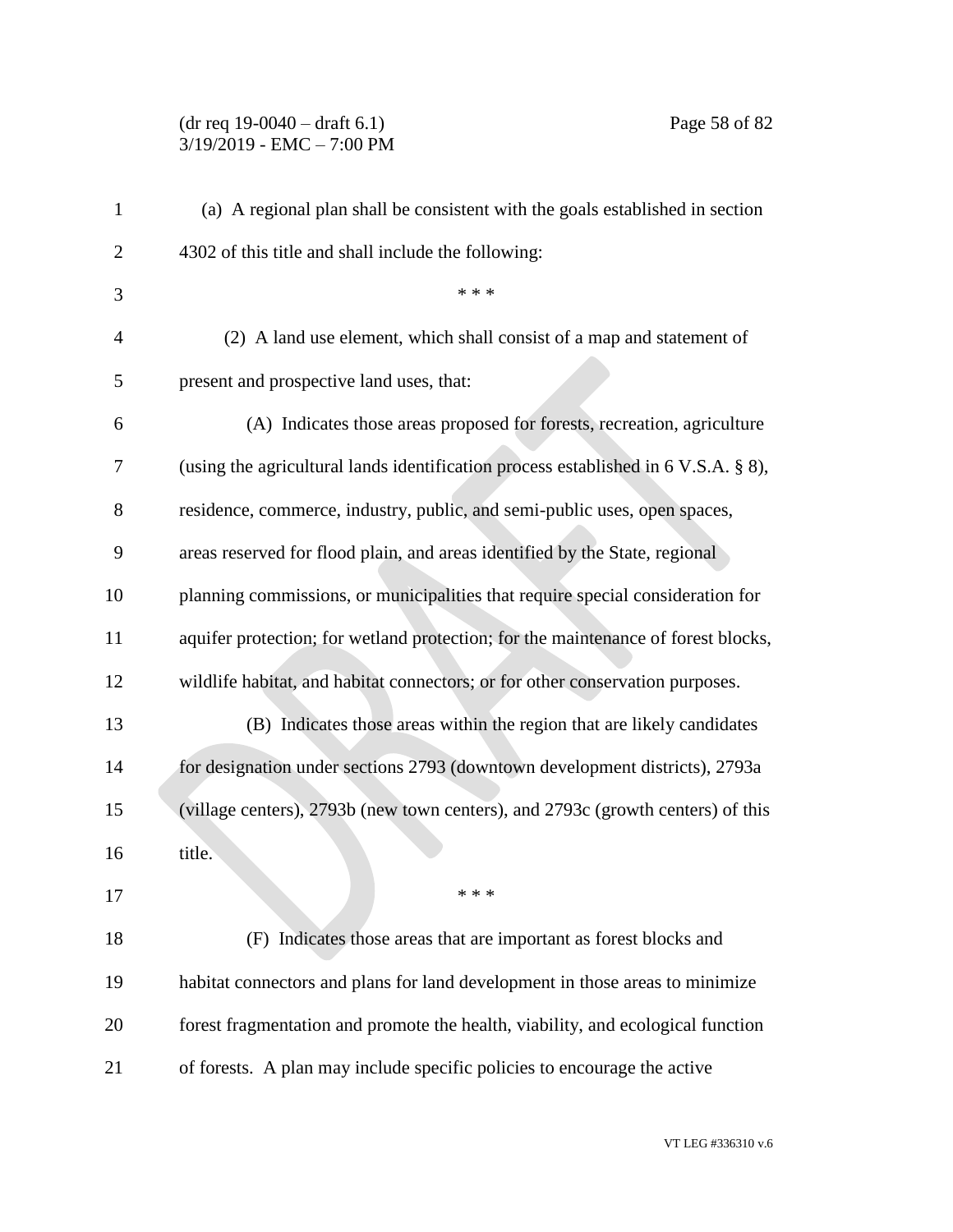# (dr req 19-0040 – draft 6.1) Page 59 of 82 3/19/2019 - EMC – 7:00 PM

| 1  | management of those areas for wildlife habitat, water quality, timber           |
|----|---------------------------------------------------------------------------------|
| 2  | production, recreation, or other values or functions identified by the regional |
| 3  | planning commission.                                                            |
| 4  | (G) Indicates those areas that constitute critical resource areas as            |
| 5  | defined in $10$ V.S.A. $\S$ 6001.                                               |
| 6  | * * *                                                                           |
| 7  | Sec. 9. 24 V.S.A. $\S$ 4382 is amended to read:                                 |
| 8  | § 4382. THE PLAN FOR A MUNICIPALITY                                             |
| 9  | (a) A plan for a municipality may shall be consistent with the goals            |
| 10 | established in section 4302 of this title and compatible with approved plans of |
| 11 | other municipalities in the region and with the regional plan and shall include |
| 12 | the following:                                                                  |
| 13 | * * *                                                                           |
| 14 | *** Appeals ***                                                                 |
| 15 | Sec. 10. REPEAL                                                                 |
| 16 | 10 V.S.A. chapter 220 (consolidated environmental appeals) is repealed.         |
| 17 | Sec. 11. 10 V.S.A. chapter 219 is added to read:                                |
| 18 | CHAPTER 219. STATE ENVIRONMENTAL PERMIT APPEALS                                 |
| 19 | § 8401. PURPOSE                                                                 |
| 20 | It is the purpose of this chapter to:                                           |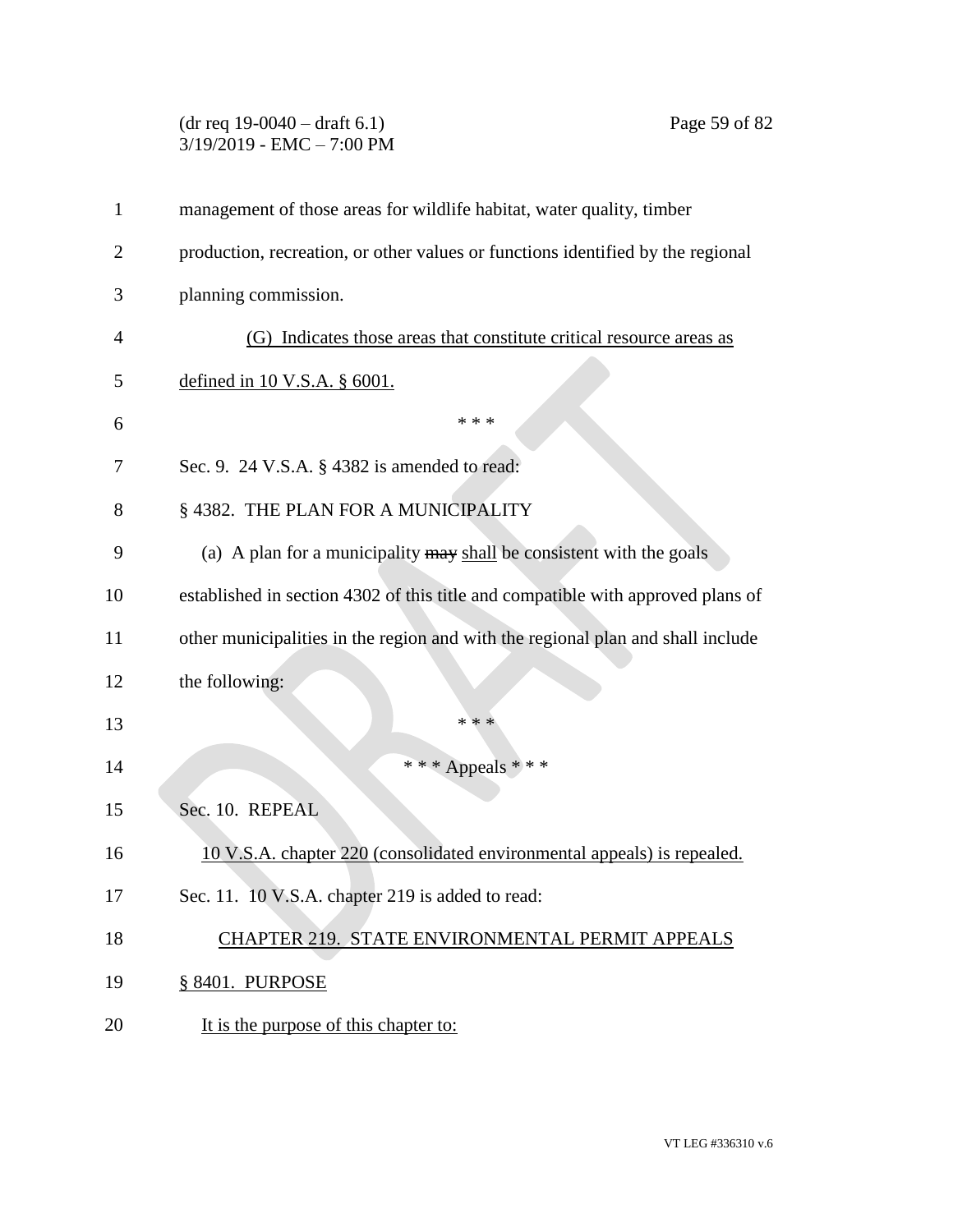|  | $(dr \text{ req } 19-0040 - draft 6.1)$ |
|--|-----------------------------------------|
|  | 3/19/2019 - EMC – 7:00 PM               |

| $\mathbf{1}$   | (1) create an administrative board to hear and decide appeals under this            |
|----------------|-------------------------------------------------------------------------------------|
| $\overline{2}$ | chapter with respect to State environmental permits;                                |
| 3              | (2) consolidate appeal routes for acts or decisions of the District                 |
| 4              | Commissions and the Secretary;                                                      |
| 5              | (3) standardize the appeal periods, the parties who may appeal these acts           |
| 6              | or decisions, and the ability to stay any act or decision upon appeal, taking into  |
| 7              | account the nature of the different programs affected;                              |
| 8              | $(4)$ encourage people to get involved in the permitting process at the             |
| 9              | initial stages of review by requiring participation as a prerequisite for an appeal |
| 10             | of a decision to the Vermont Environmental Review Board; and                        |
| 11             | (5) provide clear appeal routes for acts and decisions of the Secretary.            |
| 12             | § 8402. DEFINITIONS                                                                 |
| 13             | As used in this chapter:                                                            |
| 14             | (1) "Board" means the Vermont Environmental Review Board                            |
| 15             | established under chapter 151 of this title.                                        |
| 16             | (2) "District Commission" means a district commission established                   |
| 17             | under chapter 151 of this title.                                                    |
| 18             | (3) "Person" means any individual, partnership, company, corporation,               |
| 19             | association, unincorporated association, joint venture, trust, municipality, the    |
| 20             | State of Vermont or any agency, department, or subdivision of the State, any        |
| 21             | federal agency, or any other legal or commercial entity.                            |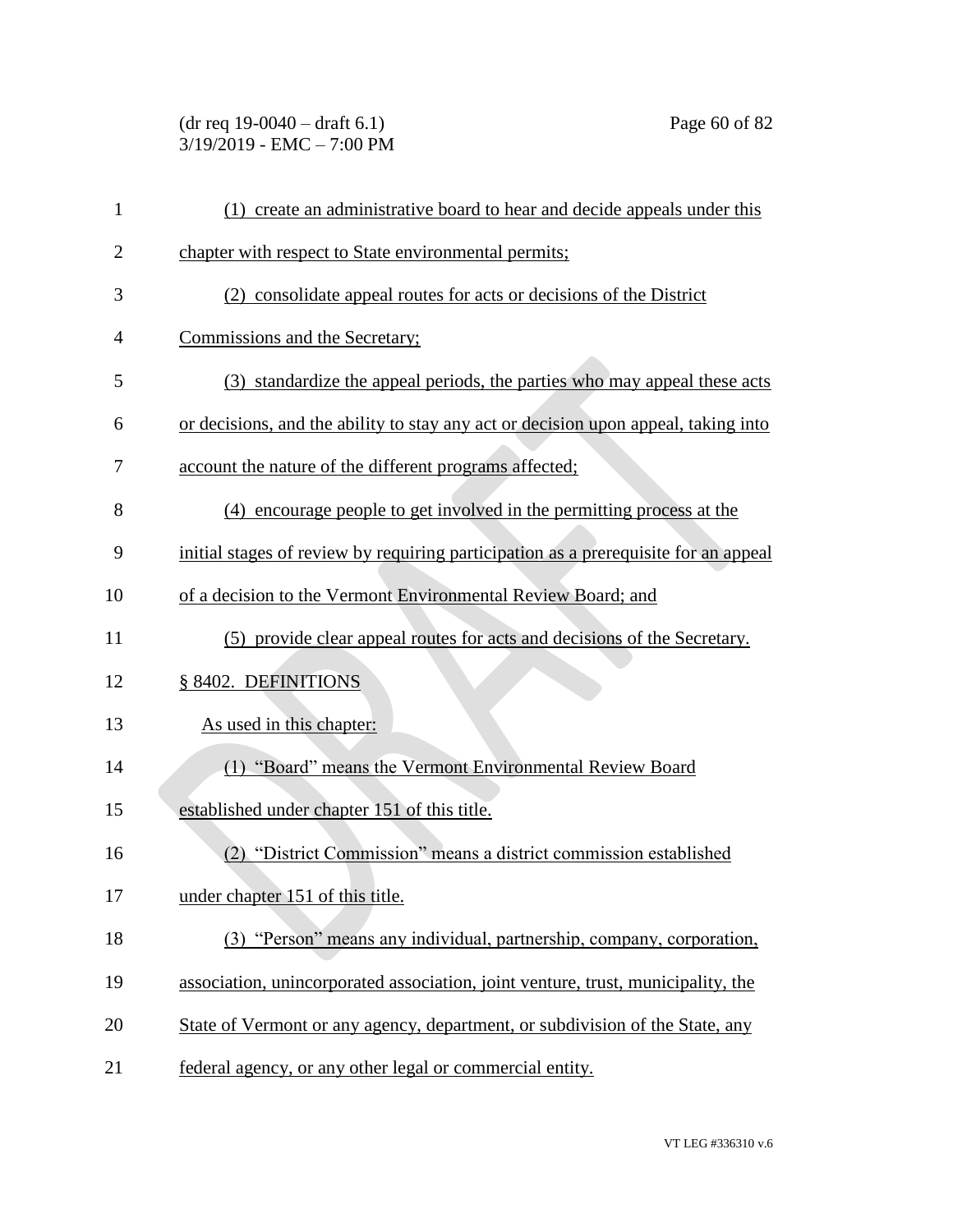# (dr req 19-0040 – draft 6.1) Page 61 of 82 3/19/2019 - EMC – 7:00 PM

| $\mathbf{1}$   | (4) "Person aggrieved" means a person who alleges an injury to a                      |
|----------------|---------------------------------------------------------------------------------------|
| $\overline{2}$ | particularized interest protected by the provisions of law listed in section 8410     |
| 3              | of this title, attributable to an act or decision by a district coordinator, District |
| $\overline{4}$ | Commission, the Secretary, or the Board that can be redressed by the Board or         |
| 5              | the Supreme Court.                                                                    |
| 6              | (5) "Secretary" means the Secretary of Natural Resources or the                       |
| 7              | Secretary's duly authorized representative. For the purposes of this chapter,         |
| 8              | "Secretary" shall also mean the Commissioner of Environmental Conservation,           |
| 9              | the Commissioner of Forests, Parks and Recreation, and the Commissioner of            |
| 10             | Fish and Wildlife, with respect to those statutes that refer to the authority of      |
| 11             | that commissioner or the department overseen by that commissioner.                    |
| 12             | § 8403. APPLICABILITY                                                                 |
| 13             | (a) This chapter shall govern all appeals of an act or decision of the                |
| 14             | Secretary, excluding appeals of enforcement actions under chapters 201 and            |
| 15             | 211 of this title and rulemaking, under:                                              |
| 16             | (1) The following provisions of this title:                                           |
| 17             | (A) chapter 23 (air pollution control);                                               |
| 18             | (B) chapter $50$ (aquatic nuisance control);                                          |
| 19             | (C) chapter 41 (regulation of stream flow);                                           |
| 20             | (D) chapter $43$ (dams);                                                              |
| 21             | (E) chapter 47 (water pollution control);                                             |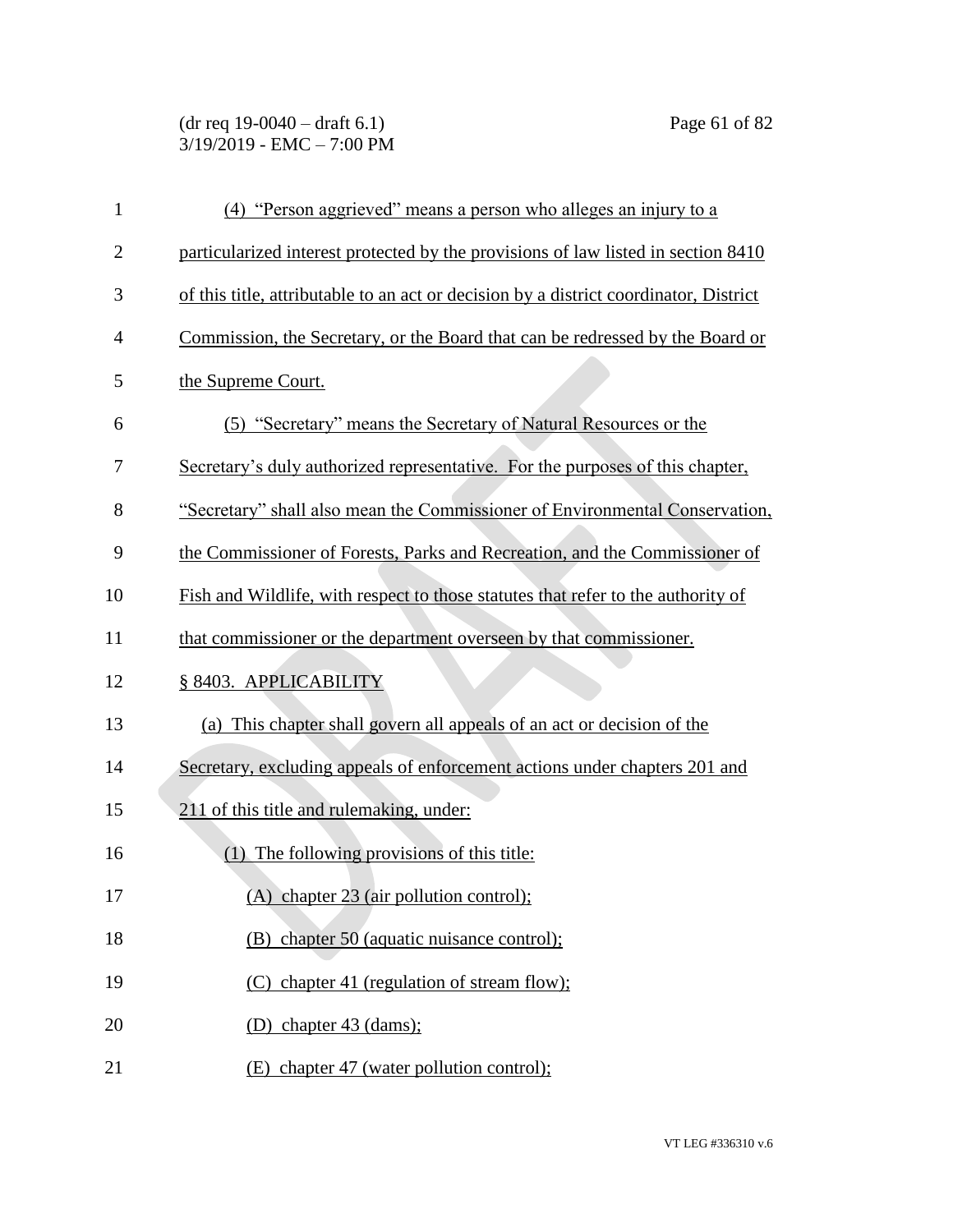| 1              | (F) chapter 48 (groundwater protection);                             |
|----------------|----------------------------------------------------------------------|
| $\overline{2}$ | (G) chapter 53 (beverage containers; deposit-redemption system);     |
| 3              | (H) chapter 55 (aid to municipalities for water supply and water     |
| 4              | pollution abatement and control);                                    |
| 5              | (I) chapter 56 (public water supply);                                |
| 6              | (J) chapter 59 (underground and aboveground liquid storage tanks);   |
| 7              | (K) chapter 64 (potable water supply and wastewater system permit);  |
| 8              | (L) section 2625 (regulation of heavy cutting);                      |
| 9              | (M) chapter 123 (protection of endangered species);                  |
| 10             | (N) chapter 159 (waste management);                                  |
| 11             | (O) chapter 37 (wetlands protection and water resources              |
| 12             | management);                                                         |
| 13             | chapter 166 (collection and recycling of electronic devices);<br>(P) |
| 14             | (Q) chapter 164A (collection and disposal of mercury-containing      |
| 15             | lamps);                                                              |
| 16             | (R) chapter 32 (flood hazard areas);                                 |
| 17             | (S) chapter 49A (lake shoreland protection standards);               |
| 18             | chapter 83, subchapter 8 (importation of firewood); and<br>(T)       |
| 19             | (U) chapter 168 (product stewardship for primary batteries and       |
| 20             | rechargeable batteries);                                             |
| 21             | (2) 29 V.S.A. chapter 11 (management of lakes and ponds); and        |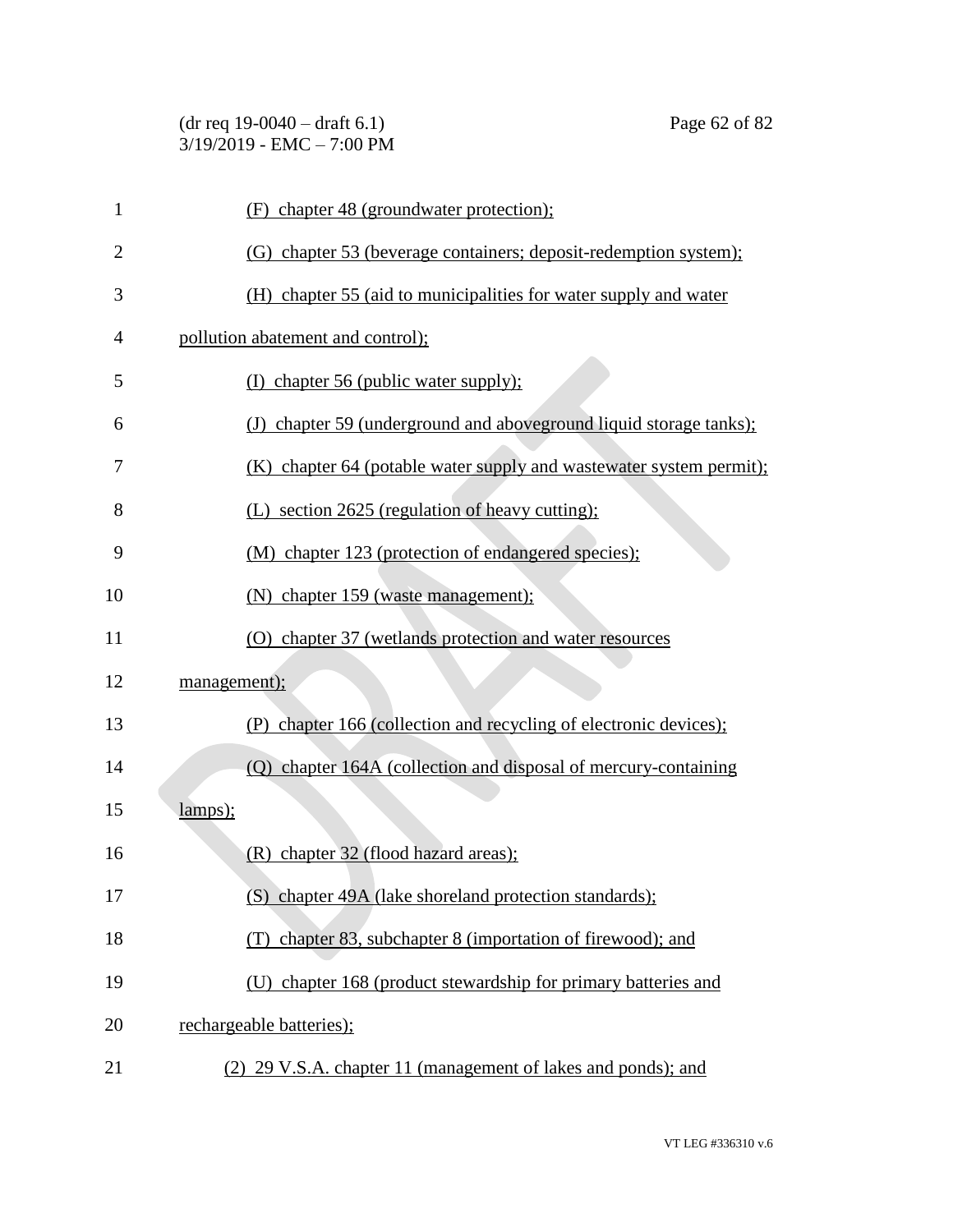(dr req 19-0040 – draft 6.1) Page 63 of 82 3/19/2019 - EMC – 7:00 PM

| $\mathbf{1}$   | (3) 24 V.S.A. chapter 61, subchapter 10 (salvage yards).                           |
|----------------|------------------------------------------------------------------------------------|
| $\overline{2}$ | (b) This chapter shall govern all appeals from an act or decision of a             |
| 3              | District Commission under chapter 151 of this title.                               |
| $\overline{4}$ | (c) This chapter shall govern all appeals from a district coordinator              |
| 5              | jurisdictional opinion under chapter 151 of this title.                            |
| 6              | (d) This chapter shall govern all appeals from an act or decision of the           |
| 7              | Board under this chapter.                                                          |
| 8              | (e) This chapter shall not govern appeals from enforcement actions under           |
| 9              | chapters 201 and 211 of this title or from rulemaking decisions by the Board or    |
| 10             | the Secretary.                                                                     |
| 11             | § 8404. APPEALS                                                                    |
| 12             | (a) Person aggrieved; time period. Any person aggrieved by an act or               |
| 13             | decision of the Secretary, a District Commission, or a district coordinator        |
| 14             | under the provisions of law listed in section 8403 of this title may appeal to the |
| 15             | Board within 30 days following the date of the act or decision.                    |
| 16             | (b) Notice of the filing of an appeal.                                             |
| 17             | (1) On filing an appeal from an act or decision of a District                      |
| 18             | Commission, the appellant shall notify all parties who had party status as of the  |
| 19             | end of the District Commission proceeding and all friends of the Commission        |
| 20             | that an appeal is being filed. In addition, the appellant shall publish notice not |
| 21             | more than 10 days after providing notice as required under this subsection, at     |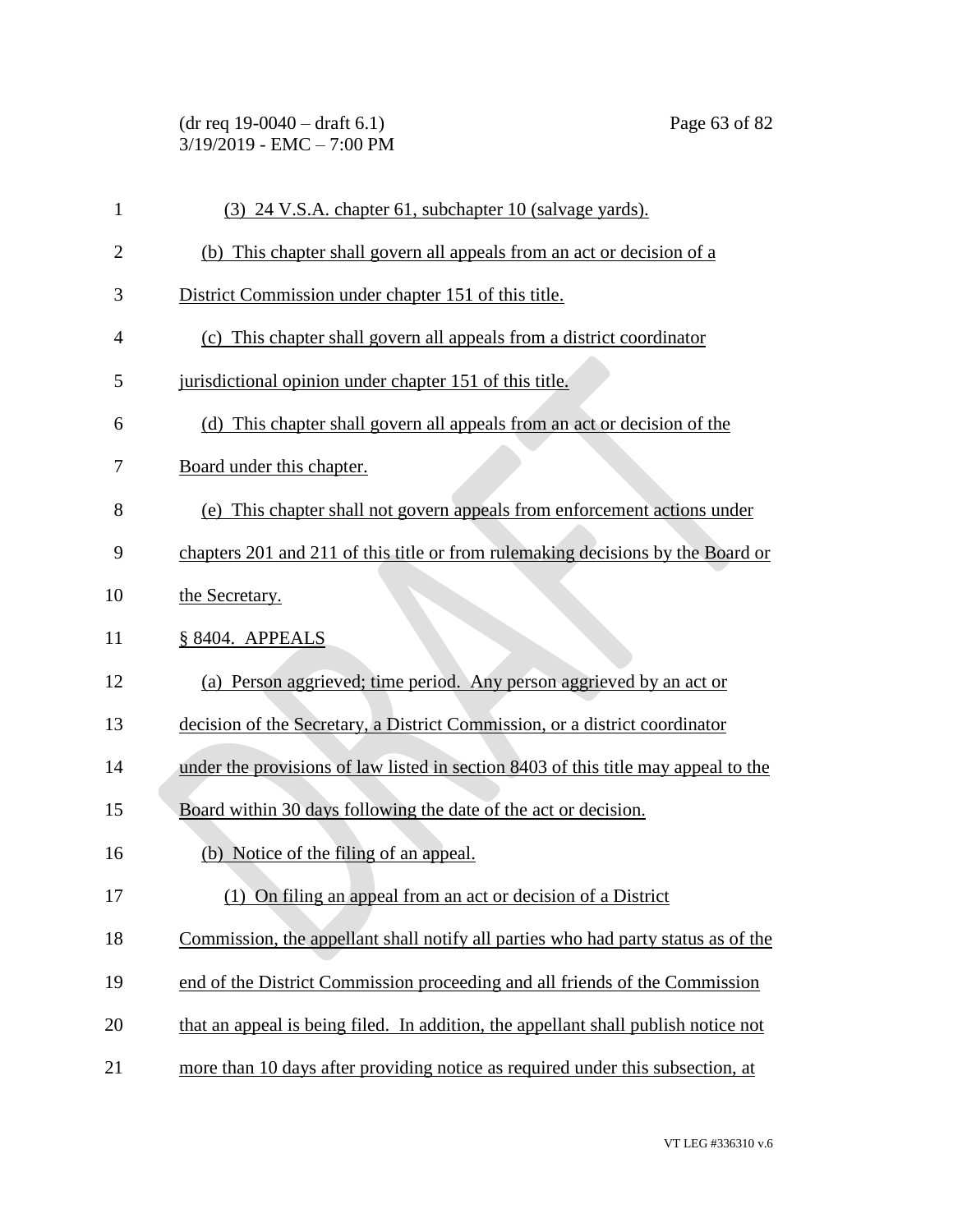| $\mathbf{1}$   | the appellant's expense, in a newspaper of general circulation in the area of the |
|----------------|-----------------------------------------------------------------------------------|
| $\mathbf{2}$   | project that is the subject of the decision.                                      |
| 3              | (2) On the filing of an appeal from the act or decision of the Secretary          |
| $\overline{4}$ | under the provisions of law listed in section 8403 of this title, the appellant   |
| 5              | shall provide notice of the filing of an appeal to the following persons: the     |
| 6              | applicant before the Agency of Natural Resources, if other than the appellant;    |
| 7              | the owner of the land where the project is located if the applicant is not the    |
| 8              | owner; the municipality in which the project is located; the municipal and        |
| 9              | regional planning commissions for the municipality in which the project is        |
| 10             | located; if the project site is located on a boundary, any adjacent Vermont       |
| 11             | municipality and the municipal and regional planning commissions for that         |
| 12             | municipality; any State agency affected; the solid waste management district in   |
| 13             | which the project is located, if the project constitutes a facility pursuant to   |
| 14             | subdivision $6602(10)$ of this title; all persons required to receive notice of   |
| 15             | receipt of an application or notice of the issuance of a draft permit; and all    |
| 16             | persons on any mailing list for the decision involved. In addition, the appellant |
| 17             | shall publish notice not more than 10 days after providing notice as required     |
| 18             | under this subsection, at the appellant's expense, in a newspaper of general      |
| 19             | circulation in the area of the project that is the subject of the decision.       |
| 20             | (c) Requirement to participate before the District Commission or the              |
| 21             | Secretary.                                                                        |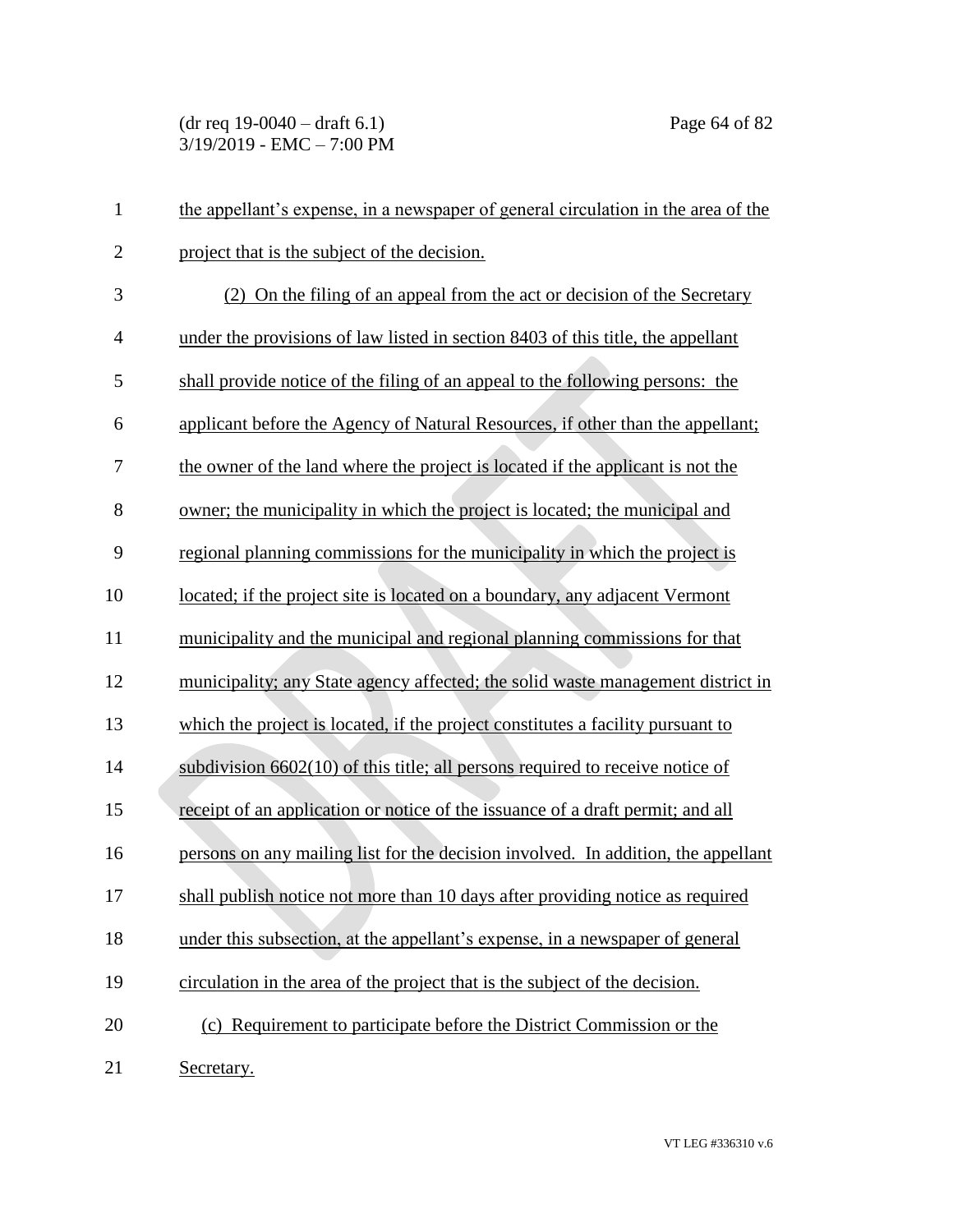## (dr req 19-0040 – draft 6.1) Page 65 of 82 3/19/2019 - EMC – 7:00 PM

| $\mathbf{1}$   | (1) Participation before District Commission. An aggrieved person shall           |
|----------------|-----------------------------------------------------------------------------------|
| $\overline{2}$ | not appeal an act or decision that was made by a District Commission unless       |
| 3              | the person was granted party status by the District Commission pursuant to        |
| $\overline{4}$ | subdivision $6085(c)(1)(E)$ of this title, participated in the proceedings before |
| 5              | the District Commission, and retained party status at the end of the District     |
| 6              | Commission proceedings. In addition, the person may only appeal those issues      |
| 7              | under the criteria with respect to which the person was granted party status.     |
| 8              | However, notwithstanding these limitations, an aggrieved person may appeal        |
| 9              | an act or decision of the District Commission if the Board determines that:       |
| 10             | (A) there was a procedural defect that prevented the person from                  |
| 11             | obtaining party status or participating in the proceeding;                        |
| 12             | (B) the decision being appealed is the grant or denial of party status;           |
| 13             | $or$                                                                              |
| 14             | (C) some other condition exists that would result in manifest injustice           |
| 15             | if the person's right to appeal was disallowed.                                   |
| 16             | Participation before the Secretary.                                               |
| 17             | (A) An aggrieved person shall not appeal an act or decision of the                |
| 18             | Secretary unless the person submitted to the Secretary a written comment          |
| 19             | during the comment period or an oral comment at the public meeting                |
| 20             | conducted by the Secretary. In addition, the person may only appeal issues        |
| 21             | related to the person's comment to the Secretary.                                 |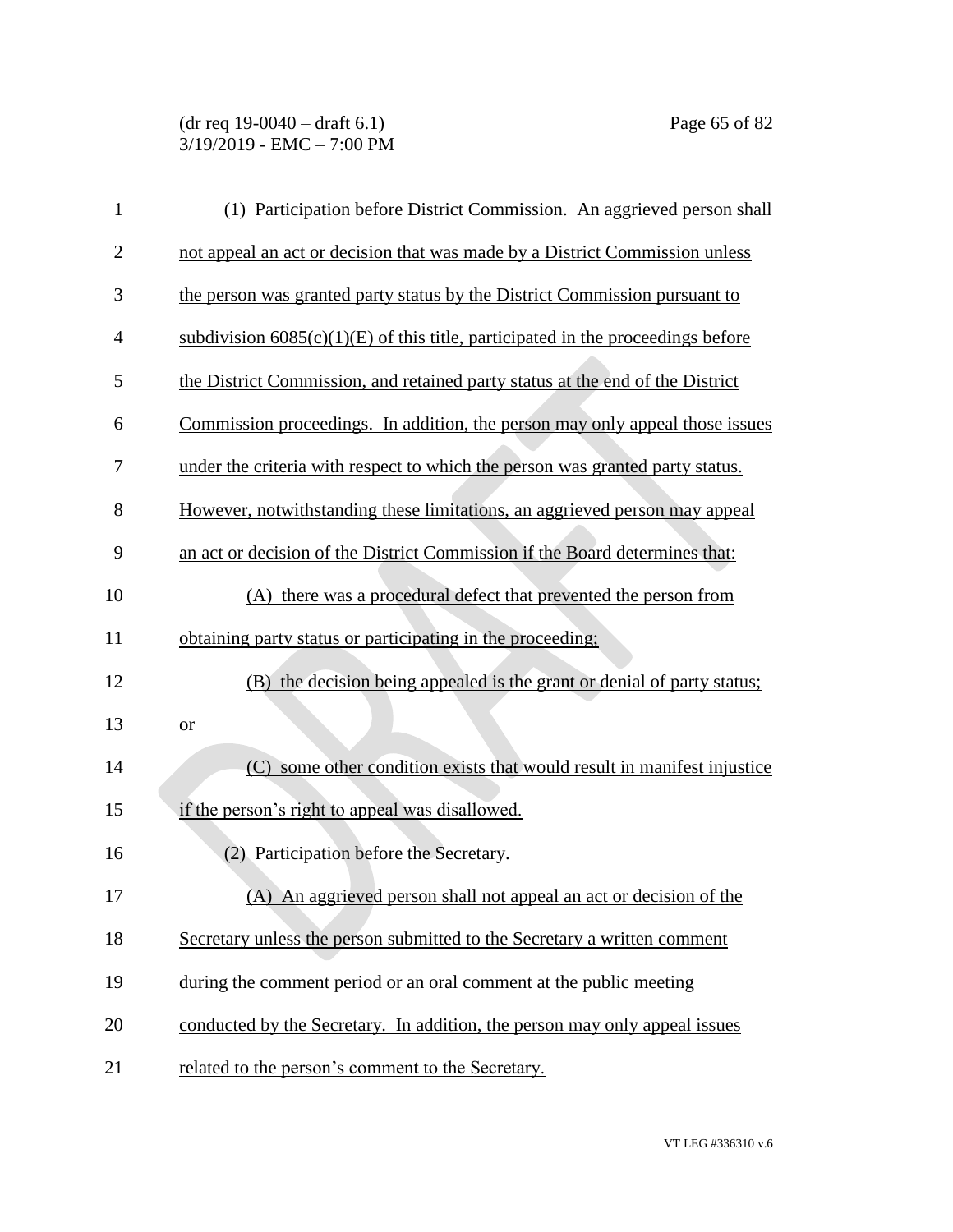## (dr req 19-0040 – draft 6.1) Page 66 of 82 3/19/2019 - EMC – 7:00 PM

| $\mathbf{1}$ | (i) To be sufficient for the purpose of appeal, a comment to the                   |
|--------------|------------------------------------------------------------------------------------|
| 2            | Secretary shall identify each reasonably ascertainable issue with enough           |
| 3            | particularity so that a meaningful response can be provided.                       |
| 4            | (ii) The appellant shall identify each comment that the appellant                  |
| 5            | submitted to the Secretary that identifies or relates to an issue raised in his or |
| 6            | <u>her appeal.</u>                                                                 |
| 7            | (iii) A person moving to dismiss an appeal or an issue raised by an                |
| 8            | appeal pursuant to this subdivision $(A)$ shall have the burden to prove that the  |
| 9            | requirements of this subdivision (A) are not satisfied.                            |
| 10           | (B) Notwithstanding the limitations of subdivision $(2)(A)$ of this                |
| 11           | subsection (c), an aggrieved person may appeal an act or decision of the           |
| 12           | Secretary if the Board determines that:                                            |
| 13           | (i) there was a procedural defect that prevented the person from                   |
| 14           | commenting during the comment period or at the public meeting or otherwise         |
| 15           | participating in the proceeding;                                                   |
| 16           | the Secretary did not conduct a comment period and did not<br>(ii)                 |
| 17           | hold a public meeting;                                                             |
| 18           | (iii) the person demonstrates that an issue was not reasonably                     |
| 19           | ascertainable during the review of an application or other request that led to the |
| 20           | Secretary's act or decision; or                                                    |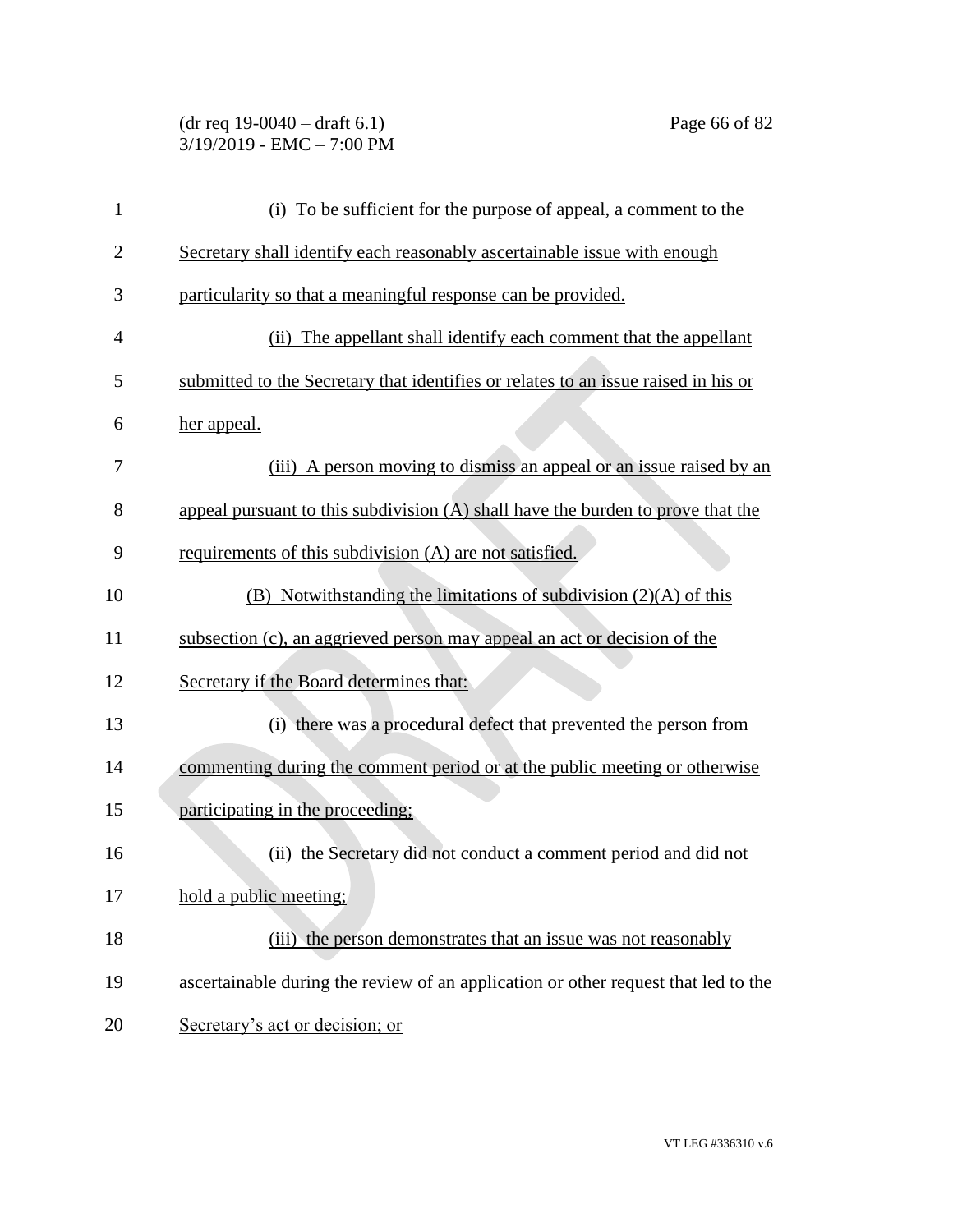(dr req 19-0040 – draft 6.1) Page 67 of 82 3/19/2019 - EMC – 7:00 PM

| $\mathbf{1}$   | (iv) some other condition exists that would result in manifest                        |
|----------------|---------------------------------------------------------------------------------------|
| $\overline{2}$ | injustice if the person's right to appeal was disallowed.                             |
| 3              | (d) District coordinator jurisdictional opinions.                                     |
| $\overline{4}$ | (1) The appellant shall provide notice of the filing of an appeal to each             |
| 5              | person entitled to notice under subdivisions $6085(c)(1)(A)$ –(D) of this title and   |
| 6              | to each person on a list pursuant to subdivision $6085(c)(1)(E)$ of this title that   |
| 7              | is approved under subsection $6007(c)$ of this title.                                 |
| 8              | (2) Failure to appeal within the time required under subsection (a) of                |
| 9              | this section shall render the jurisdictional opinion the final determination          |
| 10             | regarding jurisdiction under chapter 151 of this title unless the opinion was not     |
| 11             | properly served on persons listed in subdivisions $6085(c)(1)(A)$ –(D) of this        |
| 12             | title and each person on a list pursuant to subdivision $6085(c)(1)(E)$ of this title |
| 13             | that is approved under subsection $6007(c)$ of this title.                            |
| 14             | (e) Stays.                                                                            |
| 15             | (1) The filing of an appeal shall automatically stay the act or decision in           |
| 16             | the following situations:                                                             |
| 17             | (A) acts or decisions involving stream alteration permits or shoreline                |
| 18             | encroachment permits issued by the Secretary; and                                     |
| 19             | (B) the denial of party status by a District Commission.                              |
| 20             | (2) On petition by a party or upon its own motion for a stay of an act or             |
| 21             | decision, the Board shall perform the initial review of the request and may           |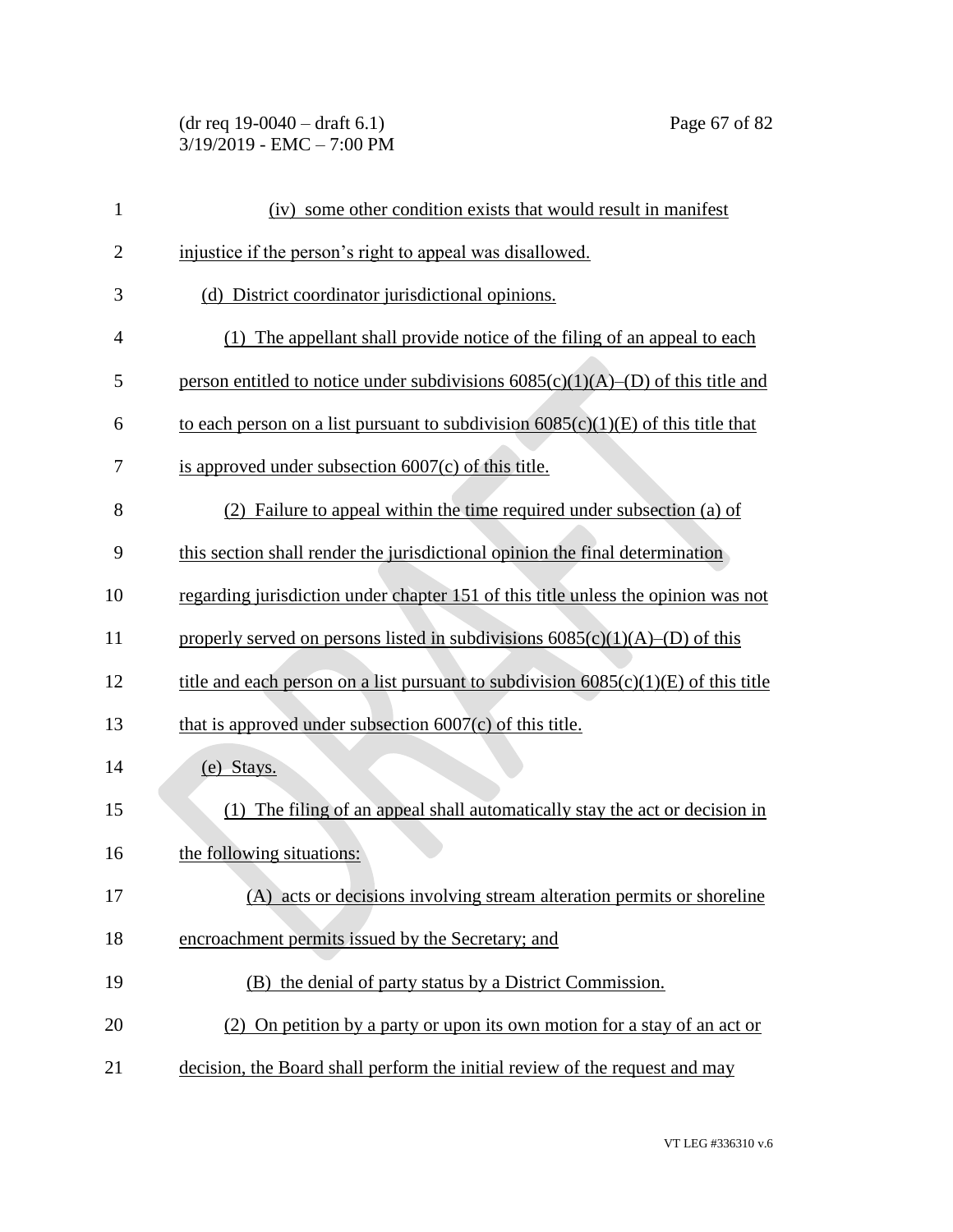(dr req 19-0040 – draft 6.1) Page 68 of 82 3/19/2019 - EMC – 7:00 PM

| $\mathbf{1}$   | grant a stay. Any decision under this subsection to issue a stay shall be subject |
|----------------|-----------------------------------------------------------------------------------|
| $\overline{2}$ | to appeal to the Supreme Court according to the Rules of Appellate Procedure.     |
| 3              | (f) Consolidated appeals. The Board may consolidate or coordinate                 |
| $\overline{4}$ | different appeals where those appeals all relate to the same project.             |
| 5              | (g) De novo. The Board, applying the substantive standards that were              |
| 6              | applicable to the District Commission, district coordinator, or Secretary, shall  |
| 7              | hear and review de novo those issues that have been appealed. The Board shall     |
| 8              | apply its independent judgement in finding facts and interpreting law.            |
| 9              | (h) Appeals of authorizations or coverage under a general permit. Any             |
| 10             | appeal of an authorization or coverage under the terms of a general permit shall  |
| 11             | be limited in scope to whether the permitted activity complies with the terms     |
| 12             | and conditions of the general permit.                                             |
| 13             | (i) Limitations on appeals. Notwithstanding any other provision of this           |
| 14             | section:                                                                          |
| 15             | (1) there shall be no appeal from a District Commission decision when             |
| 16             | the Commission has issued a permit and no hearing was requested or held, or       |
| 17             | no motion to alter was filed following the issuance of an administrative          |
| 18             | amendment; and                                                                    |
| 19             | (2) if a District Commission issues a partial decision under subsection           |
| 20             | 6086(b) of this title, any appeal of that decision must be taken within 30 days   |
| 21             | following the date of that decision.                                              |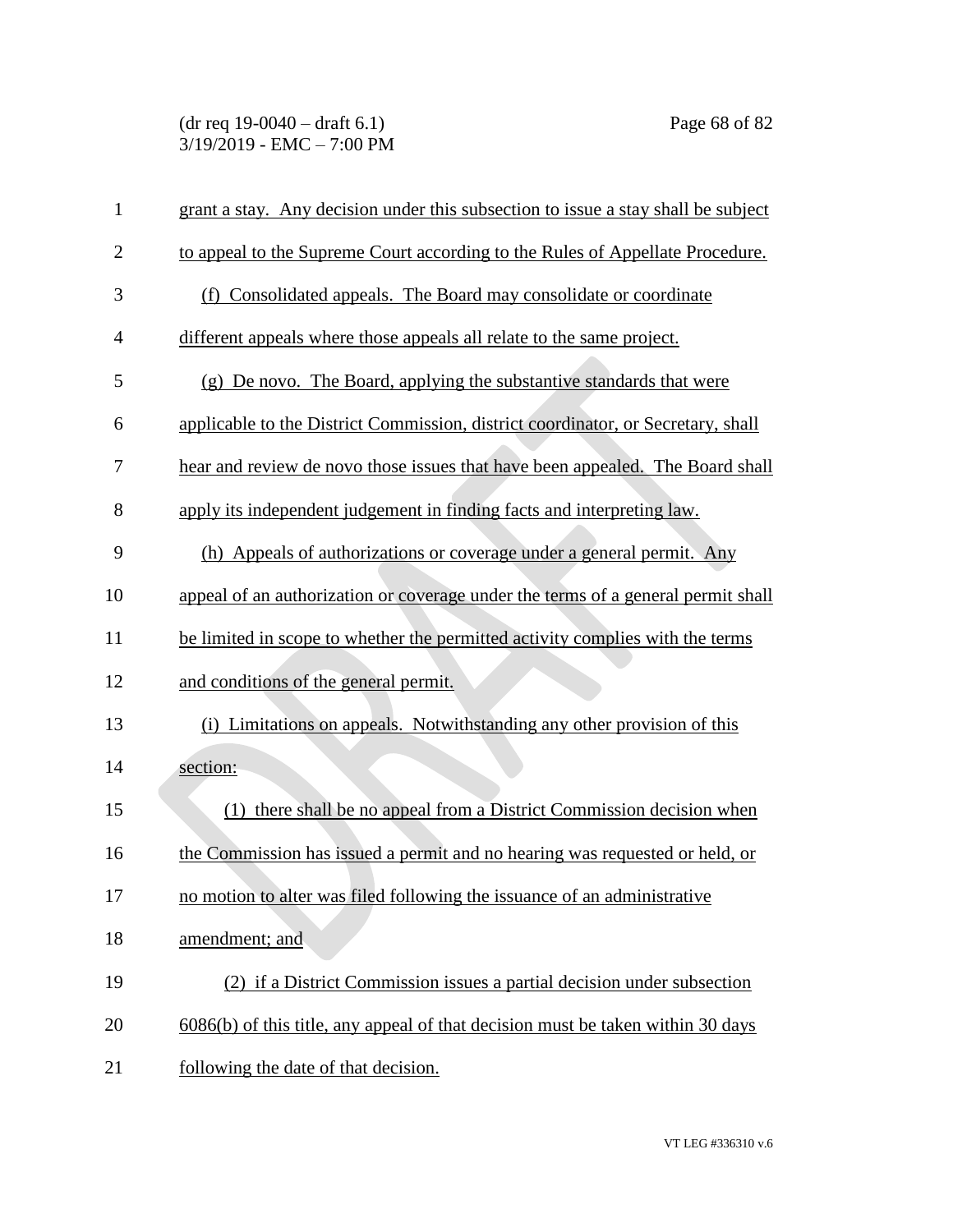# (dr req 19-0040 – draft 6.1) Page 69 of 82  $3/19/2019$  - EMC - 7:00 PM

| 1              | (i) Representation. The Secretary may represent the Agency in all appeals           |
|----------------|-------------------------------------------------------------------------------------|
| $\overline{2}$ | under this section. If more than one State agency either appeals or seeks to        |
| 3              | intervene in an appeal under this section, only the Attorney General may            |
| 4              | represent the interests of the State in the appeal.                                 |
| 5              | (k) Prior decisions. Prior decisions of the Water Resources Board, the              |
| 6              | Environmental Board, the Waste Facilities Panel, and the Environmental              |
| 7              | Division on matters arising under the chapters listed in section 8403 of this title |
| 8              | shall be given the same weight and consideration as prior decisions of the          |
| 9              | Board.                                                                              |
| 10             | (1) Intervention. Any person may intervene in a pending appeal if that              |
| 11             | person:                                                                             |
| 12             | (1) appeared as a party in the action appealed from and retained party              |
| 13             | status;                                                                             |
| 14             | $(2)$ is a party by right;                                                          |
| 15             | (3) is a person aggrieved, as defined in this chapter; or                           |
| 16             | (4) meets the standard for intervention established in the Vermont Rules            |
| 17             | of Civil Procedure.                                                                 |
| 18             | With respect to review of an act or decision of the Secretary pursuant<br>(m)       |
| 19             | to 3 V.S.A. § 2809, the Board may reverse the act or decision or amend an           |
| 20             | allocation of costs to an applicant only if the Board determines that the act,      |
| 21             | decision, or allocation was arbitrary, capricious, or an abuse of discretion. In    |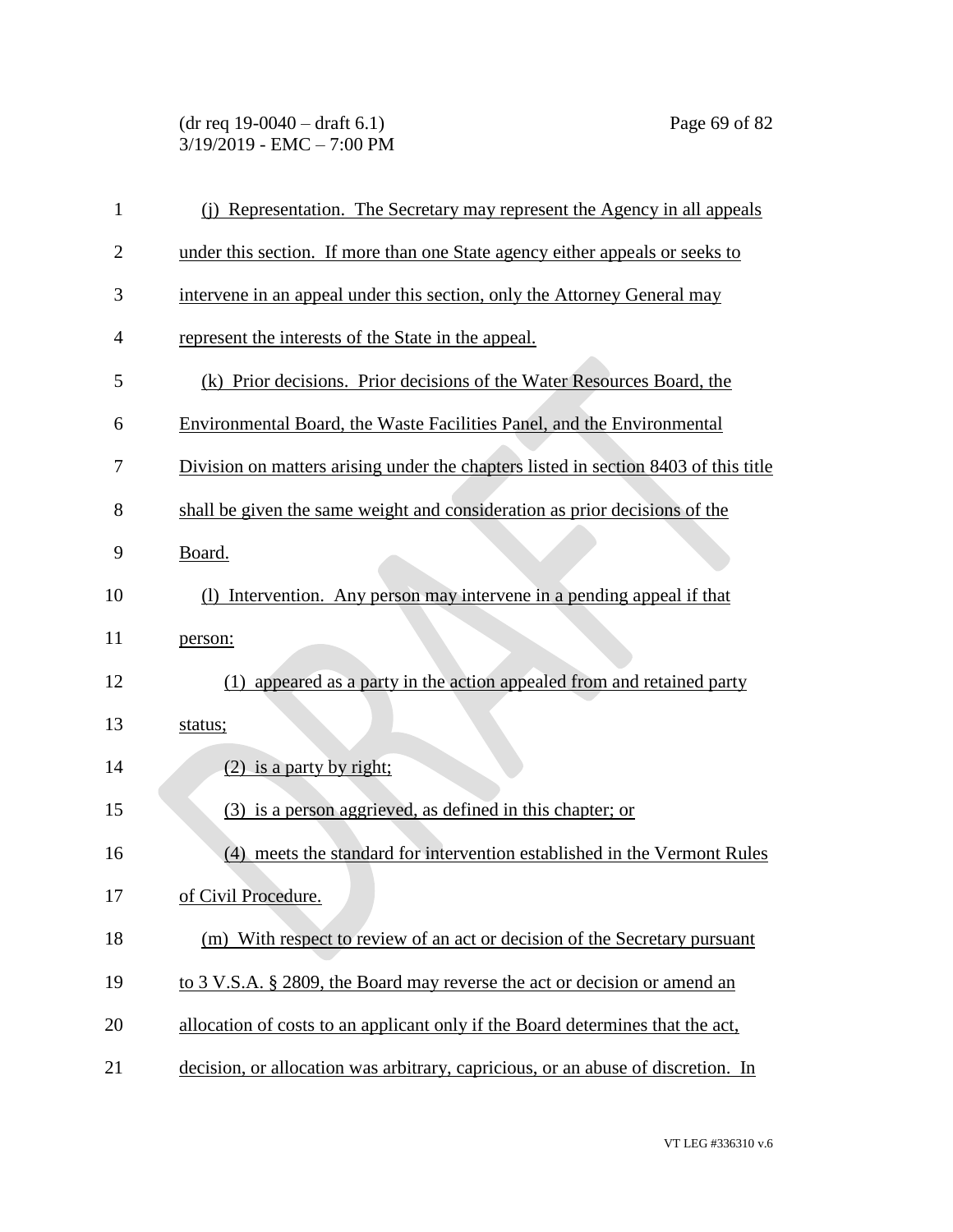(dr req 19-0040 – draft 6.1) Page 70 of 82 3/19/2019 - EMC – 7:00 PM

| $\mathbf{1}$   | the absence of such a determination, the Board shall require the applicant to      |
|----------------|------------------------------------------------------------------------------------|
| $\overline{2}$ | pay the Secretary all costs assessed pursuant to 3 V.S.A. § 2809.                  |
| 3              | (n) Administrative record. The Secretary shall certify the administrative          |
| $\overline{4}$ | record as defined in chapter 170 of this title and shall transfer a certified copy |
| 5              | of that record to the Board when:                                                  |
| 6              | (1) there is an appeal of an act or decision of the Secretary that is based        |
| 7              | on that record; or                                                                 |
| 8              | (2) there is an appeal of a decision of a District Commission and a                |
| 9              | decision of the Secretary is relevant under a criterion of subsection 6086(a) of   |
| 10             | this title that is at issue in the appeal.                                         |
| 11             | § 8405. FEES                                                                       |
| 12             | (a) All persons filing an appeal shall pay a fee of \$250.00, plus any             |
| 13             | associated publication costs. The Board may waive the fee or publication costs     |
| 14             | if the Board finds that the appellant or initiating party is unable to pay the fee |
| 15             | or publication costs. The fee of \$250.00 shall not apply to appeals or other      |
| 16             | matters brought before the Board under this chapter in the name of the State by    |
| 17             | public officials authorized to do so.                                              |
| 18             | (b) All funds collected pursuant to this section shall be deposited into the       |
| 19             | fund created in section 6029 of this title.                                        |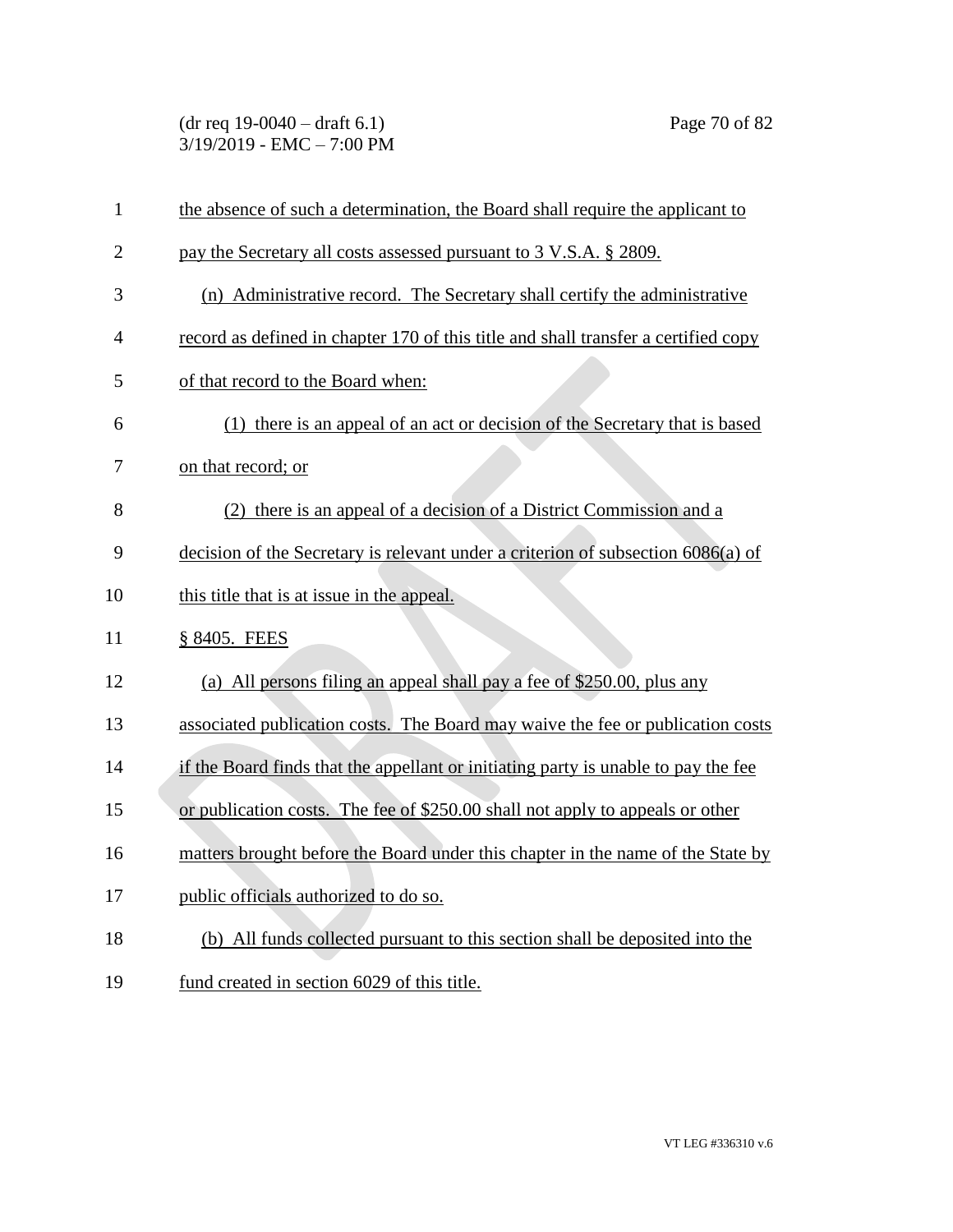| $\mathbf{1}$   | § 8406. APPEALS TO THE SUPREME COURT                                           |
|----------------|--------------------------------------------------------------------------------|
| $\overline{2}$ | (a) Any person aggrieved by an act or decision of the Board pursuant to        |
| 3              | this chapter may appeal to the Supreme Court within 30 days after the date of  |
| $\overline{4}$ | the entry of the judgment or order appealed from, provided that the person was |
| 5              | a party to the proceeding before the Board.                                    |
| 6              | (b) Notwithstanding subsection (a) of this section, an aggrieved person may    |
| 7              | appeal a decision of the Board if the Supreme Court determines that:           |
| 8              | (1) there was a procedural defect that prevented the person from               |
| 9              | participating in the proceeding; or                                            |
| 10             | (2) some other condition exists that would result in manifest injustice if     |
| 11             | the person's right to appeal was disallowed.                                   |
| 12             | (c) An objection that has not been raised before the Board may not be          |
| 13             | considered by the Supreme Court, unless the failure or neglect to raise that   |
| 14             | objection is excused by the Supreme Court because of extraordinary             |
| 15             | circumstances. The findings of the Board with respect to questions of fact, if |
| 16             | supported by substantial evidence on the record as a whole, shall be           |
| 17             | conclusive.                                                                    |
| 18             | (d) Only the Attorney General may represent the State in all appeals under     |
| 19             | this section.                                                                  |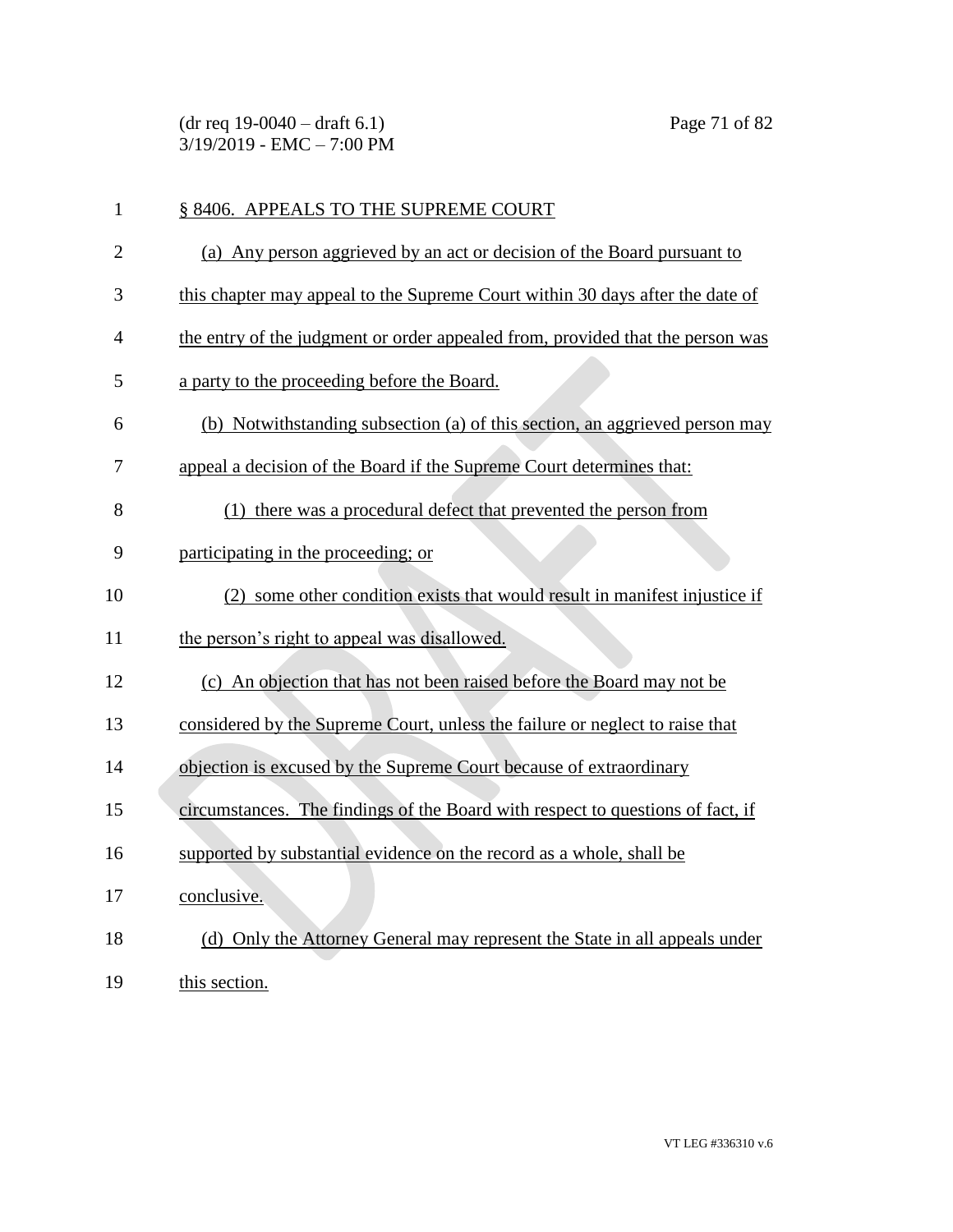|              | $(dr \text{ req } 19-0040 - draft 6.1)$<br>Page 72 of 82<br>3/19/2019 - EMC - 7:00 PM    |
|--------------|------------------------------------------------------------------------------------------|
| $\mathbf{1}$ | *** Environmental Division ***                                                           |
| 2            | Sec. 12. $4$ V.S.A. $\S$ 34 is amended to read:                                          |
| 3            | § 34. JURISDICTION; ENVIRONMENTAL DIVISION                                               |
| 4            | The Environmental Division shall have:                                                   |
| 5            | (1) jurisdiction of matters arising under 10 V.S.A. chapters chapter 201                 |
| 6            | and 220;                                                                                 |
| 7            | (2) jurisdiction of matters arising under 24 V.S.A. chapter 61,                          |
| 8            | subchapter 12 and 24 V.S.A. chapter 117; and                                             |
| 9            | (3) original jurisdiction to revoke permits under 10 V.S.A. chapter 151.                 |
| 10           | Sec. 13. 24 V.S.A. § 2283 is amended to read:                                            |
| 11           | § 2283. APPEALS                                                                          |
| 12           | After exhausting the right of administrative appeal to the Board under 19                |
| 13           | V.S.A. $\S$ 5(d)(5), a person aggrieved by any order, act, or decision of the            |
| 14           | Agency of Transportation may appeal to the Superior Court, and all                       |
| 15           | proceedings shall be de novo. Any person, including the Agency of                        |
| 16           | Transportation, may appeal to the Supreme Court from a judgment or ruling of             |
| 17           | the Superior Court. Appeals of acts or decisions of the Secretary of Natural             |
| 18           | Resources or under this subchapter shall be appealed to the Vermont                      |
| 19           | Environmental Review Board under 10 V.S.A. § 8403. Acts or decisions of a                |
| 20           | legislative body of a municipality under this subchapter shall be appealed to            |
| 21           | the Environmental Division under $10 \text{ V.S.A.}$ \$8503 section 4471a of this title. |
|              |                                                                                          |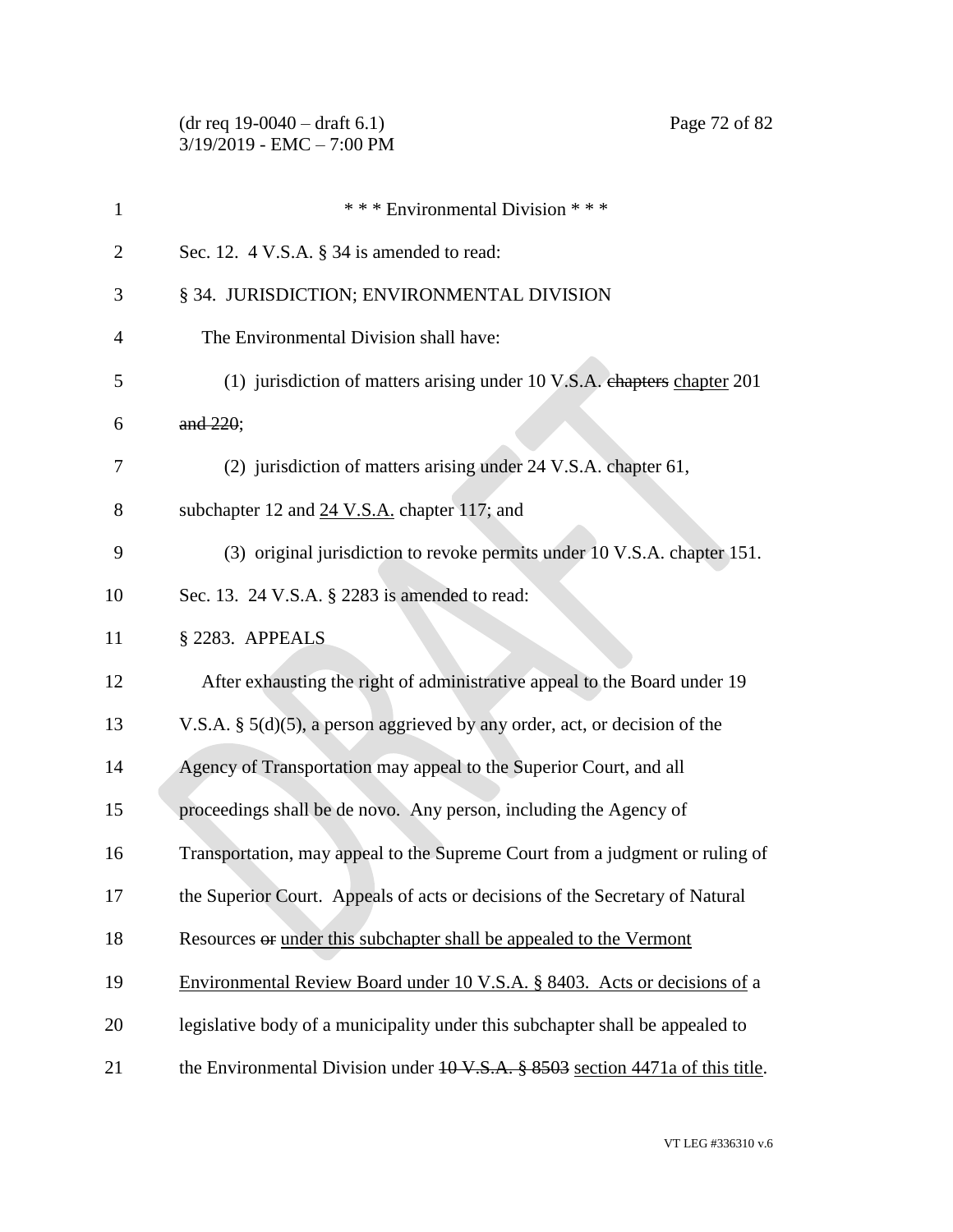| $\mathbf{1}$   | Sec. 14. 24 V.S.A. $\S$ 4449(a)(3) is amended to read:                            |
|----------------|-----------------------------------------------------------------------------------|
| $\overline{2}$ | (3) No permit issued pursuant to this section shall take effect until the         |
| 3              | time for appeal in section 4465 of this title has passed, or in the event that a  |
| $\overline{4}$ | notice of appeal is properly filed, no such permit shall take effect until        |
| 5              | adjudication of that appeal by the appropriate municipal panel is complete and    |
| 6              | the time for taking an appeal to the Environmental Division has passed without    |
| 7              | an appeal being taken. If an appeal is taken to the Environmental Division, the   |
| 8              | permit shall not take effect until the Environmental Division rules in            |
| 9              | accordance with 10 V.S.A. § 8504 section 4471a of this title on whether to        |
| 10             | issue a stay, or until the expiration of 15 days, whichever comes first.          |
| 11             | Sec. 15. 24 V.S.A. § 4471 is amended to read:                                     |
| 12             | § 4471. APPEAL TO ENVIRONMENTAL DIVISION                                          |
| 13             | (a) Participation required. An interested person who has participated in a        |
| 14             | municipal regulatory proceeding authorized under this title may appeal a          |
| 15             | decision rendered in that proceeding by an appropriate municipal panel to the     |
| 16             | Environmental Division as provided by section 4471a of this title.                |
| 17             | Participation in a local regulatory proceeding shall consist of offering, through |
| 18             | oral or written testimony, evidence or a statement of concern related to the      |
| 19             | subject of the proceeding. An appeal from a decision of the appropriate           |
| 20             | municipal panel, or from a decision of the municipal legislative body under       |
| 21             | subsection 4415(d) of this title, shall be taken in such manner as the Supreme    |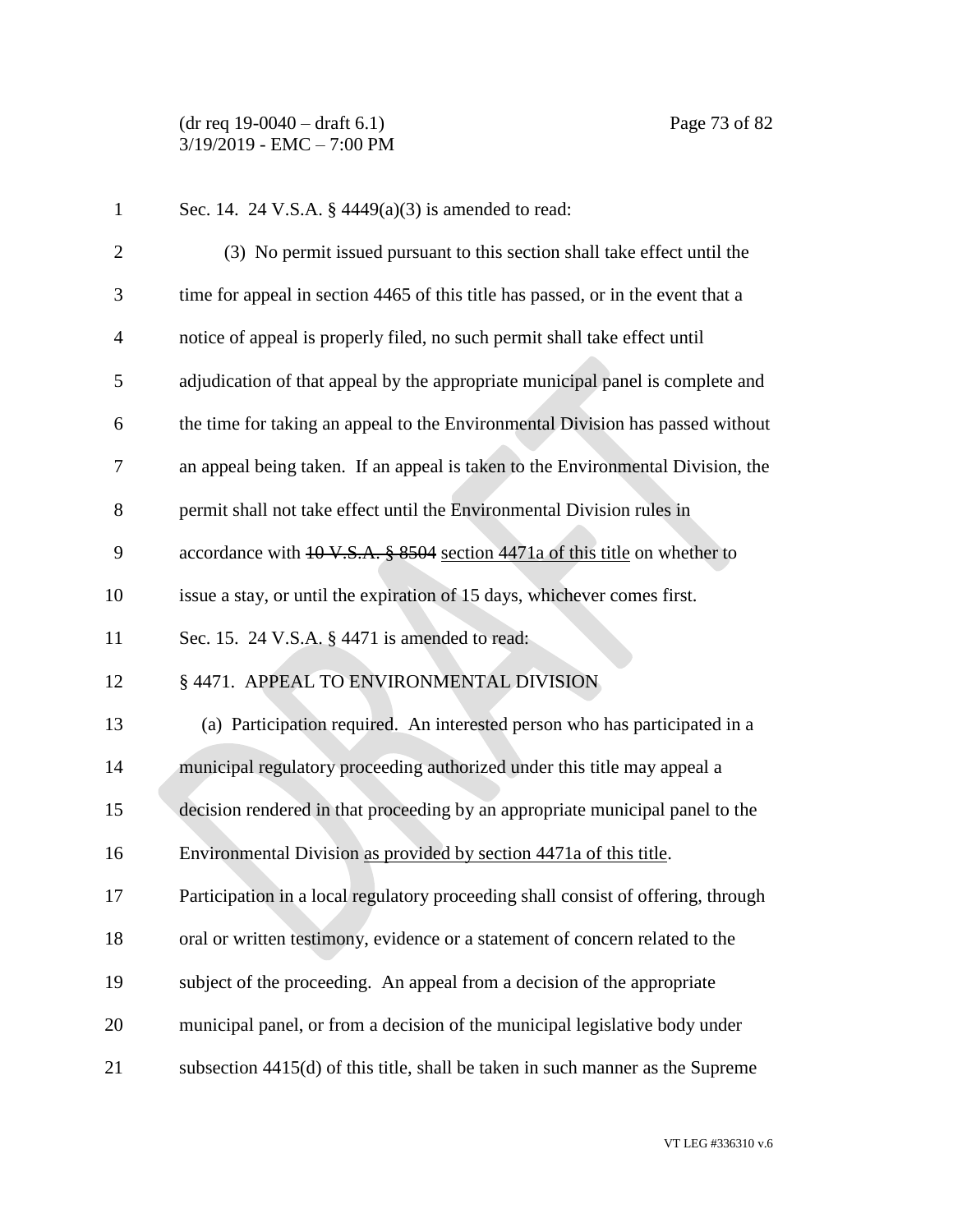### (dr req 19-0040 – draft 6.1) Page 74 of 82 3/19/2019 - EMC – 7:00 PM

| $\mathbf{1}$ | Court may by rule provide for appeals from State agencies governed by 3           |
|--------------|-----------------------------------------------------------------------------------|
| 2            | V.S.A. §§ 801-816, unless the decision is an appropriate municipal panel          |
| 3            | decision which that the municipality has elected to be subject to review on the   |
| 4            | record.                                                                           |
| 5            | * * *                                                                             |
| 6            | Sec. 16. 24 V.S.A. § 4471a is added to read:                                      |
| 7            | § 4471a. ENVIRONMENTAL DIVISION                                                   |
| 8            | (a) Applicability.                                                                |
| 9            | (1) This section and section 4471 of this title shall govern all appeals          |
| 10           | arising under this chapter, except for appeals under section 4352 of this title.  |
| 11           | (2) This section shall govern all appeals of acts or decisions of the             |
| 12           | legislative body of a municipality arising under chapter 61, subchapter 10 of     |
| 13           | this title relating to the municipal certificate of approved location for salvage |
| 14           | yards.                                                                            |
| 15           | This section shall govern all appeals from an act or decision of the<br>(3)       |
| 16           | Environmental Division under this chapter.                                        |
| 17           | (b) Appeals; exceptions.                                                          |
| 18           | (1) Within 30 days after the date of the act or decision, an interested           |
| 19           | person as defined in section 4465 of this title who has participated as defined   |
| 20           | in section 4471 of this title in the municipal regulatory proceeding under this   |
| 21           | chapter may appeal to the Environmental Division an act or decision made          |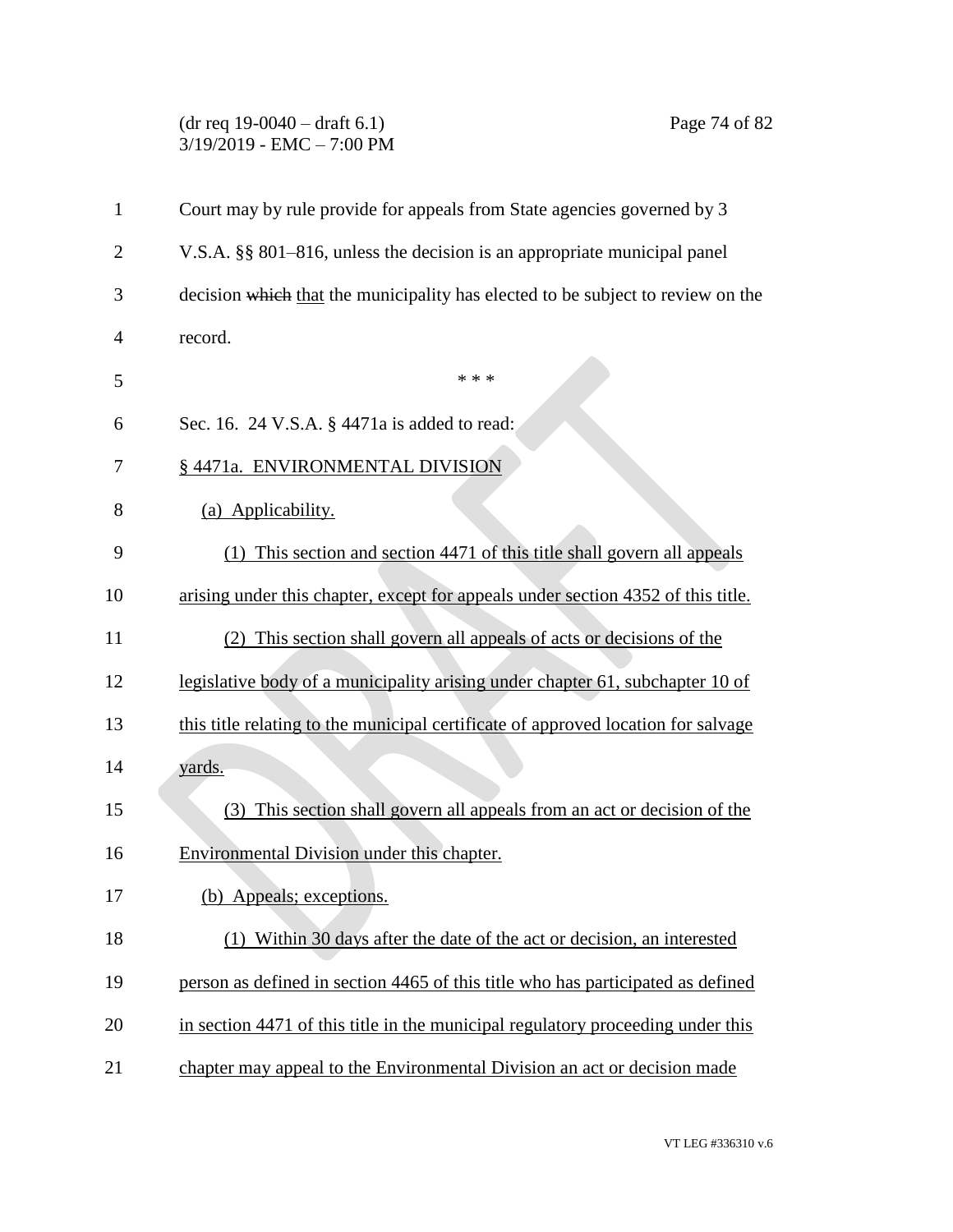# (dr req 19-0040 – draft 6.1) Page 75 of 82  $3/19/2019$  - EMC - 7:00 PM

| $\mathbf{1}$   | under this chapter by an appropriate municipal panel; provided, however, that        |
|----------------|--------------------------------------------------------------------------------------|
| $\overline{2}$ | decisions of a development review board under section 4420 of this title with        |
| 3              | respect to review of municipal impacts under 10 V.S.A. chapter 151 are not           |
| $\overline{4}$ | subject to appeal but shall serve as presumptions in accordance with that            |
| 5              | chapter.                                                                             |
| 6              | (2) Notwithstanding subdivision (1) of this subsection, an interested                |
| 7              | person may appeal an act or decision under this chapter if the Environmental         |
| 8              | judge determines that:                                                               |
| 9              | (A) there was a procedural defect that prevented the person from                     |
| 10             | obtaining interested person status or participating in the proceeding:               |
| 11             | (B) the decision being appealed is the grant or denial of interested                 |
| 12             | person status; or                                                                    |
| 13             | some other condition exists that would result in manifest injustice<br>(C)           |
| 14             | if the person's right to appeal was disallowed.                                      |
| 15             | (c) Notice. On filing of an appeal under this chapter, the appellant shall           |
| 16             | give notice as required under section 4471 of this title.                            |
| 17             | $(d)$ Stays.                                                                         |
| 18             | The filing of an appeal shall automatically stay the act or decision in<br>(1)       |
| 19             | the following situations if it pertains to the denial of interested person status by |
| 20             | a board of adjustment, planning commission, or development review board.             |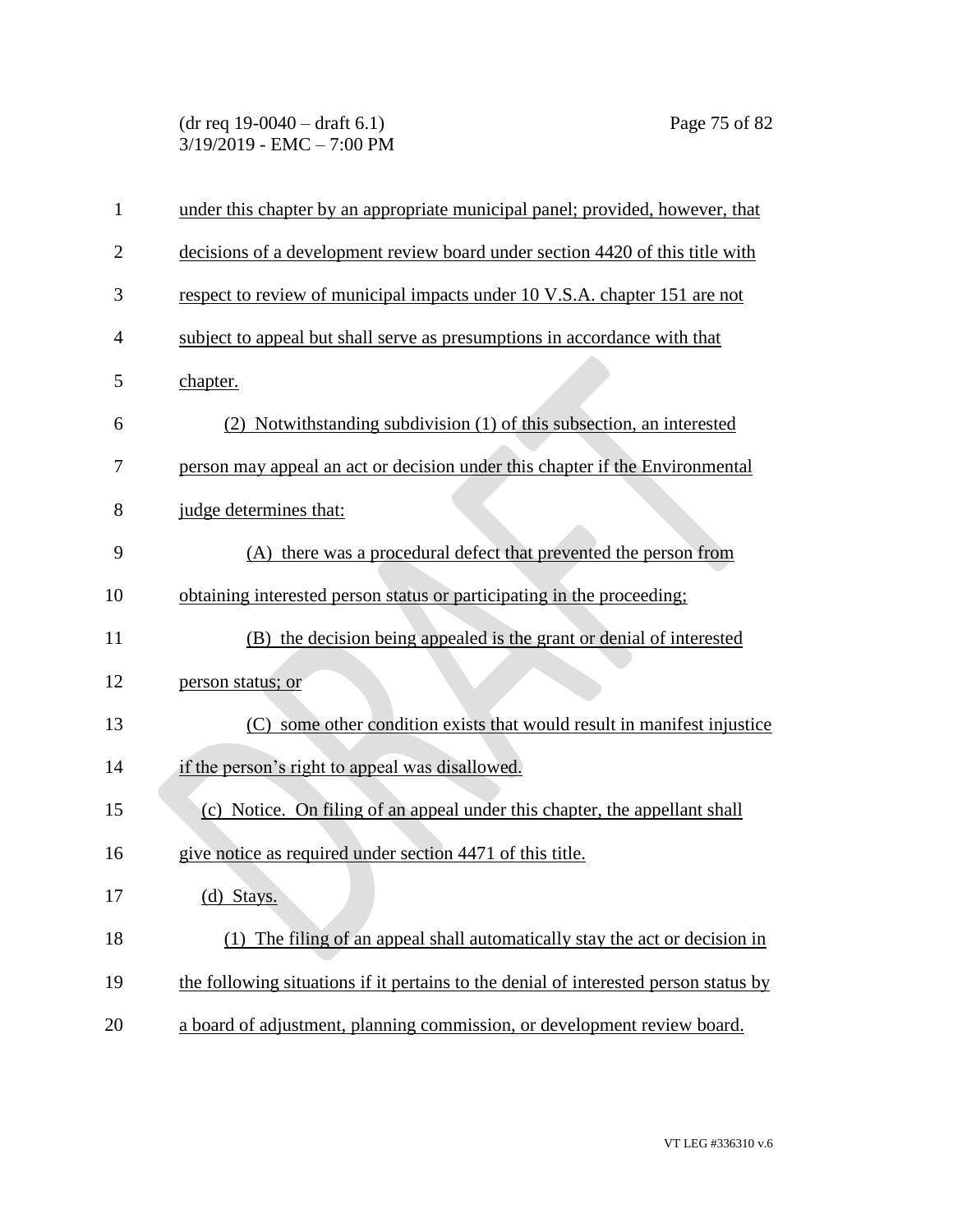## (dr req 19-0040 – draft 6.1) Page 76 of 82 3/19/2019 - EMC – 7:00 PM

| $\mathbf{1}$   | (2) Upon petition by a party or upon its own motion for a stay of an act          |
|----------------|-----------------------------------------------------------------------------------|
| $\overline{2}$ | or decision, the Environmental Division shall perform the initial review of the   |
| 3              | request and may grant a stay. Any decision under this subsection to issue a       |
| 4              | stay shall be subject to appeal to the Supreme Court according to the Rules of    |
| 5              | Appellate Procedure.                                                              |
| 6              | (e) De novo hearing. The Environmental Division, applying the                     |
| 7              | substantive standards that were applicable before the tribunal appealed from,     |
| 8              | shall hold a de novo hearing on those issues that have been appealed, except in   |
| 9              | the case of a decision being appealed on the record pursuant to subsection        |
| 10             | $4471(b)$ of this title.                                                          |
| 11             | (f) Limitation on appeals. Notwithstanding any other provision of this            |
| 12             | section, a municipal decision regarding whether a particular application          |
| 13             | qualifies for a recorded hearing under subsection 4471(b) of this title shall not |
| 14             | be subject to appeal.                                                             |
| 15             | (g) Intervention. Any person may intervene in a pending appeal before the         |
| 16             | <b>Environmental Division if that person:</b>                                     |
| 17             | (1)<br>appeared as a party in the action appealed from and retained party         |
| 18             | status;                                                                           |
| 19             | $(2)$ is a party by right;                                                        |
| 20             | (3) qualifies as an "interested person" as established in section 4465 of         |
| 21             | this title; or                                                                    |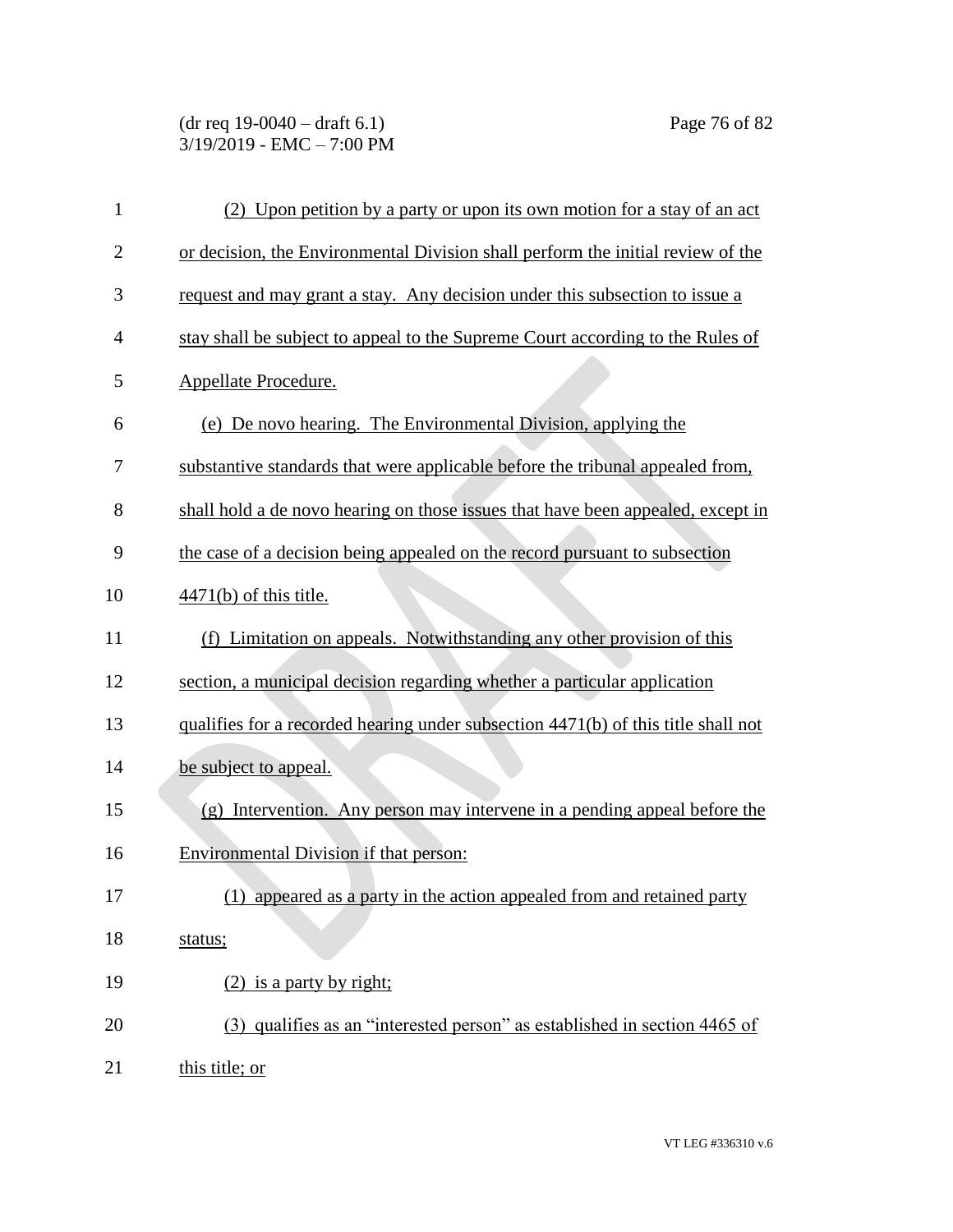(dr req 19-0040 – draft 6.1) Page 77 of 82 3/19/2019 - EMC – 7:00 PM

| $\mathbf{1}$ | (4) meets the standard for intervention established in the Vermont Rules       |
|--------------|--------------------------------------------------------------------------------|
| 2            | of Civil Procedure.                                                            |
| 3            | (h) Appeals to Supreme Court.                                                  |
| 4            | (1) Any person aggrieved by a decision of the Environmental Division           |
| 5            | pursuant to this section or any party by right may appeal to the Supreme Court |
| 6            | within 30 days following the date of the entry of the order or judgment        |
| 7            | appealed from, provided that:                                                  |
| 8            | (A) the person was a party to the proceeding before the                        |
| 9            | <b>Environmental Division;</b>                                                 |
| 10           | (B) the decision being appealed is the denial of party status; or              |
| 11           | (C) the Supreme Court determines that:                                         |
| 12           | (i) there was a procedural defect that prevented the person from               |
| 13           | participating in the proceeding; or                                            |
| 14           | (ii) some other condition exists that would result in manifest                 |
| 15           | injustice if the person's right to appeal were disallowed.                     |
| 16           | (2) An objection that has not been raised before the Environmental             |
| 17           | Division may not be considered by the Supreme Court unless the failure or      |
| 18           | neglect to raise that objection is excused by the Supreme Court because of     |
| 19           | extraordinary circumstances.                                                   |
| 20           | * * * Development Cabinet * * *                                                |
| 21           | Sec. 17. 3 V.S.A. § 2293 is amended to read:                                   |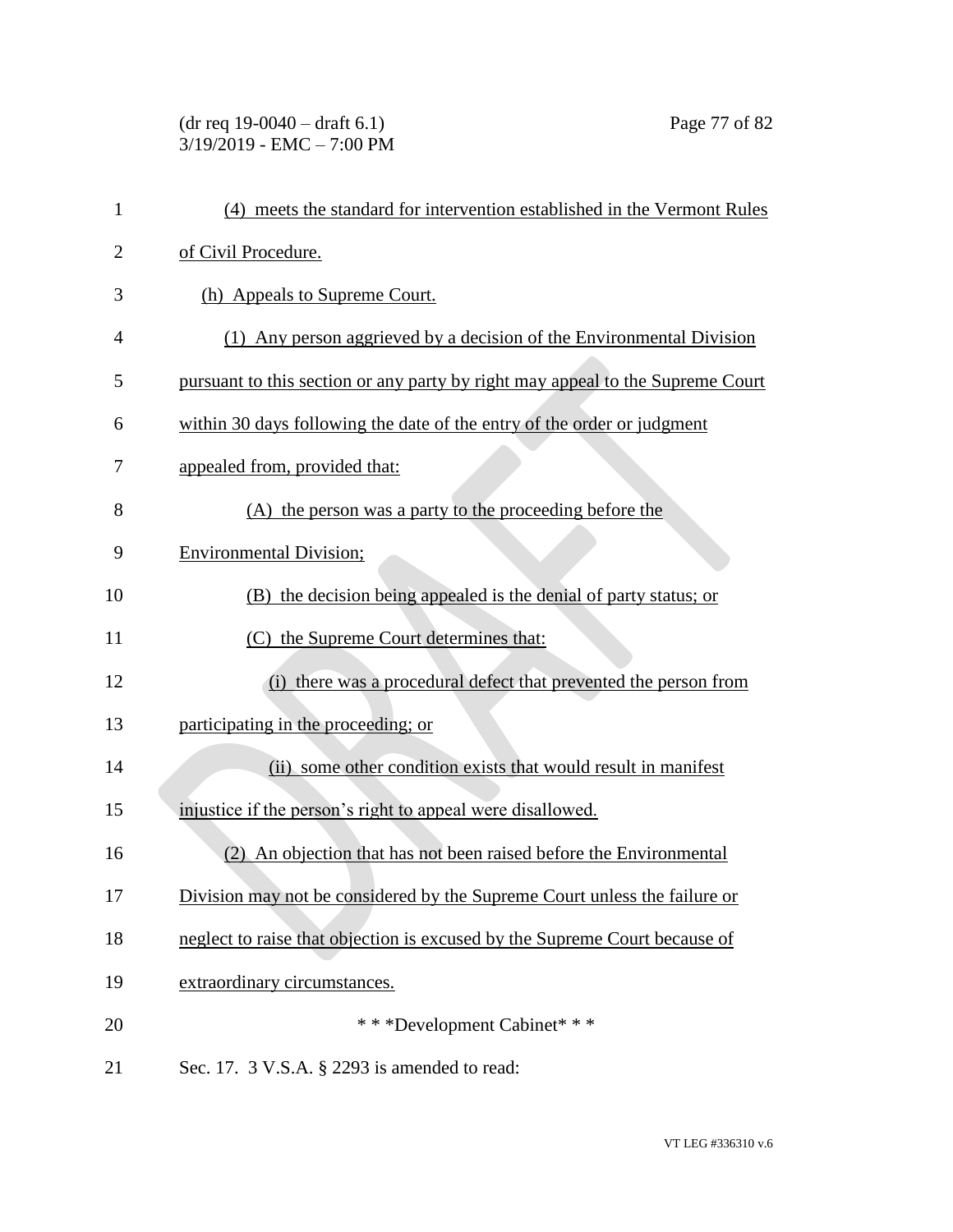| $\mathbf{1}$   | § 2293. DEVELOPMENT CABINET                                                     |
|----------------|---------------------------------------------------------------------------------|
| $\overline{2}$ | * * *                                                                           |
| 3              | (b) Development Cabinet.                                                        |
| 4              | (1) A Development Cabinet is created, to consist of the Secretaries of          |
| 5              | the Agencies of Administration, of Agriculture, Food and Markets, of            |
| 6              | Commerce and Community Development, of Education, of Natural Resources,         |
| 7              | and of Transportation. The Governor or the Governor's designee shall chair      |
| 8              | the Development Cabinet.                                                        |
| 9              | (2) The Development Cabinet shall advise the Governor on how best to            |
| 10             | implement the purposes of this section, and shall recommend changes as          |
| 11             | appropriate to improve implementation of those purposes.                        |
| 12             | (3) The Development Cabinet may establish interagency work groups to            |
| 13             | support its mission, drawing membership from any agency or department of        |
| 14             | State government. Any interagency work groups established under this            |
| 15             | subsection shall evaluate, test the feasibility of, and suggest alternatives to |
| 16             | economic development proposals, including proposals for public-private          |
| 17             | partnerships, submitted to them for consideration. The Development Cabinet      |
| 18             | shall refer to appropriate interagency workgroups any economic development      |
| 19             | proposal that has a significant impact on the inventory or use of State land or |
| 20             | buildings.                                                                      |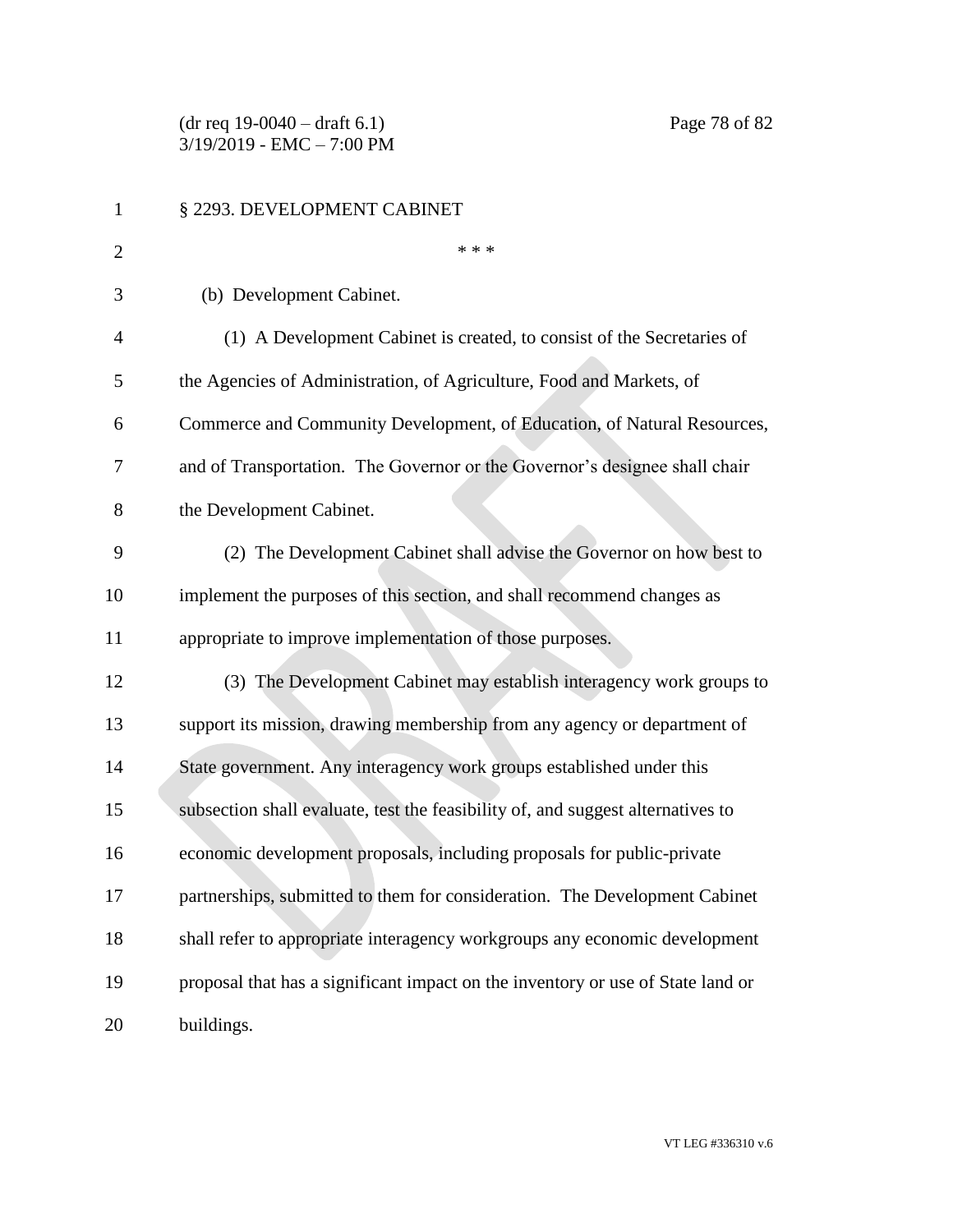#### (dr req 19-0040 – draft 6.1) Page 79 of 82 3/19/2019 - EMC – 7:00 PM

| 1  | (4) The Development Cabinet shall meet regularly in order to carry out      |
|----|-----------------------------------------------------------------------------|
| 2  | the purposes of this section.                                               |
| 3  | *** Revision Authority; Transition; Effective Dates ***                     |
| 4  | Sec. 18. REFERENCES; REVISION AUTHORITY                                     |
| 5  | (a) In the Vermont Statutes Annotated, all references to the Natural        |
| 6  | Resources Board are deemed to be references to the Vermont Environmental    |
| 7  | Review Board.                                                               |
| 8  | (b) In 10 V.S.A. § 6001 as amended by Sec. 3 of this act, the Office of     |
| 9  | Legislative Council shall:                                                  |
| 10 | $(1)$ in subdivision $(2)$ , replace the reference to "this act" with the   |
| 11 | specific citation to this act as enacted; and                               |
| 12 | (2) reorganize and renumber the definitions so that they are in             |
| 13 | alphabetical order and, in the Vermont Statutes Annotated, shall revise all |
| 14 | cross-references to those definitions accordingly.                          |
| 15 | (c) In the Vermont Statutes Annotated, the Office of Legislative Council    |
| 16 | shall:                                                                      |
| 17 | (1) replace "Natural Resources Board" with "Vermont Environmental           |
| 18 | Review Board";                                                              |
| 19 | (2) replace "10 V.S.A. chapter 220" and "chapter 220 of Title 10" with      |
| 20 | "10 V.S.A. chapter 219";                                                    |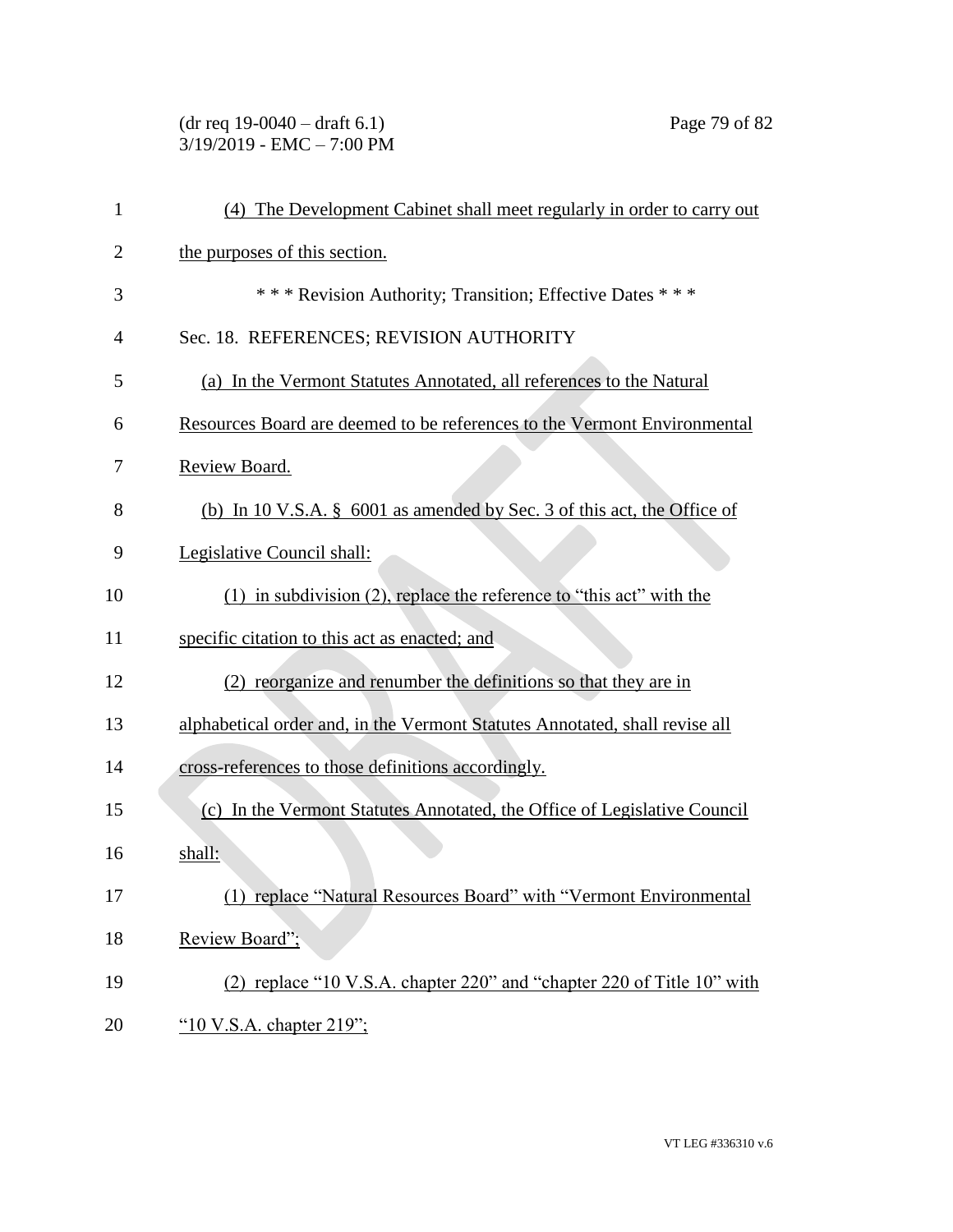## (dr req 19-0040 – draft 6.1) Page 80 of 82 3/19/2019 - EMC – 7:00 PM

| $\mathbf{1}$   | (3) in Title 10, replace "chapter 220 of this title" with "chapter 219 of         |
|----------------|-----------------------------------------------------------------------------------|
| $\overline{2}$ | this title"; and                                                                  |
| 3              | (4) when a statute concerns an appeal governed by Sec. 11 of this act, 10         |
| 4              | V.S.A. chapter 219, replace the reference, if any, to the Environmental           |
| 5              | Division of the Superior Court with a reference to the Vermont Environmental      |
| 6              | Review Board.                                                                     |
| 7              | (d) In 10 V.S.A. § 6086, the Office of Legislative Council shall insert the       |
| 8              | following subsection and subdivision headings:                                    |
| 9              | (1) In subdivision (a)(4): Soil erosion; capacity of land to hold water.          |
| 10             | $(2)$ In subdivision (a)(6): Educational services.                                |
| 11             | (3) In subdivision (a)(7): Local governmental services.                           |
| 12             | (4) In subsection (b): Partial findings.                                          |
| 13             | (5) In subsection (e): Temporary improvements; film or TV.                        |
| 14             | $(6)$ In subsection $(f)$ : Stay of construction.                                 |
| 15             | Sec. 19. RULES                                                                    |
| 16             | (a) Act 250 rules adopted pursuant to 10 V.S.A. § 6025, as that statute and       |
| 17             | those rules existed immediately prior to the effective date of this act, shall be |
| 18             | deemed rules of the Vermont Environmental Review Board under Sec. 3 of            |
| 19             | this act, 10 V.S.A. $\S$ 6025, and the Vermont Environmental Review Board may     |
| 20             | amend those rules in accordance with 3 V.S.A. chapter 25.                         |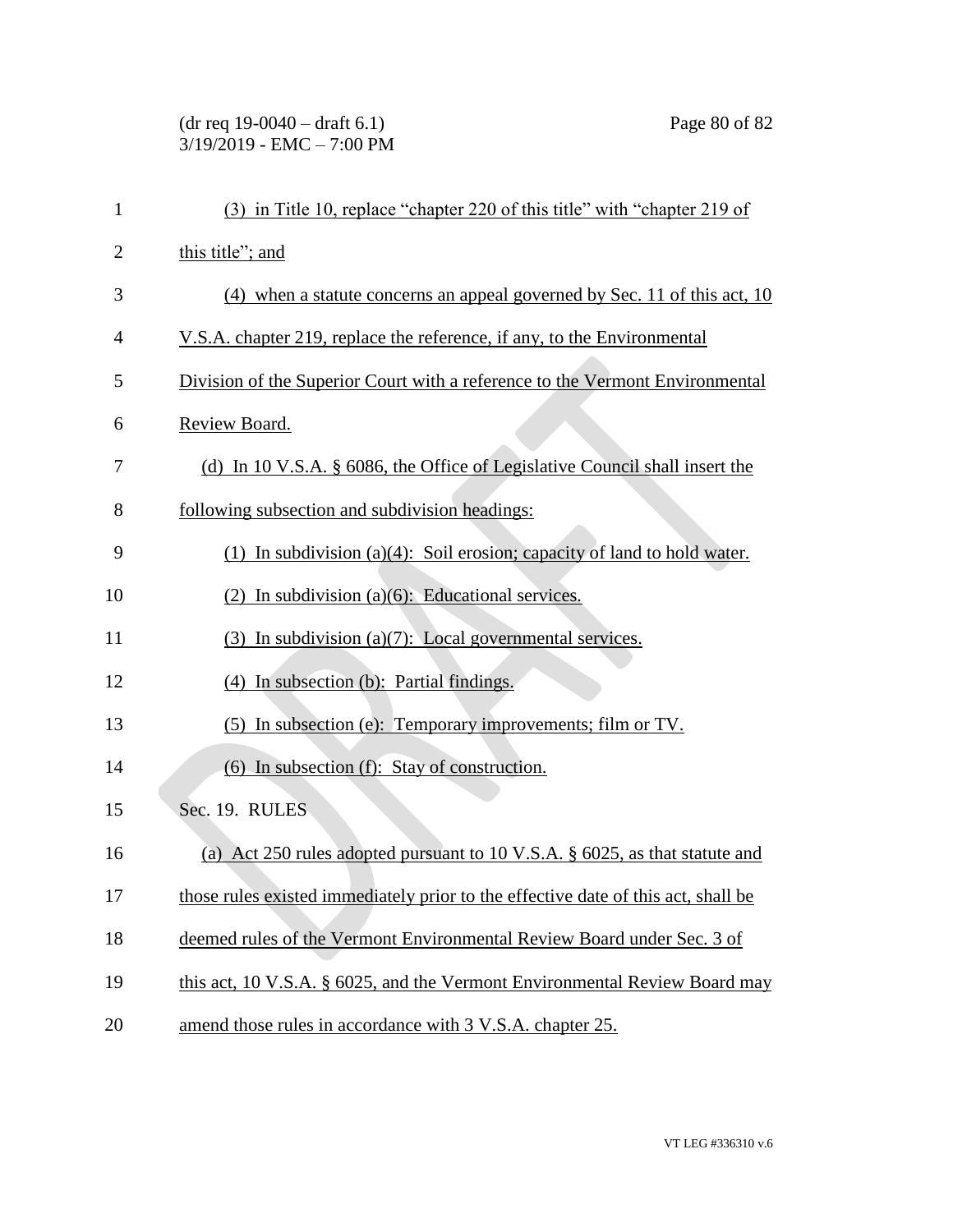(dr req 19-0040 – draft 6.1) Page 81 of 82 3/19/2019 - EMC – 7:00 PM

| $\mathbf{1}$ | (b) The provisions of this act shall supersede any provisions to the contrary |
|--------------|-------------------------------------------------------------------------------|
| $\mathbf{2}$ | contained in the Act 250 rules as they existed immediately prior to the       |
| 3            | effective date of this act.                                                   |
| 4            | Sec. 20. ENVIRONMENTAL REVIEW BOARD; BUDGET;                                  |
| 5            | <b>POSITIONS</b>                                                              |
| 6            | As of February 1, 2020, all appropriations and employee positions of the      |
| 7            | Natural Resources Board are transferred to the Vermont Environmental          |
| 8            | Review Board.                                                                 |
| 9            | Sec. 21. ENVIRONMENTAL DIVISION; CONTINUED JURISDICTION                       |
| 10           | Notwithstanding the repeal of its jurisdictional authority to hear appeals    |
| 11           | relative to State environmental permits under Sec. 10 of this act, the        |
| 12           | Environmental Division shall continue to have jurisdiction to complete its    |
| 13           | consideration of any such appeal that is pending before it as of February 1,  |
| 14           | 2020 if, with respect to such act or appeal, mediation or discovery has       |
| 15           | commenced, a dispositive motion has been filed, or a trial has begun.         |
| 16           | Sec. 22. EFFECTIVE DATES                                                      |
| 17           | (a) This section shall take effect on passage.                                |
| 18           | (b) The remainder of this act shall take effect on February 1, 2020, except   |
| 19           | that:                                                                         |